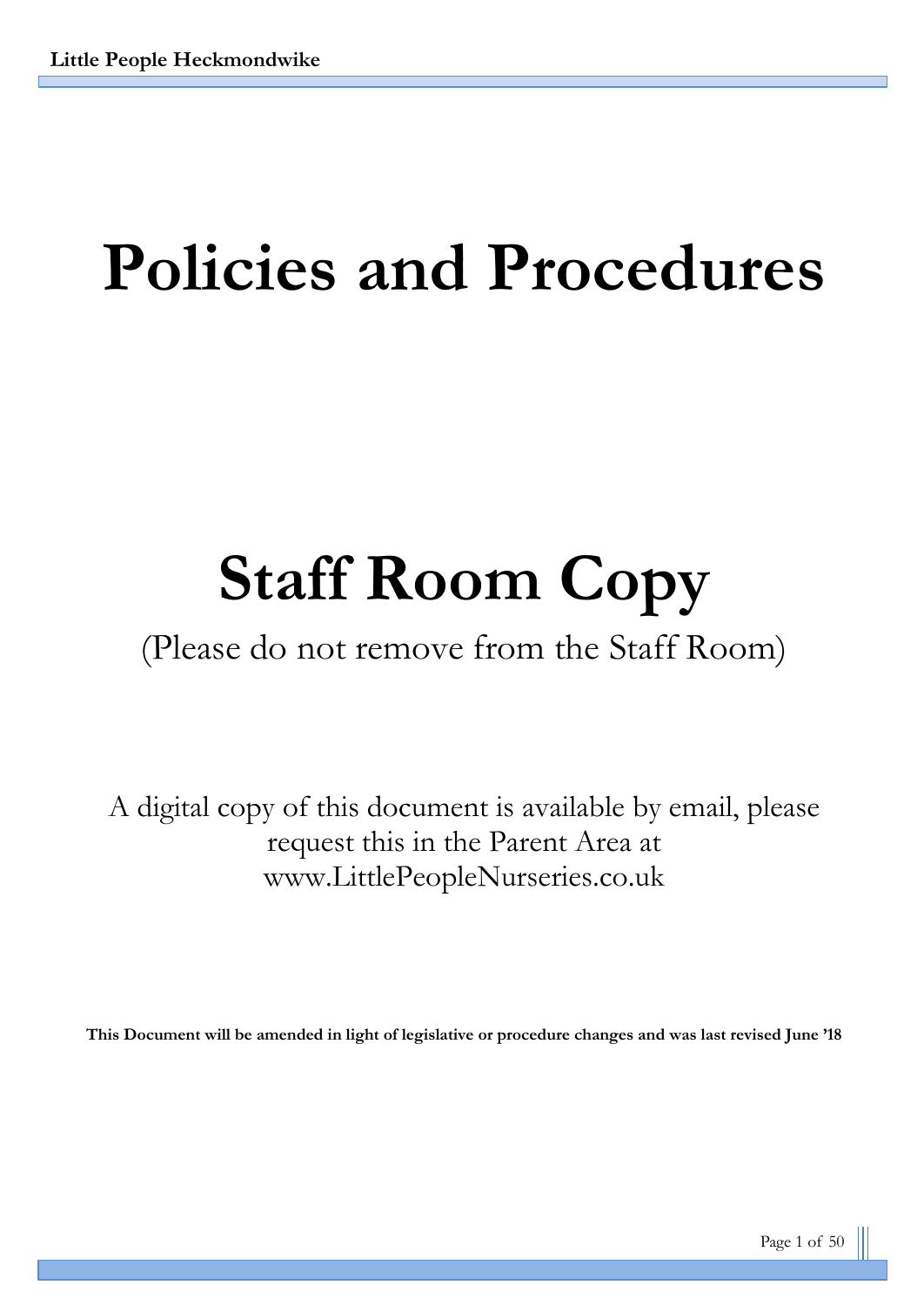# **Contents**

# 1. Behaviour

- a. Promoting positive behaviour
- b. Play policy
- c. Fundamental British Values and the Prevent Duty

# 2. Business Information and Records

- a. Data and Information Policy (inc. GDPR)
- b. Privacy
- c. Data Retention
- d. Marketing Policy

# 3. Child Protection and Safeguarding Children

- a. Children's rights and entitlements
- b. Safeguarding Children and Child Protection
- c. Whistleblowing
- d. Looked after children
- e. Intimate Care
- f. Uncollected child
- g. Missing Child
- h. Use of mobile phones and cameras
- i. Child Attendance Policy

# 4. Equal Opportunities

- a. Valuing Diversity and Promoting Equality
- b. Supporting Children with SEND
- c. Identification and Assessment
- d. Links with Support Services and other Agencies
- e. Facilities, Staffing and Training
- f. Transition to School

# 5. Health

- a. Breast feeding, Formula milk and Progression to cow's milk
- b. Healthy Food and Drink policy
- c. Medication policy
- d. Sun Safe Policy
- e. Unwell Child policy, including infectious diseases
- f. Accidents First Aid Policy
- g. Reporting of accidents and incidents
- h. Smoking
- i. Food hygiene

# 6. Partnership

- a. Admissions
- b. Collections
- c. Key person
- d. Parent-Partnership
- e. Partnership with Outside Agencies
- f. Concerns, Comments and Complaints

# 7. Safety and Suitability of Premises, Environment and Equipment

- a. Health and Safety Policy, general standards including maintaining children's safety and security on premises
- b. Supervision of children on outings and visits (including Escort policy)
- c. Risk assessment
- d. Waste management
- e. Emergency Evacuation
- f. Critical Incident & Extreme Weather Policy
- g. Environment policy
- h. Animals in the setting

# 8. Suitable People

- a. Recruitment and Staffing
- b. The Interview Process
- c. New Staff Induction Procedure
- d. Staff Qualifications, training, support and skills
- e. Students and Volunteers
- f. Visitors
- g. Behaviour of Staff
- h. Behaviour of Visitors, Parents and Carers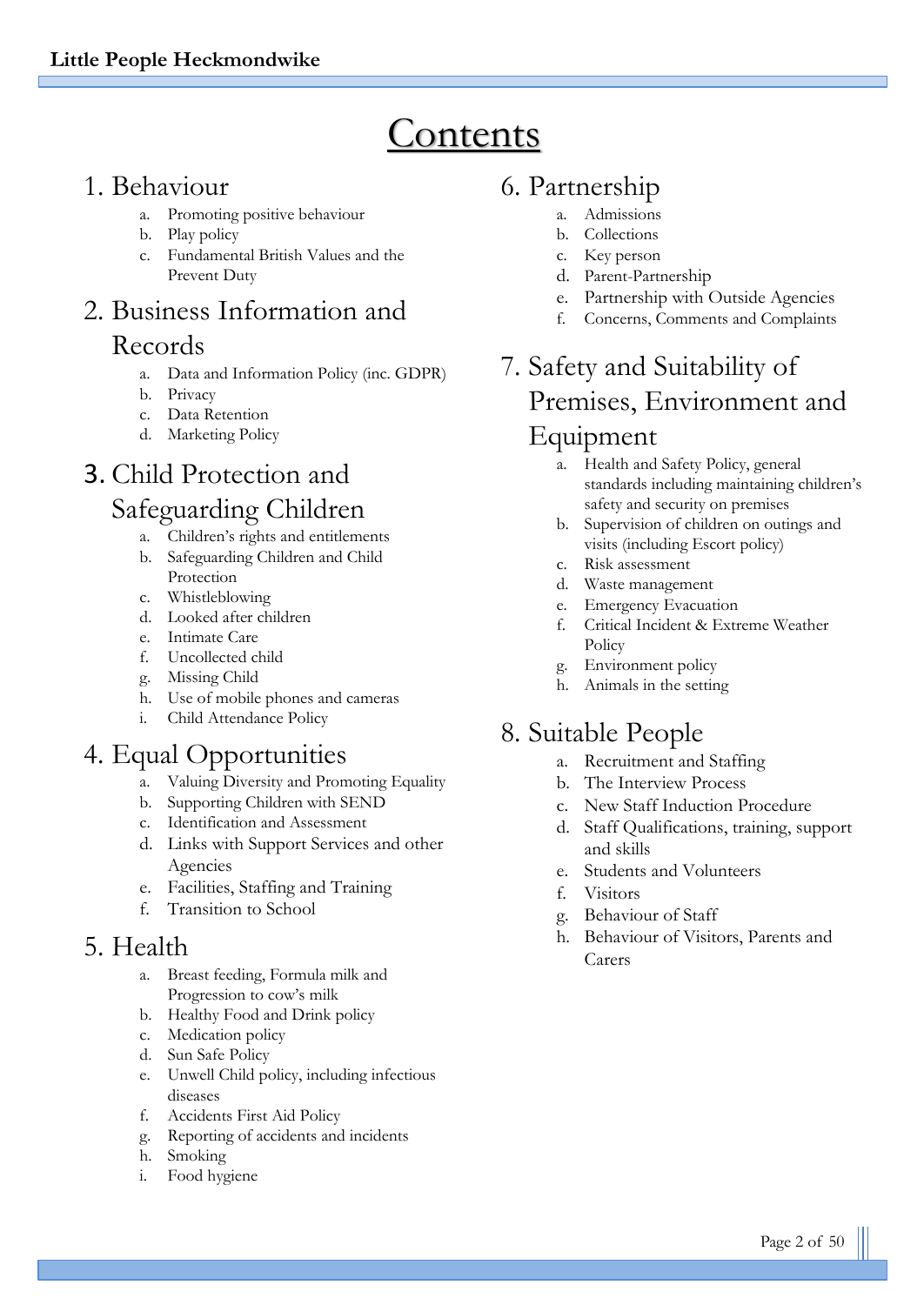\*Please note wherever the term Parent is used throughout this document, it is deemed to mean Parent or Carer.

# **1. Behaviour Policy**

At Little People we are committed to establishing a caring environment that promotes positive behaviour and relationships where children learn to treat each other with care and respect.

We are an inclusive setting that supports all children as they take increasing responsibility for themselves and their actions, and consider the welfare and well-being of others.

#### **Our Practice**

- We organise both the indoor and outdoor learning environments to ensure they have a positive impact on behaviour in terms of space, access and choice of activities
- We take a positive and consistent approach towards managing children's behaviour
- We handle issues of behaviour in ways appropriate to the child's stage of development and level of understanding. This may be 'time out' of the immediate situation with support or comforting
- We encourage appropriate behaviour in all interactions with children and staff and show that good behaviour is valued
- We establish clear expectations and boundaries for behaviour appropriate to the children's level of understanding, working with parents to ensure consistency
- We identify and implement strategies that encourage positive behaviour
- We implement strategies to support challenging and negative behaviour at the earliest opportunity

## **a. Encouraging Positive Behaviour**

- We use praise specifically related to the children's actions or behaviour
- If appropriate, we refocus the child's attention on another activity
- We focus on activities and routines to encourage sharing, negotiation and co-operation
- We encourage children to develop a sense of responsibility through activities which offer opportunities to care for others and the environment (helping with tidying, snack time monitors, feeding the fish etc.)
- We encourage positive behaviour through play and learning activities and develop awareness of their own emotions and those of others (circle time, stories and puppets).
- We model appropriate behaviour in different contexts
- We involve the children in establishing rules for appropriate behaviour
- We ensure all children feel valued, included and they are supported according to individual needs
- We support children's behaviour in developing and achieving positive interactions in all areas of learning and experiences
- We encourage the children to express openly their feelings/likes and dislikes
- We help the children to understand the consequences and effects of their behaviour on others
- We support, through close and secure key practitioner relationships, children to develop assertive strategies to challenge bullying
- We support the children to resolve conflicts with other children and therefore build successful relationships with peers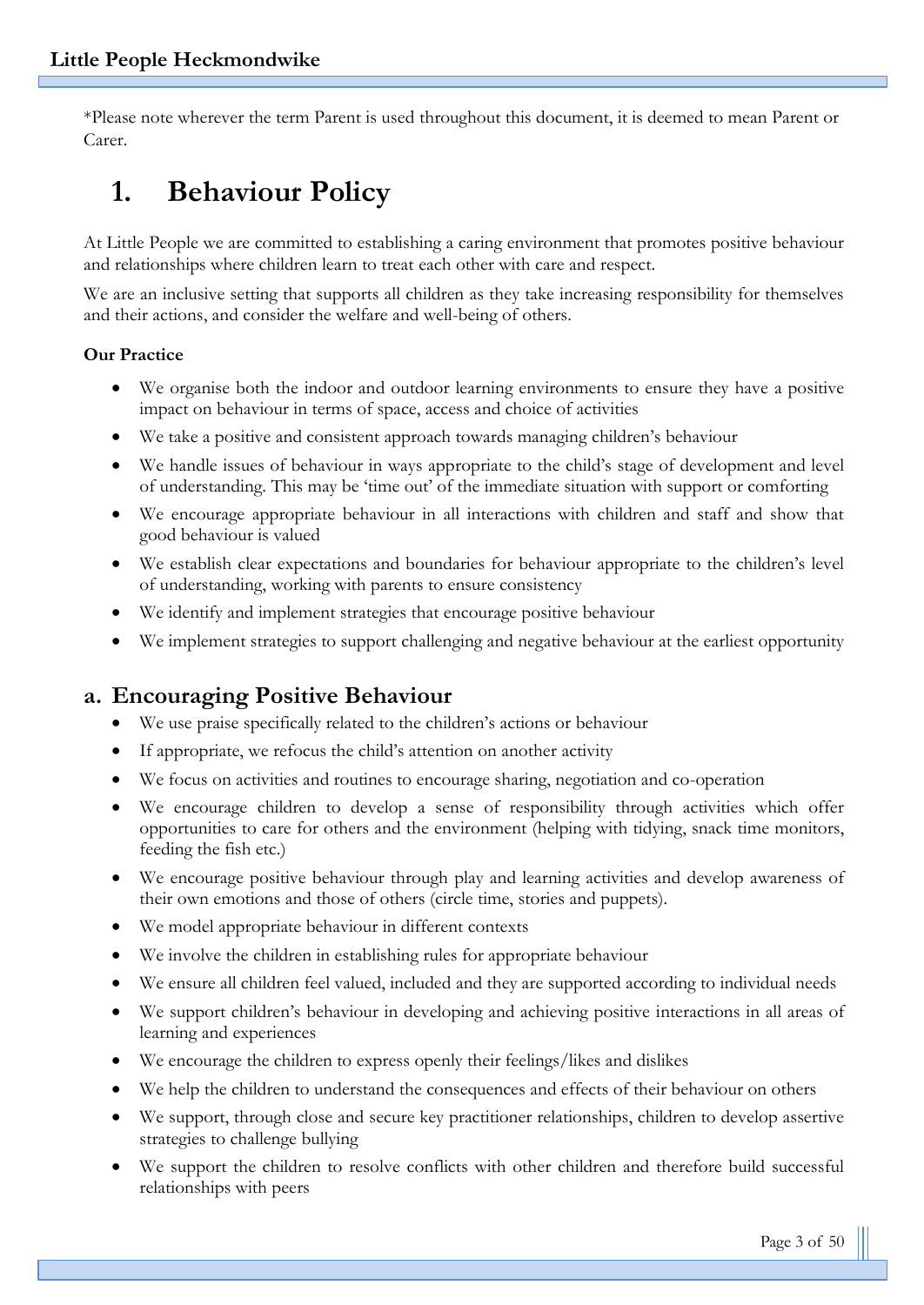- To develop and encourage high levels of self-esteem, we work closely with children by enabling them to be successful in play experiences and activities
- To development responsibility for their learning environment, respecting equipment, their own work, work of others and others feelings.
- Encouraging manners and courtesy, please and thank you, and fundamental British values.

#### **Implementation of the Policy within the Setting**

- Ensure the behaviour policy is discussed with all staff at induction
- Ensure that all staff have training in positive behaviour management
- Share the procedures for behaviour management with parents at induction
- Actively promote high expectations of children's behaviour within the setting

Our designated person who behaviour management issues is:

# **Melissa Kennelly – Nursery Manager**

The named person with arrange, alongside the child's key practitioner, regular meeting with parents and work in partnership to support their child's individual needs and methods used to promote positive behaviour.

We will work closely with other professionals/agencies where applicable, to ensure all children are well supported and able to make progress.

#### **Physical Intervention**

Any serious incidents which occur as a result of a child's behaviour will be logged on an Incident Report Form, which will be shared with parents. This includes instances where Physical Intervention has been necessary to protect the child, or others, from harm.

#### **Bullying – Peer on Peer Abuse**

We recognise that children under 5 years are still learning about acceptable behaviour. If there are incidents within the setting which could be perceived as 'Bullying' these will be recorded and action taken, which will involve sharing information with both parents. Each child will be supported to recognise inappropriate behaviour, and build a culture of using assertive strategies to challenge bullying.

# **b. Play Policy**

We operate a play based curriculum. Play is child centred and not solely adult led.

Playrooms and areas of provision are set up attractively to encourage interest, following the EYFS and the children's interests.

Play rooms are set up to allow free access to a wide and varied range of equipment and activities which are appropriate to the child's age/stage of development.

Equipment and activities are monitored to ensure children are able to re-visit areas of choice to practise and build on new skills. Resources and equipment are enhanced/changed and built depending on the children's interest.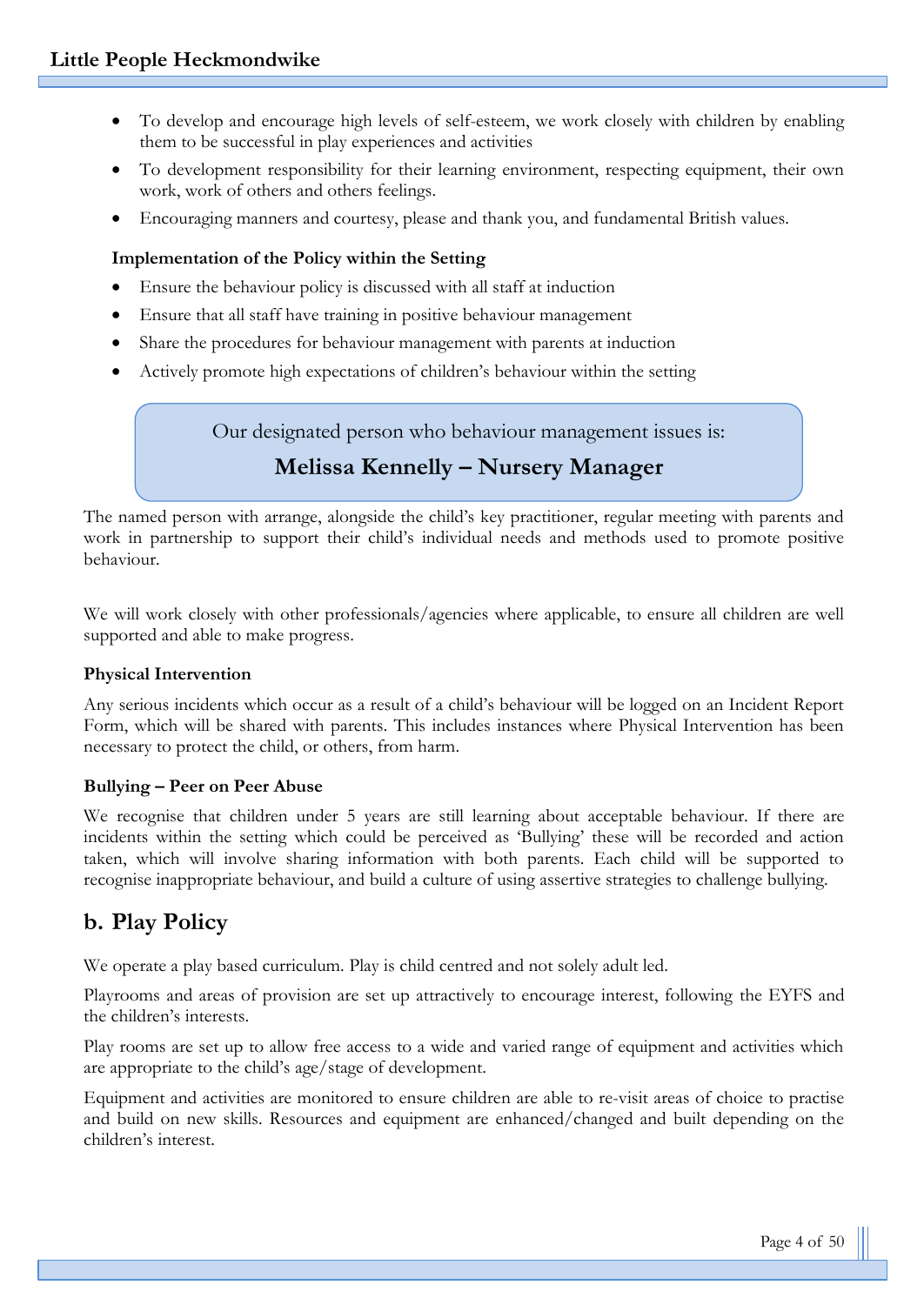Equipment and activities are provided which support and promote each area of development. These are enhanced to reflect the seasons, currents interests, special times in the child's life, religious festivals, beliefs etc.

We are an inclusive setting and each child's individual needs, interests and learning styles are met through play with the support of a key practitioner.

Toys and resources reflect the cultures of all children within the setting at the time.

Parents/carers are encouraged to work in partnership with their child's key practitioner to allow continuity of learning and enjoyment between home and in the setting. Sharing experiences through faceto-face communication, shared information sheets and the children's' development profile, Tapestry.

Children are encouraged to communicate their preferences during play and their thoughts and ideas are recognised and affirmed.

We encourage a creative environment where children are stimulated, encouraged, and supported to be interested in, explore and investigate their surroundings.

Equipment and activities are provided which are challenging yet achievable to help build confidence and self-esteem and encourage a positive approach to learning and new experiences. Next steps are put in place to encourage development in areas of learning.

Outdoor experiences are provided which aim to compliment and support the play opportunities offered indoors. The children have free flow access to the outdoor environment which is carefully planned to encourage a wide range of experiences which are appropriate to their learning.

Positive images of the children playing are displayed at their level.

Any broken or incomplete toys are immediately disposed of.

Outdoor play areas are risk assessed and there are appropriate daily checks in place.

# **c. Fundamental British Values and the Prevent Duty**

From 1 July 2015, all schools and childcare providers have a duty to pay due regard to the need to prevent people being drawn into terrorism. Childcare and Early Years Providers subject to the Prevent duty are expected to demonstrate activity in the following areas:

- Assessing the risk of children being drawn into terrorism.
- Demonstrate that they are protecting children and young people from being drawn into terrorism by having robust safeguarding policies.
- Ensure that their safeguarding arrangements take into account the policies and procedures of the Local Safeguarding Children Board.
- Make sure that staff have training that gives them the knowledge and confidence to identify children at risk of being drawn into terrorism, and to challenge extremist ideas which can be used to legitimise terrorism
- Expected to ensure children are safe from terrorist and extremist material when accessing the internet. **The British Values and examples of how these are implemented in our setting are as follows:**

**Democracy:** making decisions together, for example giving opportunities to develop enquiring minds in an atmosphere where questions are valued. Encouraging children to know their views count and to value the views of others through carefully planned learning opportunities that involve turn taking, sharing and collaboration.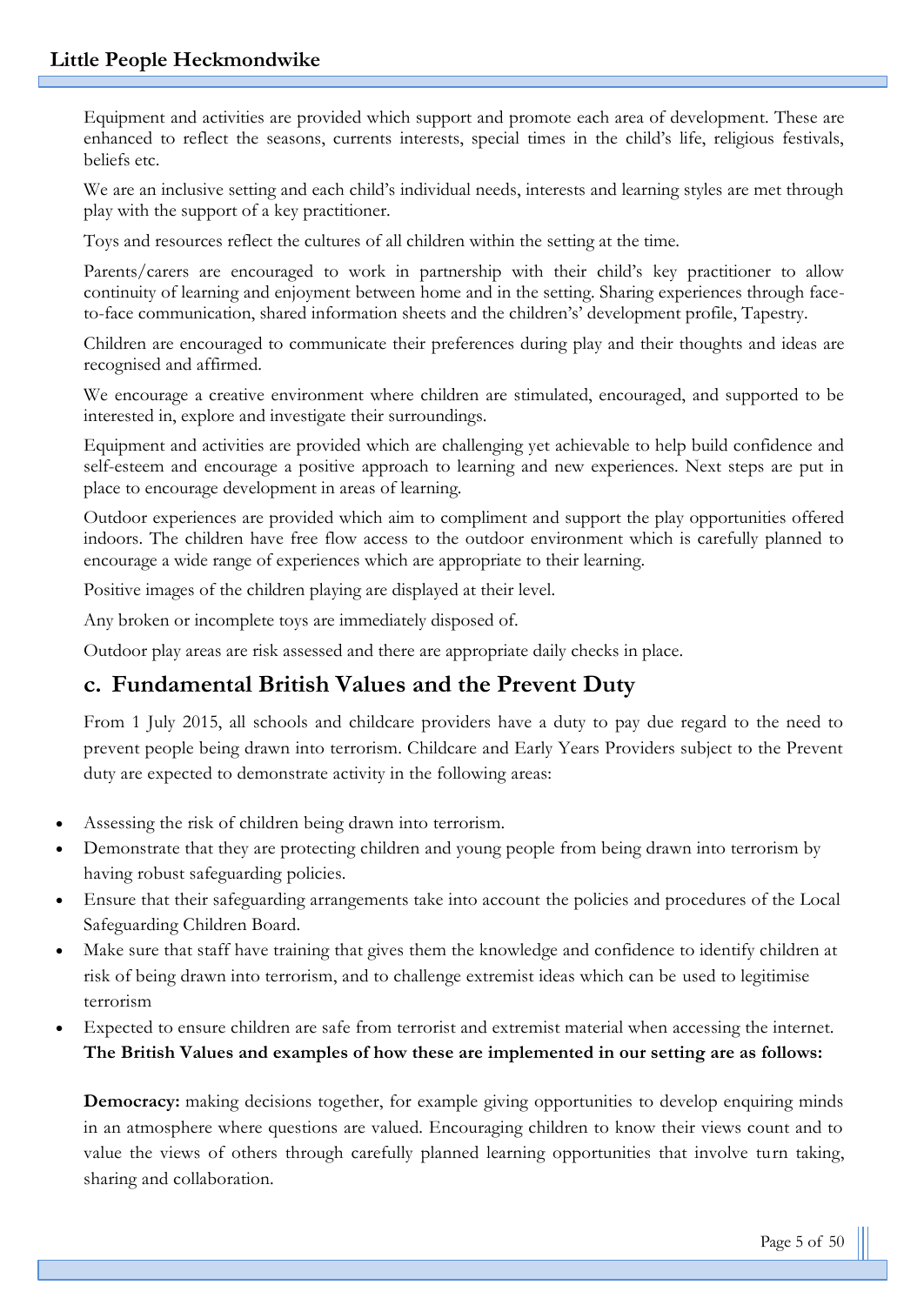**Rule of law:** understanding that rules matter, as cited in Personal Social and Emotional development for example collaborating with children to create rules and codes of behaviour. Encouraging children to understand that the rules apply to everybody and support them in adhering to these.

**Individual liberty:** freedom for all, for example reflecting on their differences and understanding we are free to have different opinions. Provide plentiful opportunity for children to speak together in small groups about their thoughts and feelings and talk about their experiences and learning.

**Mutual respect and tolerance:** treat others as you want to be treated, for example sharing and respecting other's opinions. Children will acquire a knowledge and appreciation of their own and others cultures through celebrating a variety of traditions and cultures of their friends within the setting. Staff will promote diverse attitudes and challenge stereotyping.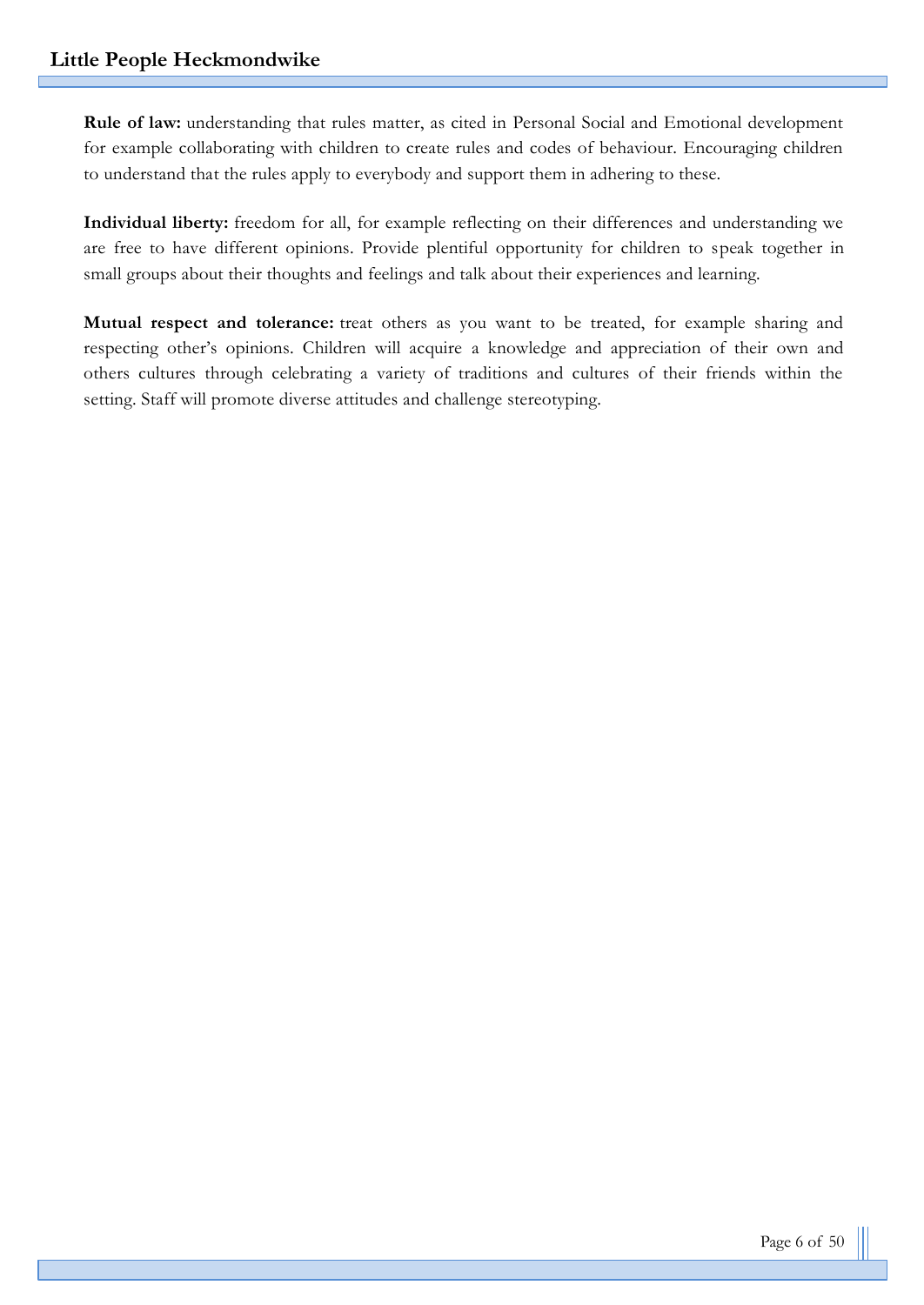# **2. Business Policies**

# **a. Data and Information Policy**

All documents which contain personal details are kept in secure locations to comply with GDPR regulations. Paper forms of documents are stored in locked offices, and where appropriate also in lockable filing cabinets. Access codes to offices are regularly changed.

Electronic information, including email, is stored on a password accessed server, and regularly checked for viruses and data breaches.

Personal information, including that of employees, parents, and children is treated with the highest level of confidentiality and only stored for the relevant length of time, and destroyed when necessary in line with GDPR.

For reasons of privacy, customers and staff are asked to knock before entering the office, in order to allow time for sensitive material to be removed from view. A "meeting in progress" sign is used for discussions of a confidential nature.

Customer contact details are stored in the nursery office and also on our finance system, which is secure and accessible externally in the event that the building needs to be evacuated and children need to be sent home.

Sensitive documents are shredded.

Our staff are aware that they may be party to sensitive information about the business and our customers. It is stated in the Contract of Employment that this information should be classed as confidential. Issues of confidentiality are also addressed in the Parent Partnership in-house training course.

The setting is registered with the ICO Information Commissioners Office as per GDPR. All team members must be aware of GDPR when dealing with any documents that may be considered confidential or personal.

Should you require a meeting in confidence please contact the office and we will arrange a mutually convenient time.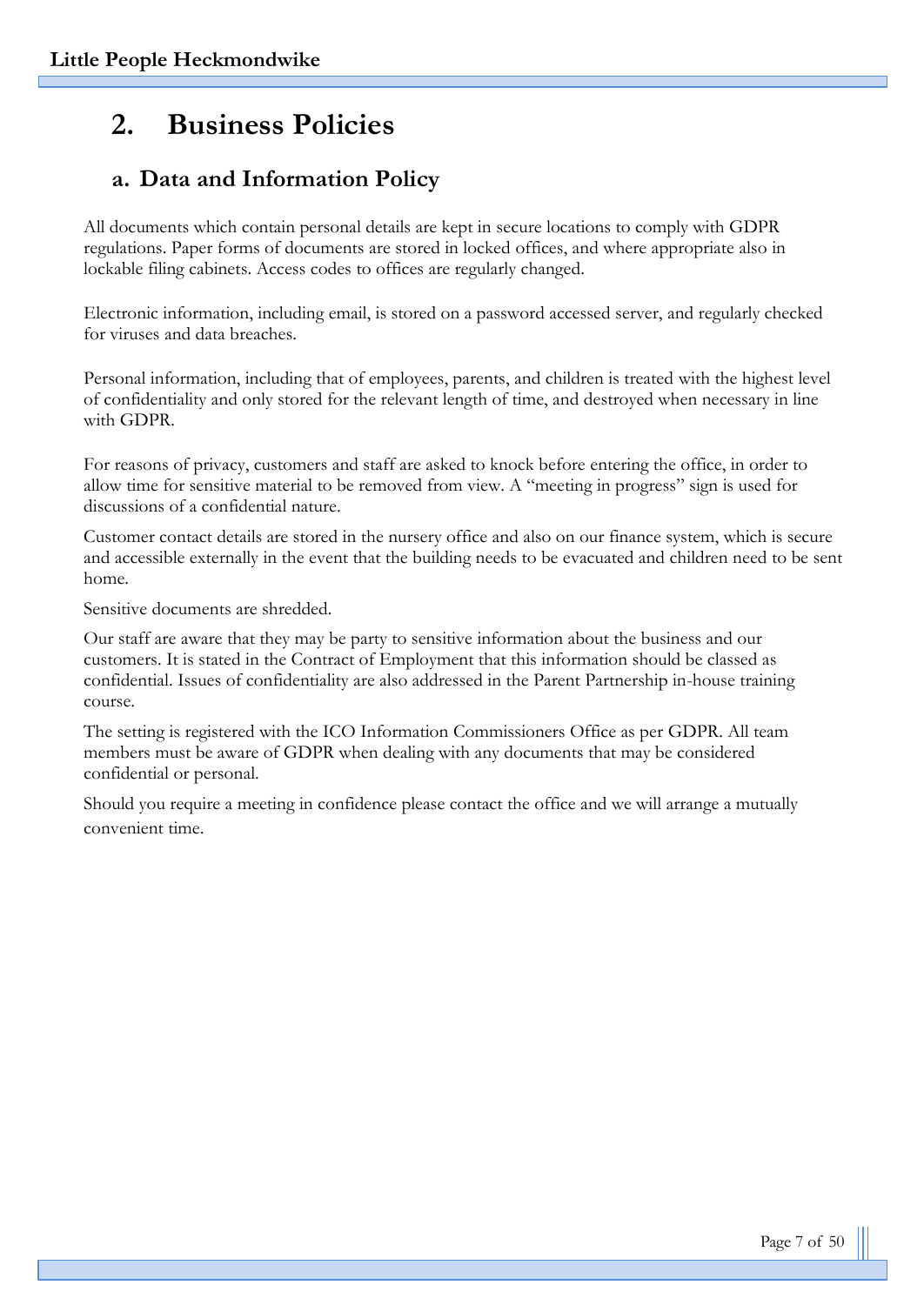# **b. Privacy Policy**

Little People ("the Nursery" or "we") is committed to protecting the privacy and security of your personal information. This privacy notice describes how the Nursery collects and uses personal information about children attending the Nursery ("Child" or "Children") and the parents of the Children ("Parents") (known collectively as "You" or "Your"), in accordance with the General Data Protection Regulation (GDPR).

The Nursery is a "data controller". This means that we are responsible for deciding how we hold and use personal information about you. We are required under data protection legislation to notify you of the information contained in this privacy notice.

This notice applies to Children and Parents. This notice does not form part of any contract to provide services. We may update this notice at any time but if we do so, we will provide you with an updated copy of this notice as soon as reasonably practical.

It is important that Parents read and retain this notice, together with any other privacy notice we may provide on specific occasions when we are collecting or processing personal information about you, so that you are aware of how and why we are using such information and what your rights are under the data protection legislation.

#### **DATA PROTECTION PRINCIPLES**

We will comply with data protection law. This says that the personal information we hold about you must be:

1. Used lawfully, fairly and in a transparent way.

2. Collected only for valid purposes that we have clearly explained to you and not used in any way that is incompatible with those purposes.

3. Relevant to the purposes we have told you about and limited only to those purposes.

- 4. Accurate and kept up to date.
- 5. Kept only as long as necessary for the purposes we have told you about.
- 6. Kept securely.

# **The kind of information we hold about you**

Personal data, or personal information, means any information about an individual from which that person can be identified. It does not include data where the identity has been removed (anonymous data).

There are "special categories" of more sensitive personal data which require a higher level of protection, such as information about a person's health or sexual orientation.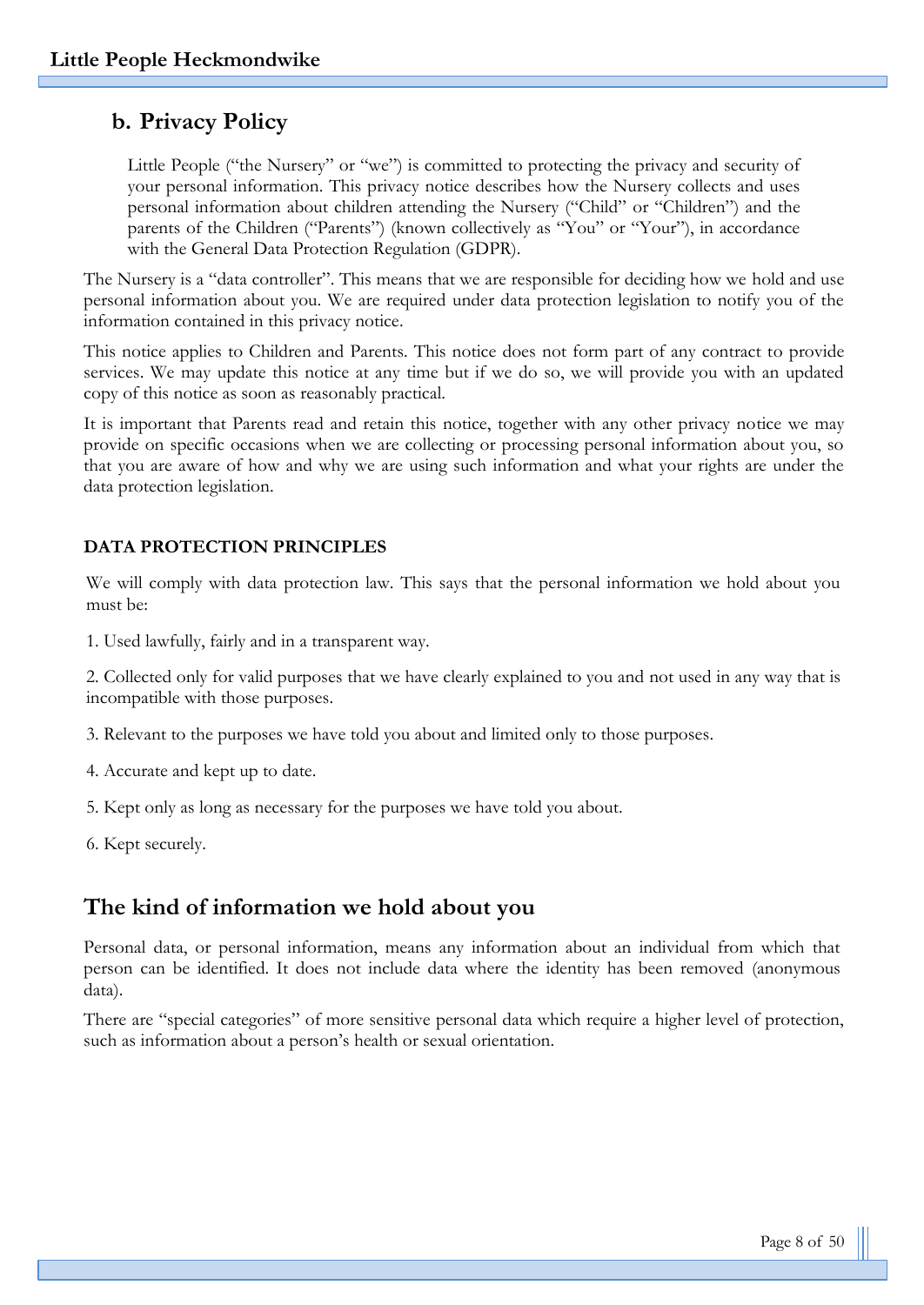#### **Parents:**

We will collect, store, and use the following categories of personal information about Parents:

- Name
- Home address
- Telephone numbers, and personal email addresses.
- National Insurance number.
- Bank account details.

We may also collect, store and use the following "special categories" of more sensitive personal information:

- Information about a Parent's race or ethnicity, spoken language and nationality.
- Conversations with Parents where Employees of the Nursery deem it relevant to the prevention of radicalisation or other aspects of the Government's Prevent strategy

#### **Children:**

We will collect, store, and use the following categories of personal information about Children:

- Name
- Date of birth
- Home address
- Dietary requirements
- Attendance information
- Photographs and video clips of the Child to signpost Children to where their belongings are stored at the Nursery that they attend, and also for general display purposes
- Emergency contact should Parents be unavailable and the emergency contact's contact details
- Record book for each Child containing the work of the Child whilst at the Nursery, observations about the Child's development whilst at the Nursery from Employees of the Nursery, specific examples of the Child's progress, photographs demonstrating the Child's development whilst at the Nursery, and personal details of the Child (e.g. their date of birth) ("Progress Report")
- Records relating to individual Children e.g. care plans, common assessment frameworks, speech and language referral forms
- Accidents and pre-existing injuries forms
- Records of any reportable death, injury, disease or dangerous occurrence
- Observation, planning and assessment records of Children

We may also collect, store and use the following "special categories" of more sensitive personal information:

- Information about a Child's race or ethnicity, spoken language and nationality.
- Information about a Child's health, including any medical condition, health and sickness records.
- Information about a Child's accident or incident reports including reports of pre-existing injuries.
- Information about a Child's incident forms / child protection referral forms / child protection case details / reports.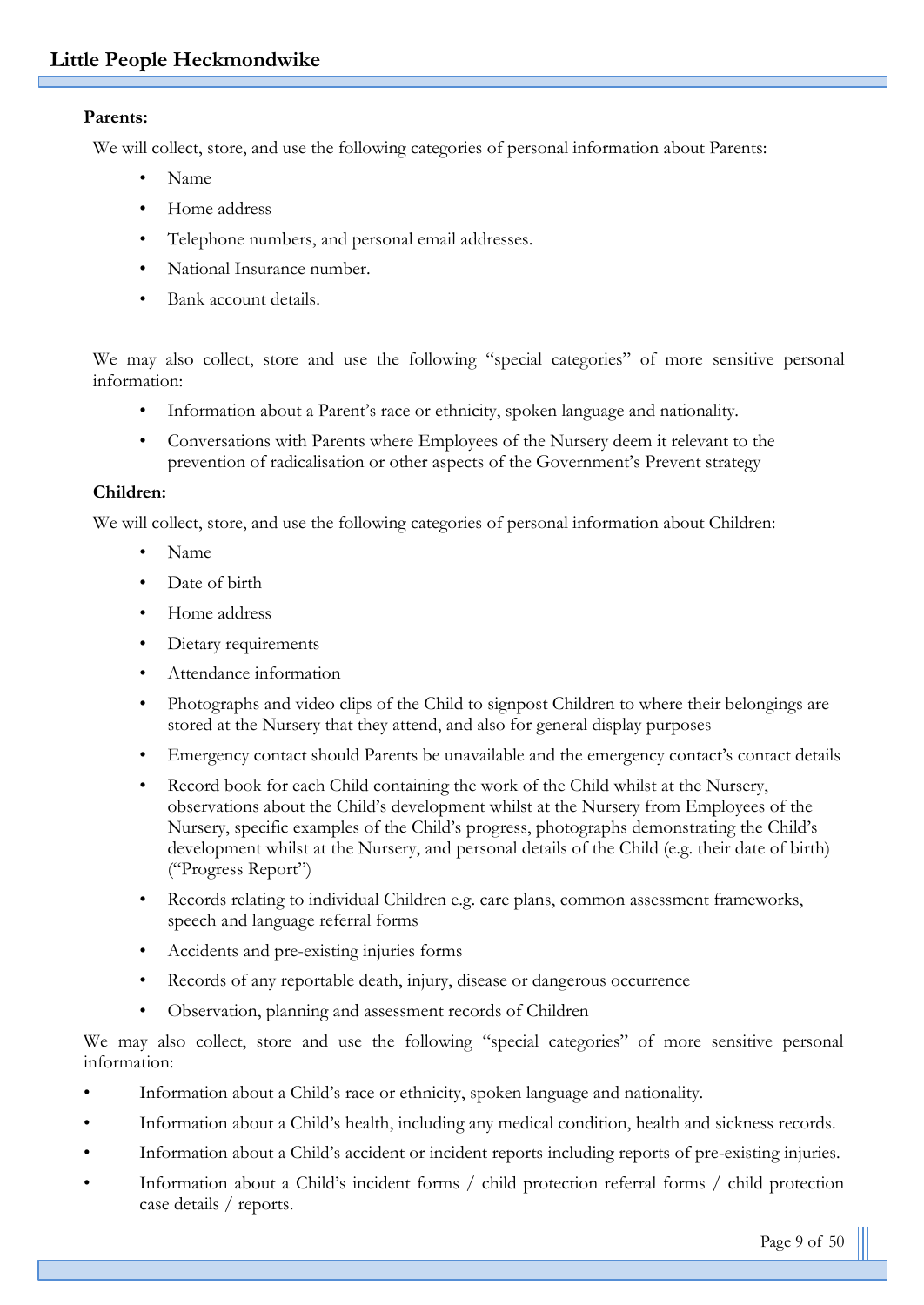# **How is your personal information collected?**

We collect personal information about Children and Parents from when the initial enquiry is made by the parents, through the enrolment process and until the Children stop using the Nursery's services.

## **How we will use information about you**

We will only use your personal information when the law allows us to. Most commonly, we will use your personal information in the following circumstances:

1. Where we need to perform the contract we have entered into with you.

2. Where we need to comply with a legal obligation.

3. Where it is necessary for our legitimate interests (or those of a third party) and your interests and fundamental rights do not override those interests.

We may also use your personal information in the following situations, which are likely to be rare:

1. Where we need to protect your interests (or someone else's interests).

2. Where it is needed in the public interest or for official purposes.

# **Situations in which we will use personal information of children**

We need all the categories of information in the list above (see Children section within the Paragraph entitled 'The Kind of Information We Hold About You') primarily to allow us to perform our obligations (including our legal obligations to Children. The situations in which we will process personal information of Children are listed below.

- Upon consent from the Parents, Personal Data of Children will be shared with schools for progression into the next stage of their education.
- Personal information of Children will be shared with local authorities without the consent of Parents where there is a situation where child protection is necessary.
- The personal information of Children will be shared with local authorities without the consent of Parents for funding purposes.
- Ofsted will be allowed access to the Nursery's systems to review child protection records.
- To ensure we meet the needs of the Children
- To enable the appropriate funding to be received
- Report on a Child's progress whilst with the Nursery
- To check safeguarding records
- To check complaint records
- To check attendance patterns are recorded
- When a Child's Progress Report is given to its Parent in order for that Parent to pass the same Progress Report to a school for application or enrolment purposes

## **Situations in which we will use personal information of parents**

We need all the categories of information in the list above (see Parents section within the Paragraph entitled 'The Kind of Information we Hold About You') primarily to allow us to perform our contracts with Parents and to enable us to comply with legal obligations. The situations in which we will process personal information of Parents are listed below.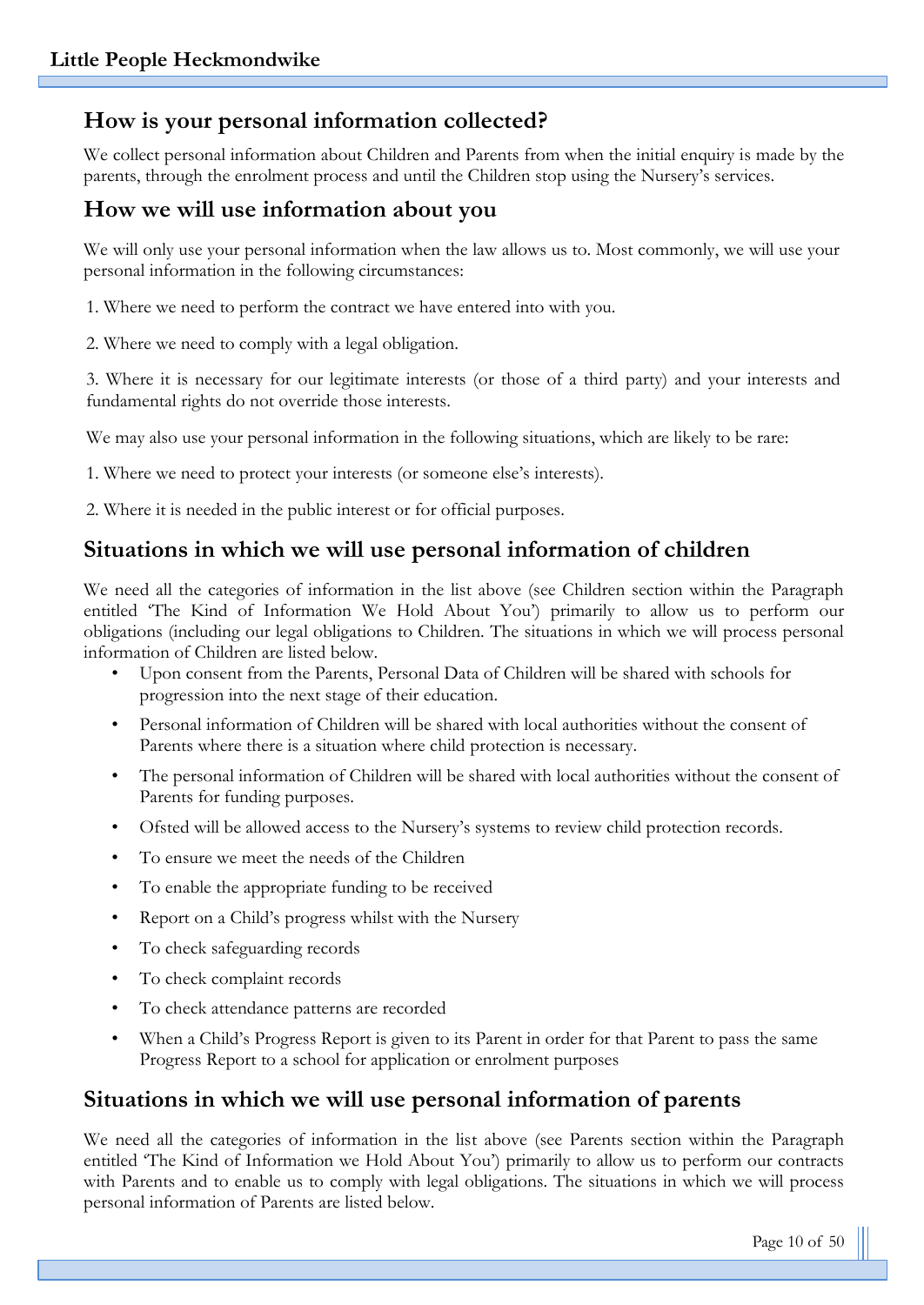- The personal information of Parents will be shared with local authorities without the consent of Parents for funding purposes.
- To report on a Child's attendance
- To be able to contact a Parent or a Child's emergency contact about their Child
- To ensure nursery fees are paid

#### **If Parents fail to provide personal information**

If Parents fail to provide certain information when requested, we may not be able to perform the respective contracts we have entered into with Parents, or we may be prevented from complying with our respective legal obligations to Children and Parents.

#### **Change of purpose**

We will only use your personal information for the purposes for which we collected it, unless we reasonably consider that we need to use it for another reason and that reason is compatible with the original purpose. If we need to use your personal information for an unrelated purpose, we will notify the Child or Parent, as is appropriate in the circumstances, and we will explain the legal basis which allows us to do so.

Please note that we may process a Child's or a Parent's personal information without their respective knowledge or consent, as relevant to the circumstances, in compliance with the above rules, where this is required or permitted by law.

## **How we use particularly sensitive personal information**

"Special categories" of particularly sensitive personal information require higher levels of protection. We need to have further justification for collecting, storing and using this type of personal information. We have in place an appropriate policy document and safeguards which we are required by law to maintain when processing such data. We may process special categories of personal information in the following circumstances:

- 1. In limited circumstances, with Parent explicit written consent.
- 2. Where we need to carry out our legal obligations.

3. Where it is needed in the public interest, such as for equal opportunities monitoring.

Less commonly, we may process this type of information where it is needed in relation to legal claims or where it is needed to protect a Child or a Parents' interests (or someone else's interests) and the Child or Parent as is appropriate is not capable of giving consent, or where the Parent has already made the information public.

# **Automated Decision Making**

Automated decision-making takes place when an electronic system uses personal information to make a decision without human intervention. We are allowed to use automated decision-making in the following circumstances:

1. Where we have notified Parents of the decision and given the Parent as is appropriate 21 days to request a reconsideration.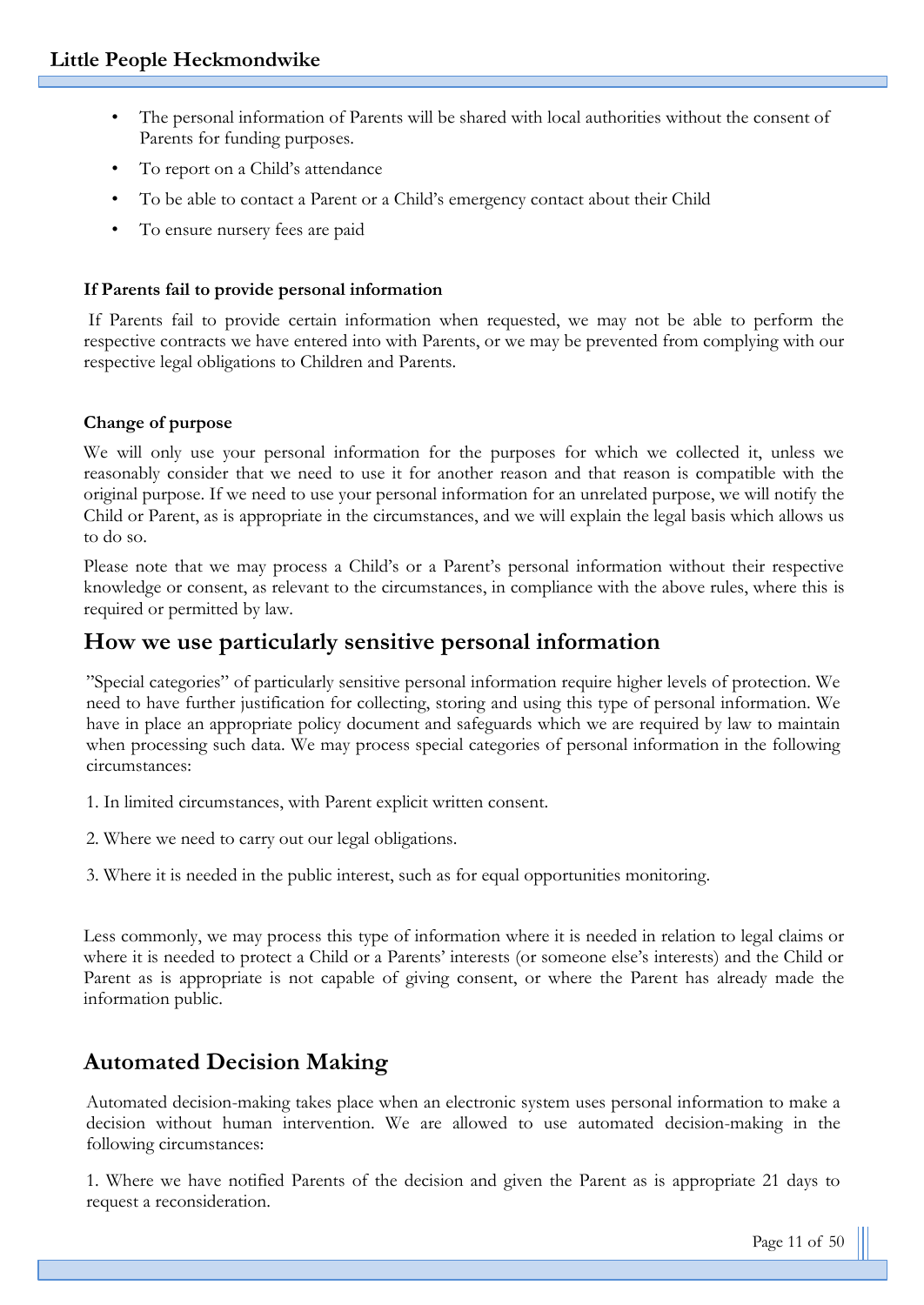2. Where it is necessary to perform the contract with a Parent and appropriate measures are in place to safeguard the Child's or the Parent's rights as is appropriate.

3. In limited circumstances, with explicit written consent from the Parent, as is appropriate, and where appropriate measures are in place to safeguard Parent rights.

If we make an automated decision on the basis of any particularly sensitive personal information, we must have either explicit written consent from a Parent as is appropriate, or it must be justified in the public interest, and we must also put in place appropriate measures to safeguard a Parents rights as is relevant in the circumstances.

You will not be subject to decisions that will have a significant impact on you based solely on automated decision-making, unless we have a lawful basis for doing so and we have notified the Parent as is appropriate in the circumstances.

# **Data Sharing**

We may have to share Child or Parent data with third parties, including third-party service providers and other entities in the group.

We require third parties to respect the security of your data and to treat it in accordance with the law.

#### **Why might the Nursery share Child or Parent personal information with third parties?**

We will share your personal information with third parties where required by law, where it is necessary to administer the working relationship with you or where we have another legitimate interest in doing so.

#### **Which third-party service providers process my personal information?**

"Third parties" includes third-party service providers (including contractors and designated agents), local authorities, regulatory bodies, schools and other entities within our group. The following third-party service providers process personal information about you for the following purposes:

- Local Authorities for funding and monitoring reasons (e.g. equal opportunities and uptake of funded hours)
- Regulatory bodies for ensuring compliance and the safety and welfare of the children
- Schools to provide a successful transition by ensuring information about the child's progress and current level of development and interests are shared

We will share personal data regarding your participation in any pension arrangement operated by a group company with the trustees or scheme managers of the arrangement in connection with the administration of the arrangements.

#### **How secure is my information with third-party service providers and other entities in our group?**

All our third-party service providers and other entities in the group are required to take appropriate security measures to protect your personal information in line with our policies. We do not allow our third-party service providers to use your personal data for their own purposes. We only permit them to process your personal data for specified purposes and in accordance with our instructions.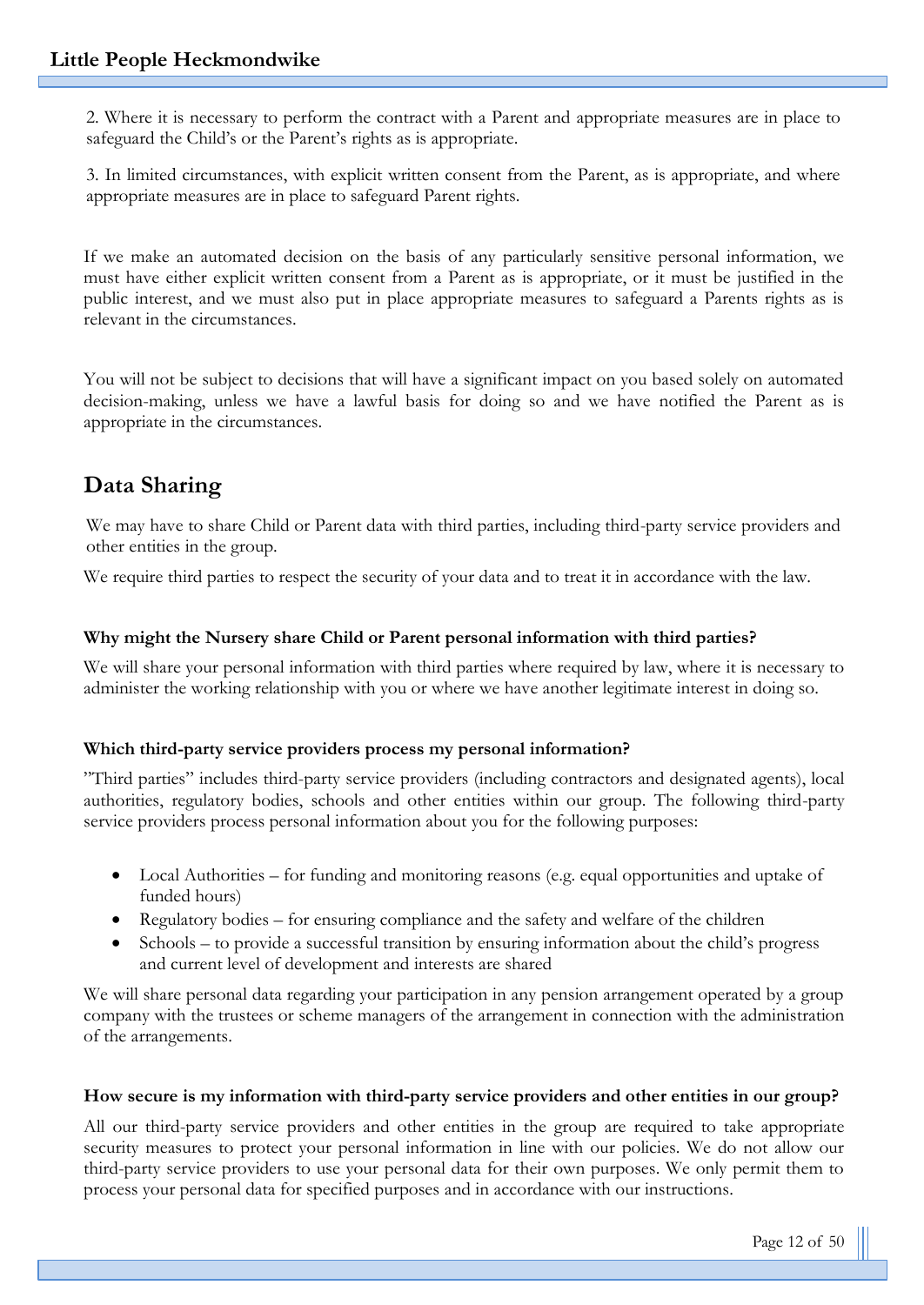#### **When might you share my personal information with other third parties?**

We may share your personal information with other third parties, for example in the context of the possible sale or restructuring of the business. In this situation we will, so far as possible, share anonymised data with the other parties before the transaction completes. Once the transaction is completed, we will share your personal data with the other parties if and to the extent required under the terms of the transaction.

We may also need to share your personal information with a regulator or to otherwise comply with the law.

# **Data Retention**

#### **How long will you use my information for?**

We will only retain your personal information for as long as necessary to fulfil the purposes we collected it for, including for the purposes of satisfying any legal, accounting, or reporting requirements. Details of retention periods for different aspects of your personal information are available in our retention policy which is available from the manager. To determine the appropriate retention period for personal data, we consider the amount, nature, and sensitivity of the personal data, the potential risk of harm from unauthorised use or disclosure of your personal data, the purposes for which we process your personal data and whether we can achieve those purposes through other means, and the applicable legal requirements.

In some circumstances we may anonymise your personal information so that it can no longer be associated with you, in which case we may use such information without further notice to you. Once you are no longer a Child benefiting from the Nursery's services or a Parent, as is appropriate, we will retain and securely destroy your personal information in accordance with our data retention policy **OR** applicable laws and regulations.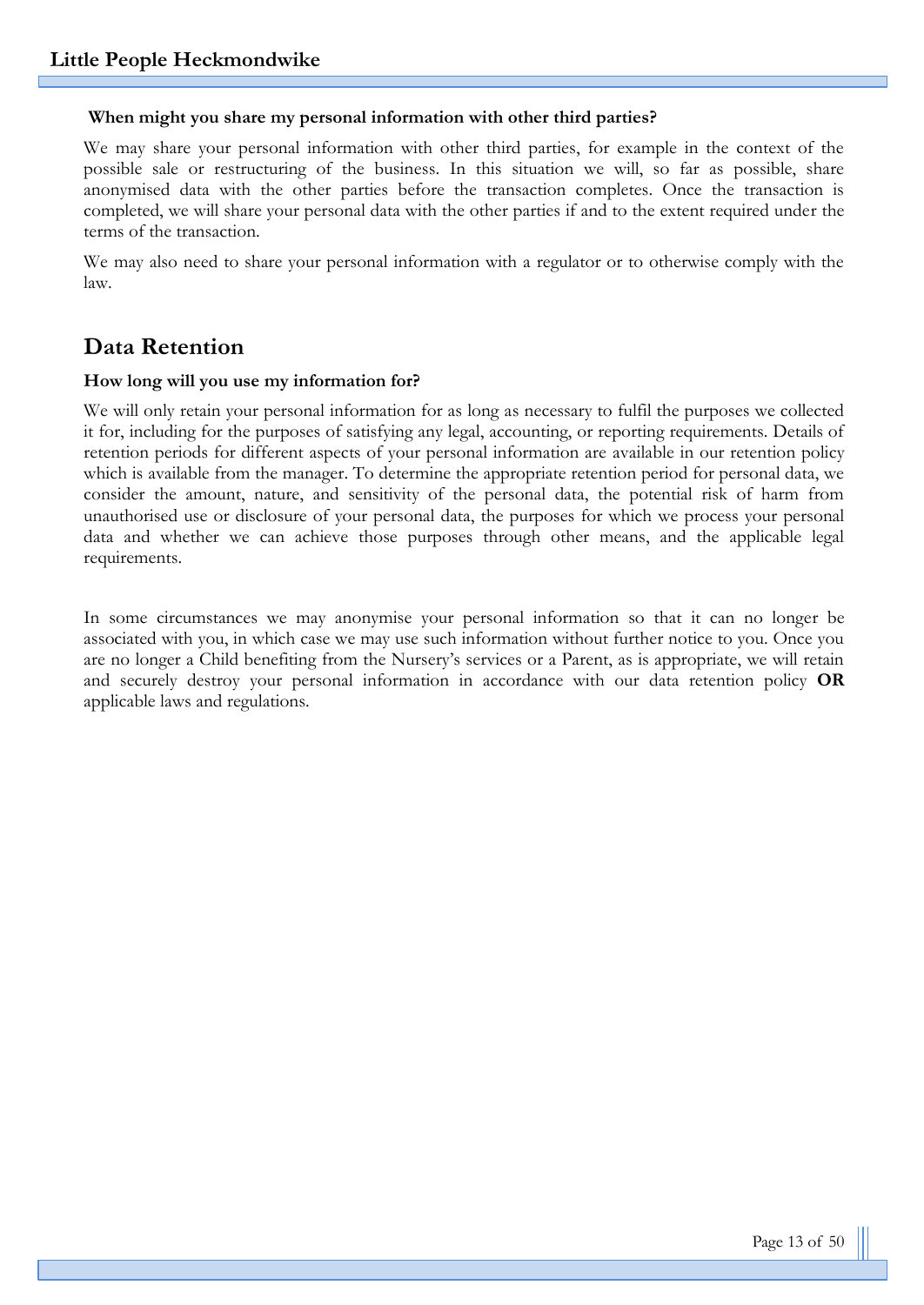# **Rights of access, correction, erasure and restriction**

#### **Your duty to inform us of changes**

It is important that the personal information we hold about you is accurate and current. Please keep us informed if your personal information changes during your working relationship with us.

#### **Your rights in connection with personal information**

Under certain circumstances, by law you have the right to:

- **Request access** to your personal information (commonly known as a "data subject access request"). This enables you to receive a copy of the personal information we hold about you and to check that we are lawfully processing it.
- **Request correction** of the personal information that we hold about you. This enables you to have any incomplete or inaccurate information we hold about you corrected.
- **Request erasure** of your personal information. This enables Parents to ask us to delete or remove personal information where there is no good reason for us continuing to process it. You also have the right to ask us to delete or remove your personal information where you have exercised your right to object to processing (see below).
- **Object to processing** of your personal information where we are relying on a legitimate interest (or those of a third party) and there is something about your particular situation which makes you want to object to processing on this ground. You also have the right to object where we are processing your personal information for direct marketing purposes.
- **Request the restriction of processing** of your personal information. This enables Parents, as is appropriate, to ask us to suspend the processing of personal information about you for example if you want us to establish its accuracy or the reason for processing it.
	- **Request the transfer** of your personal information to another party.

If you want to review, verify, correct or request erasure of your personal information, object to the processing of your personal data, or request that we transfer a copy of your personal information to another party, please contact the manager in writing.

You will not have to pay a fee to access your personal information (or to exercise any of the other rights).

#### **What we may need from you**

We may need to request specific information from you to help us confirm your identity and ensure your right to access the information (or to exercise any of your other rights). This is another appropriate security measure to ensure that personal information is not disclosed to any person who has no right to receive it.

## **Right to withdraw consent**

In the limited circumstances where you may have provided your consent to the collection, processing and transfer of your personal information for a specific purpose, you have the right to withdraw your consent for that specific processing at any time. To withdraw your consent, please contact the person detailed at the end of this document. Once we have received notification that you have withdrawn your consent, we will no longer process your information for the purpose or purposes you originally agreed to, unless we have another legitimate basis for doing so in law.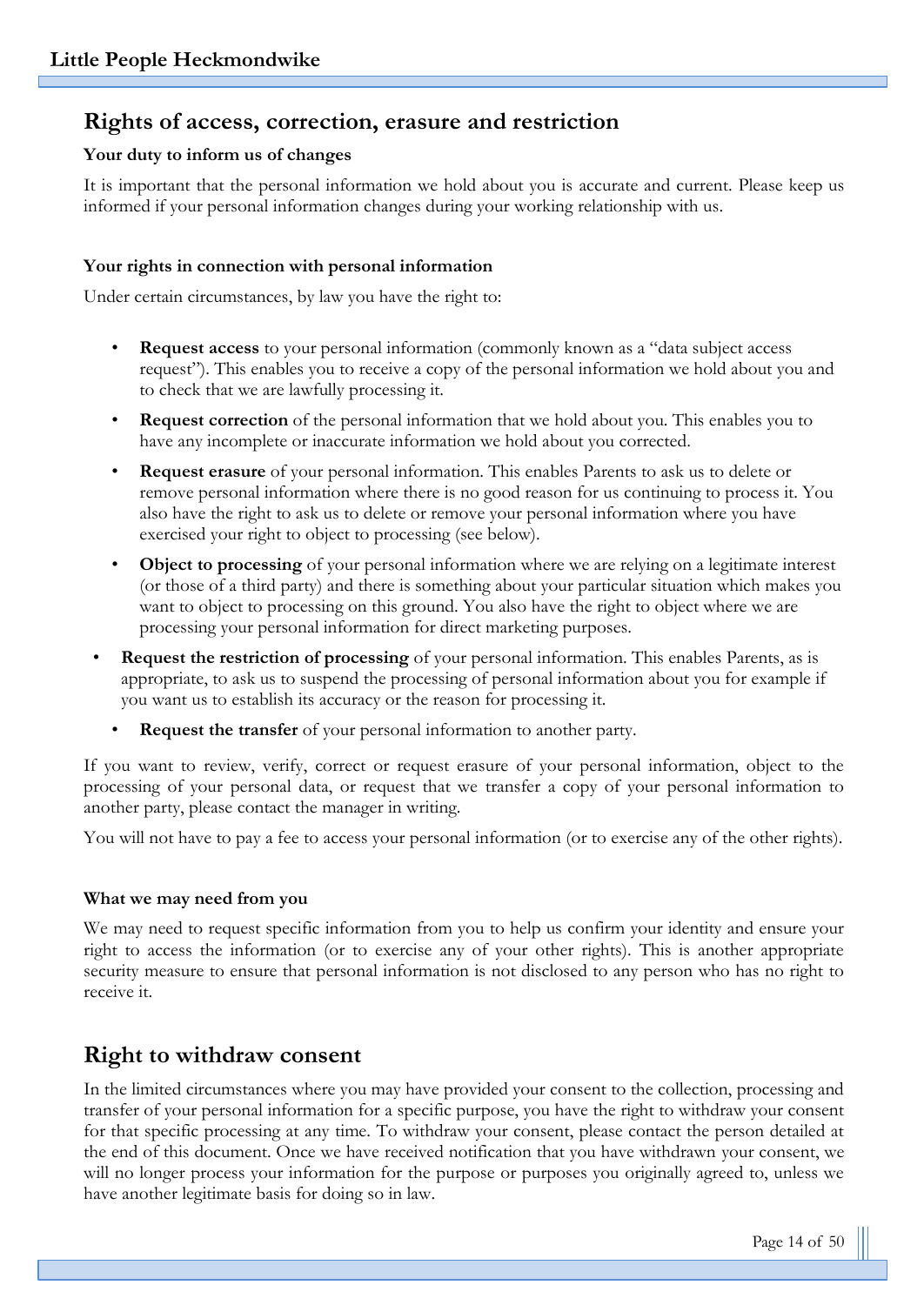# **c. Data Retention**

The table below sets out the Company's policy for retaining different types of records and information in relation to children and the management of the provision. Where it is acceptable to scan documents and keep them electronically in order to save space, we will do so. Files are labelled with the destroy dates and those that contain confidential information are password protected.

Where there are data protection issues owing to records containing personal data, paper records must be disposed of securely at the end of their life via confidential waste bins or cross-cut shredders.

| <b>Children's Records</b>                                                                                                                                                                                                                                                                                                                                                                                                                            | <b>Retention Period</b>                                                                                                                                                                                                                                                                                               | Authority                                                                                                                                                                                                                                                                                                |
|------------------------------------------------------------------------------------------------------------------------------------------------------------------------------------------------------------------------------------------------------------------------------------------------------------------------------------------------------------------------------------------------------------------------------------------------------|-----------------------------------------------------------------------------------------------------------------------------------------------------------------------------------------------------------------------------------------------------------------------------------------------------------------------|----------------------------------------------------------------------------------------------------------------------------------------------------------------------------------------------------------------------------------------------------------------------------------------------------------|
| Children's records, including<br>registers, medication records and<br>accident records pertaining to<br>children<br>Note: children's learning and<br>development records i.e. learning<br>journeys are maintained by the<br>setting and handed to parents<br>when the child leaves.<br>*If a concern is identified that<br>legal action may be instigated, all<br>relevant information will be<br>retained until the child reaches<br>the age of 25. | Until child reaches age of 21 - or<br>until the child reaches the age of<br>25 for child protection records,<br>SEND records and health care<br>plans.<br>Records in relation to<br>safeguarding concerns will also<br>need to be kept in accordance<br>with the Local Safeguarding<br>Children Board's requirements. | Limitation Act 1980<br>Normal limitation rules (which<br>mean that an individual can claim<br>for negligently caused personal<br>injury up to three years after, or<br>deliberately caused personal<br>injury up to six years after the<br>event) are postponed until the<br>child reaches 18 years old. |
| Records of any reportable death,<br>injury, disease or dangerous<br>occurrence.                                                                                                                                                                                                                                                                                                                                                                      | Three years from the date of the<br>last entry (or, if the accident<br>involves a child, then until the<br>person reaches the age of 21).                                                                                                                                                                             | The Reporting of Injuries,<br>Diseases and Dangerous<br>Occurrences Regulations 1995<br>(RIDDOR)                                                                                                                                                                                                         |
| Safeguarding and welfare records<br>(inc written summary of<br>information transferred to<br>schools) which resulted in a<br>Child Protection referral or Child<br>In Need referral being made to<br>the local authority.                                                                                                                                                                                                                            | Until the child reaches age 25<br>years, or for Looked After<br>Children 75 years.                                                                                                                                                                                                                                    | Limitation Act 1980                                                                                                                                                                                                                                                                                      |
| Safeguarding and welfare records<br>(inc written summary of<br>information transferred to<br>school) which resulted in a<br>referral being made to CAF or<br>other early help support services.                                                                                                                                                                                                                                                      | Six years from time referral<br>made, or for Looked After<br>Children 75 years.                                                                                                                                                                                                                                       | Limitation Act 1980                                                                                                                                                                                                                                                                                      |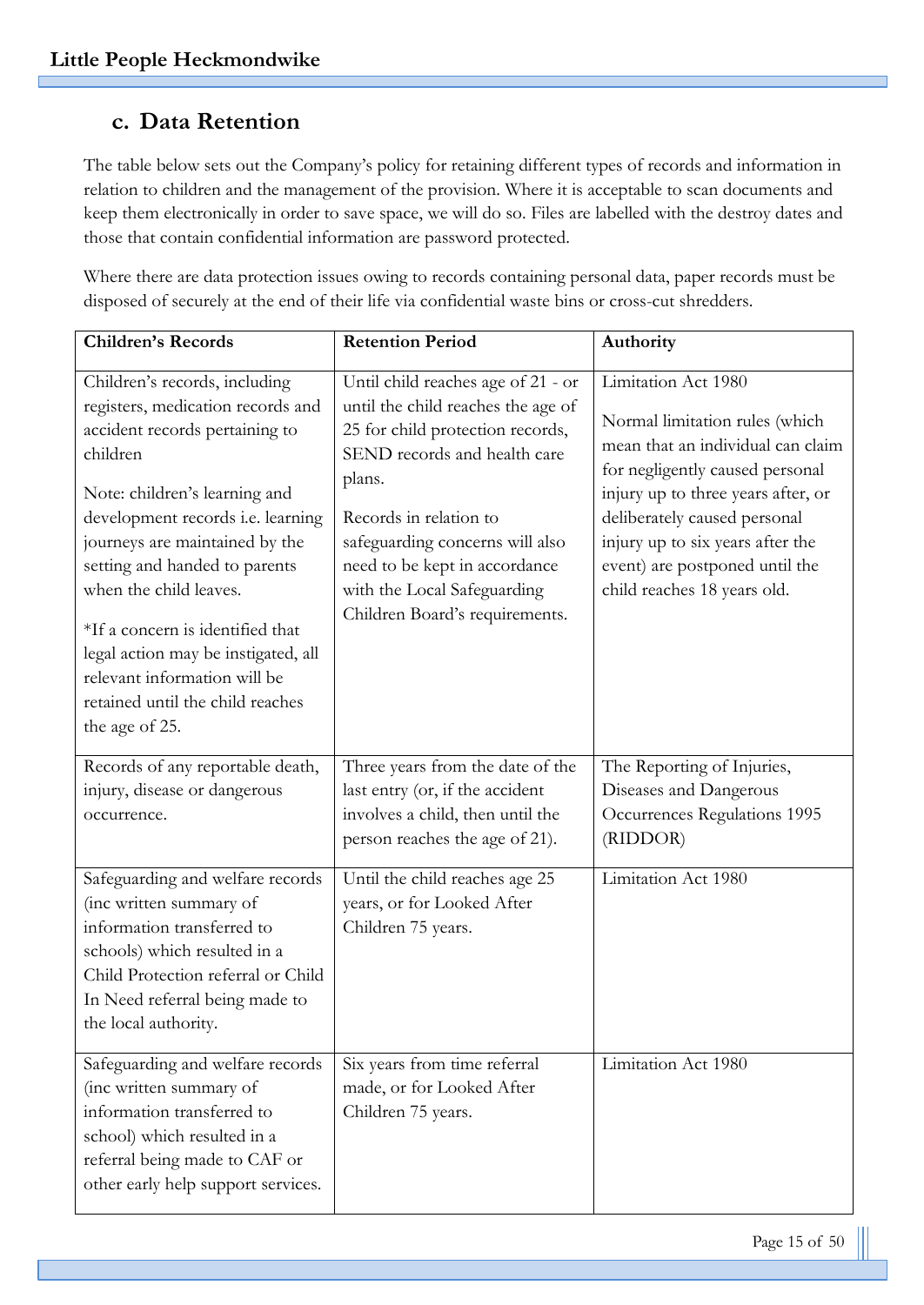г

| Health & Safety                  | <b>Retention Period</b>            | Authority                    |
|----------------------------------|------------------------------------|------------------------------|
| Records of any reportable death, | Three years from the date of the   | The Reporting of Injuries,   |
| injury, disease or dangerous     | last entry.                        | Diseases and Dangerous       |
| occurrence.                      |                                    | Occurrences Regulations 1995 |
|                                  |                                    | (RIDDOR)                     |
| Accident/medical records as      | 40 years from the date of the last | The Reporting of Injuries,   |
| specified by the Control of      | entry.                             | Diseases and Dangerous       |
| Substances Hazardous to Health   |                                    | Occurrences Regulations 1995 |
| regulations (COSHH) 1999         |                                    | (RIDDOR)                     |
|                                  |                                    |                              |
| <b>Financial Records</b>         | <b>Retention Period</b>            | Authority                    |
| Accounting records               | Three years                        | Section 386 and 388 of the   |
|                                  |                                    | Companies Act                |
| <b>Administration Records</b>    | <b>Retention Period</b>            | Authority                    |
| Complaints records               | At least three years from the date | Early Years Foundation Stage |
|                                  | of the last record.                | Welfare Requirements (given  |
|                                  |                                    | legal force by Childcare Act |
|                                  |                                    | 2006)                        |
| Insurance policies               | Permanently                        | Information and Records      |
|                                  |                                    | Management Society           |
|                                  |                                    |                              |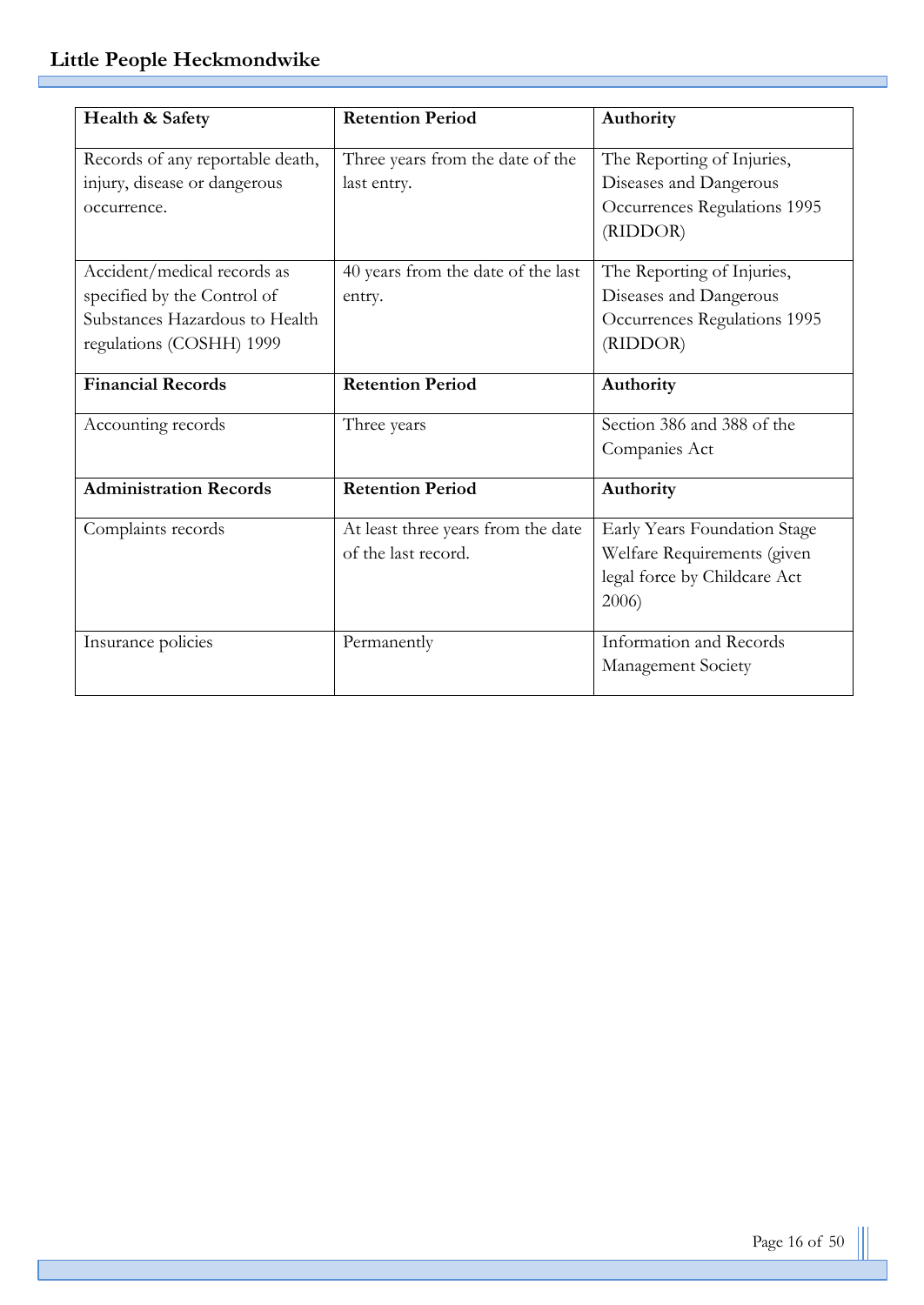# **d. Marketing Policy**

- Marketing starts and ends with the day to day operation of the childcare setting. Failure to provide high quality service and care on a day to day basis would negate any conventional marketing attempts to increase the numbers of children we care for.
- Parents, guardians and carers witness on a daily basis the standards we apply at the setting and this is the single most important factor in gaining and retaining business.
- The most important marketing strategy that we have ever benefited from is word of mouth recommendation. So successful has this been that we have never needed to resort to conventional advertising to increase business. We intend to continue to pursue this strategy as long as it remains viable in the future.
- We recognise the need to play our part in the communities around our settings. And there fore we will allocate funds to support local sports teams and social events on an ad hoc basis. The emphasis will be on supporting our children's, parents' or staff activities.
- We will continue to monitor and review the situation in the market, bearing in mind the ever increasing number of competitive settings being opened and the large amount of government money being made available to fund childcare.
- We will continue to consult and consider the ideas that we canvass and solicit from our customers and staff, and we will implement any beneficial ideas that arise from this dialogue.
- We will ensure that information provided to potential customers offers all the information that they will need to make an informed decision about our service.
- We will continue to advise parents and children, via newsletters and flyers, of the various additional and ad hoc services that we offer. We believe this will enable them to maximise the benefits of being in the Little People childcare family, and provide a wider range of experiences and education for the children.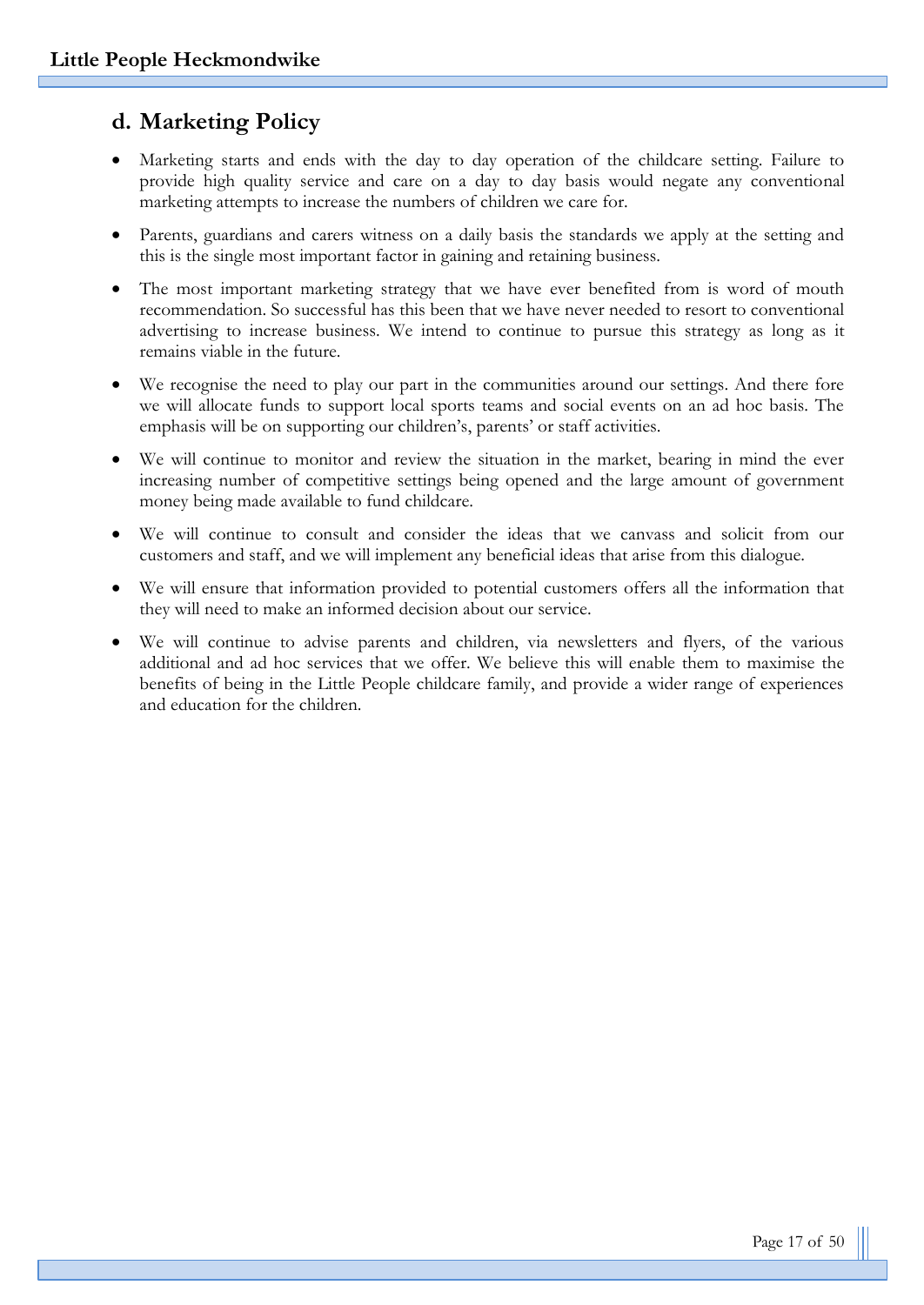# **3. Child Protection and Safeguarding Children**

Little People's aim is to ensure, through effective inspection and regulation, that outcomes for children and young people are improved by the receipt of better care, services and education. Improved outcomes can only be achieved if children are safe from harm. Therefore, safeguarding the welfare of children is part of our core business.

Our setting will work with children, parents and other agencies to ensure the rights and safety of children and to give them the very best start in life.

All staff working with children and young people must:

- give highest priority to children's welfare
- recognise, identify and respond to signs of abuse, neglect and other safeguarding concerns relating to children and young people
- respond appropriately to disclosure by a child, or young person, of abuse
- respond appropriately to allegations against staff, other adults, and against themselves
- be alert to the risks which abusers, or potential abusers, may pose

## **a. Children's rights and entitlements**

Children's rights and entitlements will be promoted through careful planning of the nursery environment and curriculum to encourage children to develop a positive self-image including their heritage, home background, languages spoken at home, religious beliefs, cultures and traditions.

- We will promote children's right to be strong, resilient and develop a sense of autonomy and independence through attentive and responsive relationships with a key practitioner.
- We will encourage children to have self-confidence and the vocabulary to resist inappropriate approaches and understand that they will be listened to and heard.
- We will support children in developing and sustaining relationships within their families, with peers and other adults
- We will promote children's right to feel safe, secure and be free from peer on peer abuse within the setting
- We are committed to working with all parents to strengthen their understanding of and commitment to safeguarding all children and work closely with other agencies within our community to enable signposting for additional support where needed.

# **b. Safeguarding and Child Protection**

Little People is committed to responding promptly and appropriately to all incidents or concerns of abuse that may occur and to work with statutory agencies in accordance with the procedures that are set down in 'What to do if you're worried a child is being abused' (HMG 2015).

The statutory guidance 'Working together to safeguard children', updated in 2015, makes clear that all organisations that provide services for, or work with, children, must have appropriate whistleblowing procedures, and a culture that enables issues about safeguarding and promoting the welfare of children to be addressed by the organisation.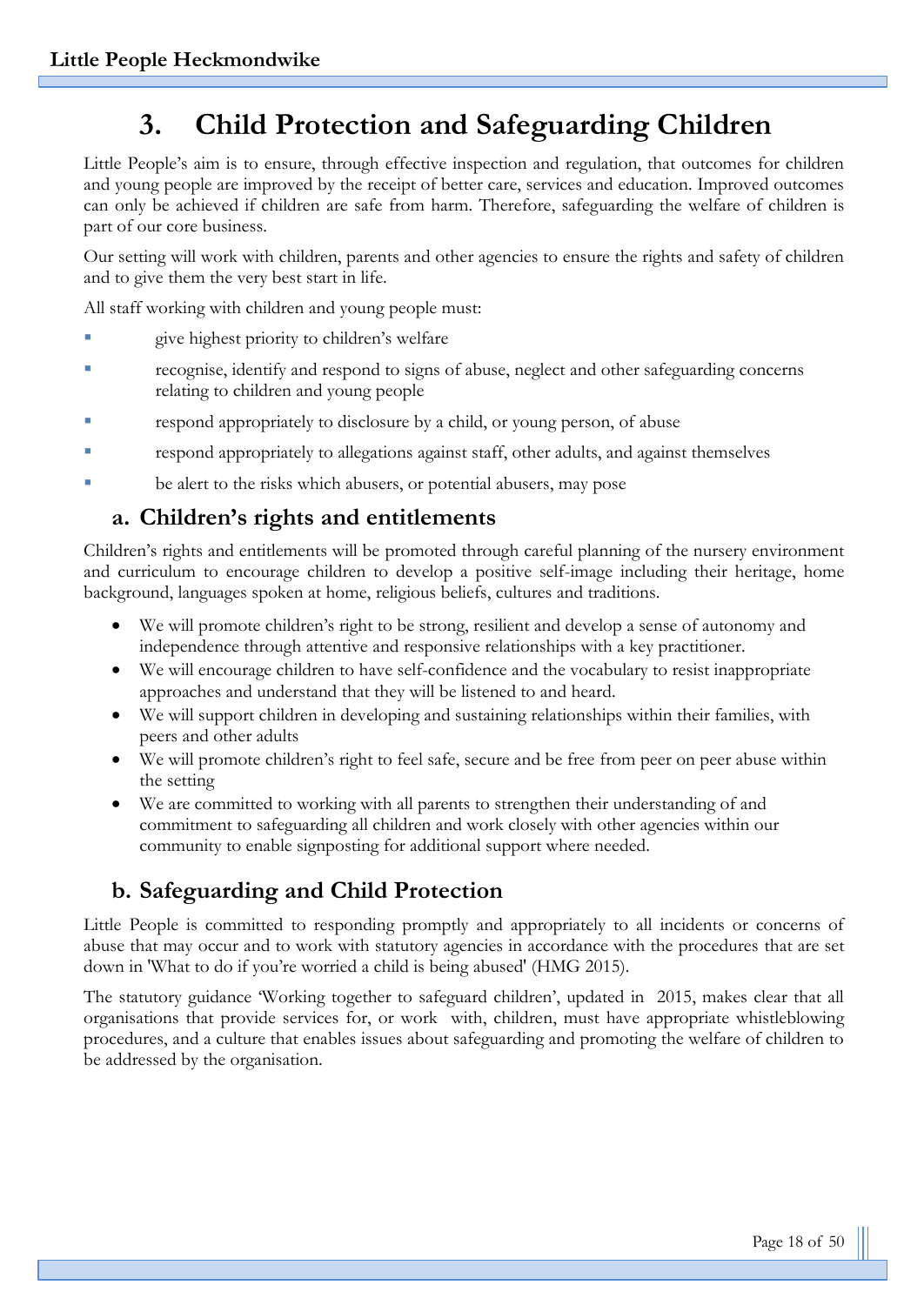Our designated person, whom you should go to as your first port of call, and who co-ordinates child protection issues is:

# **Melissa Kennelly – Nursery Manager**

The designated officer on duty each day is displayed in the Nursery Lobby.

Our designated officers who oversee this work are, and may be contacted in the absence of the designated person are: **Tracy Windle – Area Manager, Linzi Page – Senior Manager and Vicky Hallas-Fawcett - Company Director**

#### **What should a member of staff, volunteer or student do if they have a concern about safeguarding failures?**

You should first raise your concern internally, with your manager, the designated person.

If you feel unable to do this (perhaps because the concern relates to them), you should raise your concern with Tracy Windle (Area Manager). She can be contacted by email on [Tracy@littlepeoplenurseries.co.uk,](mailto:Tracy@littlepeoplenurseries.co.uk) or Vicky Hallas-Fawcett, company director on [Vicky@LIttlePeopleNurseries.co.uk](mailto:Vicky@LIttlePeopleNurseries.co.uk)

#### **Responding to Suspicions of Abuse**

- We acknowledge that abuse of children can take different forms physical, emotional, and sexual, as well as neglect.
- When children are suffering from physical, sexual or emotional abuse, or may be experiencing neglect, this may be demonstrated through the things they say (direct or indirect disclosure) or through changes in their appearance, their behaviour, or their play.
- Where such evidence is apparent, the child's key practitioner makes a dated record of the details of the concern and discusses what to do with the nursery manager who is the 'designated person'. The information is stored in a locked cabinet to maintain confidentiality.
- We refer concerns to the local authority children's social care department and co-operate fully in any subsequent investigation. NB In some cases this may mean the police or another agency identified by the Local Safeguarding

Children's Board.

We take care not to influence the outcome either through the way we speak to children or by asking questions of children.

#### **Recording Suspicions of Abuse and Disclosures**

- Where a child makes comments to a member of staff that gives cause for concern (disclosure). Or if a staff member observes signs or signals that gives cause for concern, such as significant changes in behaviour; deterioration in general well-being; unexplained bruising, marks or signs of possible abuse or neglect, that member of staff:
	- listens to the child, offers reassurance and gives assurance that she or he will take action;
	- does not question the child;
	- makes a written record that forms an objective record of the observation or disclosure that includes:
		- o the date and time of the observation or the disclosure;
		- o the exact words spoken by the child as far as possible;
		- o the name of the person to whom the concern was reported, with date and time; and
		- o the names of any other person present at the time.
	- These records are signed and dated and kept securely and confidentially.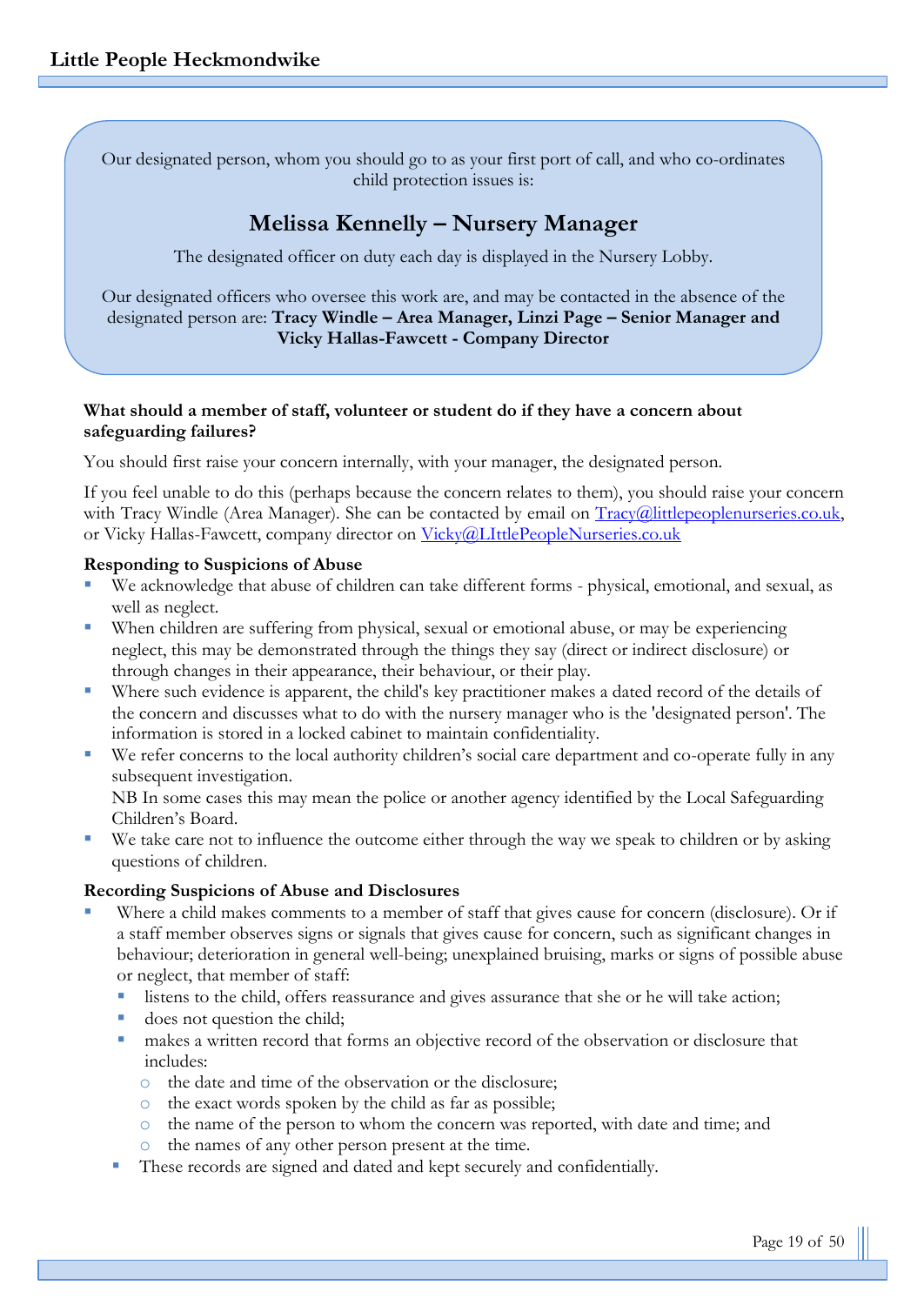#### **Making a Referral to the Local Authority Social Care Team**

- The HM Government publication 2015 'What to do if you're worried a child is being abused' contains detailed procedures for making a referral to the local social care team. This is based on 'Working together to safeguard children' (HMG 2015).
- We keep a copy of this document and follow the detailed guidelines given.
- All members of staff follow the procedures for recording and reporting.
- **Our Local Authority Referrals and Response service has changed to MASH (Multi-Agency** Safeguarding Hub) Their numbers are: 01484456848 email: [mash@kirklees.gcsx.gov.uk](mailto:mash@kirklees.gcsx.gov.uk) and their out of hours number is: 01484414933. Disabled children's service is: 01484456847

#### **Informing Parents - Parents are made aware of our safeguarding policy and procedure at entry of application and sign to say so in the parent contract.**

- Parents are normally the first point of contact in the case of a concern, however if it is deemed in the best interest of the child, we reserve the right to contact Social Care first.
- If a suspicion of abuse is recorded, parents are informed at the same time as the report is made, except where the guidance of the Local Safeguarding Children Board does not allow this.
- This will usually be the case where the parent is the likely abuser. In these cases the investigating officers will inform the parents.

#### **Support to Families**

- We believe in building trusting and supportive relationships with families, staff and volunteers in the group.
- We make clear to parents our role and responsibilities in relation to child protection, such as for the reporting of concerns, providing information, monitoring of the child, and liaising at all times with the local children's social care team.
- We will continue to welcome the child and the family whilst investigations are being made in relation to any alleged abuse.
- We follow the Child in Need Plan/ Child Protection Plan as set by the child's social care worker in relation to the setting's designated role and tasks in supporting that child and their family, subsequent to any investigation.
- Confidential records kept on a child are shared with the child's parents or those who have parental responsibility for the child in accordance with the Confidentiality and Client Access to Records procedure and only if appropriate under the guidance of the Local Safeguarding Children Board.

#### **Liaison with Other Agencies**

- We work within the Local Safeguarding Children Board guidelines.
- We have a copy of 'What to do if you're worried a child is being abused' for parents and staff and all staff are familiar with what to do if they have concerns.
- We have procedures for contacting the local authority on child protection issues, including maintaining a list of names, addresses and telephone numbers of social workers, to ensure that it is easy, in any emergency, for the setting and social services to work well together.
- We notify the registration authority (Ofsted) of any incident or accident and any changes in our arrangements which may affect the wellbeing of children.
- If a referral is to be made to the local authority social care department, we act within the area's Safeguarding Children and Child Protection guidance in deciding whether we must inform the child's parents at the same time.

#### **Allegations against staff**

We ensure that all parents know how to complain about the behaviour or actions of staff or volunteers within the setting, or anyone living or working on the premises occupied by the setting, which may include an allegation of abuse.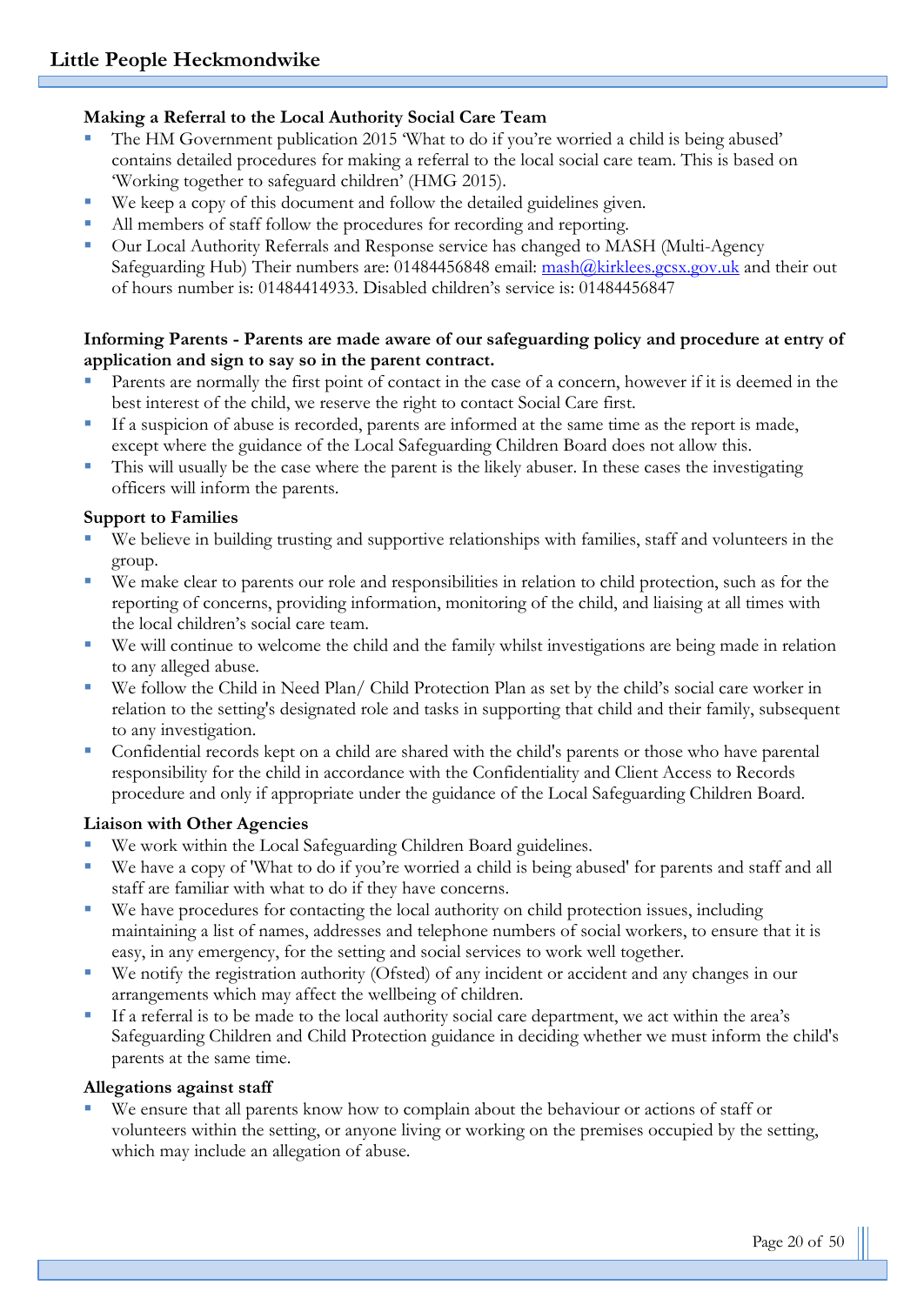- We follow the guidance of the Local Safeguarding Children Board when responding to any complaint that a member of staff, or volunteer within the setting, or anyone living or working on the premises occupied by the setting, has abused a child.
- We respond to any disclosure by children or staff that abuse by a member of staff or volunteer within the setting, or anyone living or working on the premises occupied by the setting, may have taken, or is taking place, by first recording the details of any such alleged incident.
- We refer any such complaint immediately to the local authority's social care department to investigate. We also report any such alleged incident to Ofsted and what measures we have taken. We are aware that it is an offence not to do this.
- We co-operate entirely with any investigation carried out by children's social care in conjunction with the police.
- We require any staff member to share with us immediately any allegation relevant to their role which may have occurred outside the setting

#### **Confidentiality**

- All suspicions and investigations are kept confidential and shared only with those who need to know. Any information is shared under the guidance of the Local Safeguarding Children Board.
- Staff are made aware of their confidentiality responsibilities in induction training, in their employment contracts and reminded in staff newsletters and team meetings.

#### **Disciplinary Action**

- In the instance there is an allegation made against a staff member, the Manager will suspend the staff member on full pay to ensure the full protection of all parties and to allow a thorough and fair investigation to be carried out in accordance with local Safeguarding Children's Board Guidelines.
- Where a member of staff or volunteer has been dismissed due to engaging in activities that caused concern for the safeguarding of children or vulnerable adults, we will notify the DBS (Disclosure and Barring Service) of relevant information so that individuals who pose a threat to children (and vulnerable groups), can be identified and barred from working with these groups.

#### **Staff training and lead responsibilities**

- All employees are trained at induction prior to working with the children, this includes their responsibility in relation to safeguarding the children and recognising indicators of abuse.
- We publish a staff handbook which includes details on our expectation of Employees including a Staff Behaviour Policy.
- We seek out ongoing training opportunities for all adults involved in the setting to ensure that they are able to recognise the signs and signals of possible physical abuse, emotional abuse, sexual abuse and neglect and that they are aware of the local authority guidelines for making referrals.
- We ensure that all staff know the procedures for reporting and recording their concerns in the setting and who the safeguarding officer is at their setting.

#### **Planning**

- The layout of the rooms allows for constant supervision.
- Rooms are staffed appropriately in line with ratios and all staff have a full DBS prior to working directly with the children.

# **c. Whistleblowing**

If you have raised a concern internally regarding the welfare of a child but feel it has not been properly addressed, or if you feel unable to raise your concern at any level within the organisation, you have a duty of care to report your concerns to the local authority children's social care. Our Local Authority Social Care Team (Duty and Advice Team) can be contacted 9am-5pm on: 0113 3760336. The out of hours Social Care Emergency Duty Team can be contacted on 0113 2439536.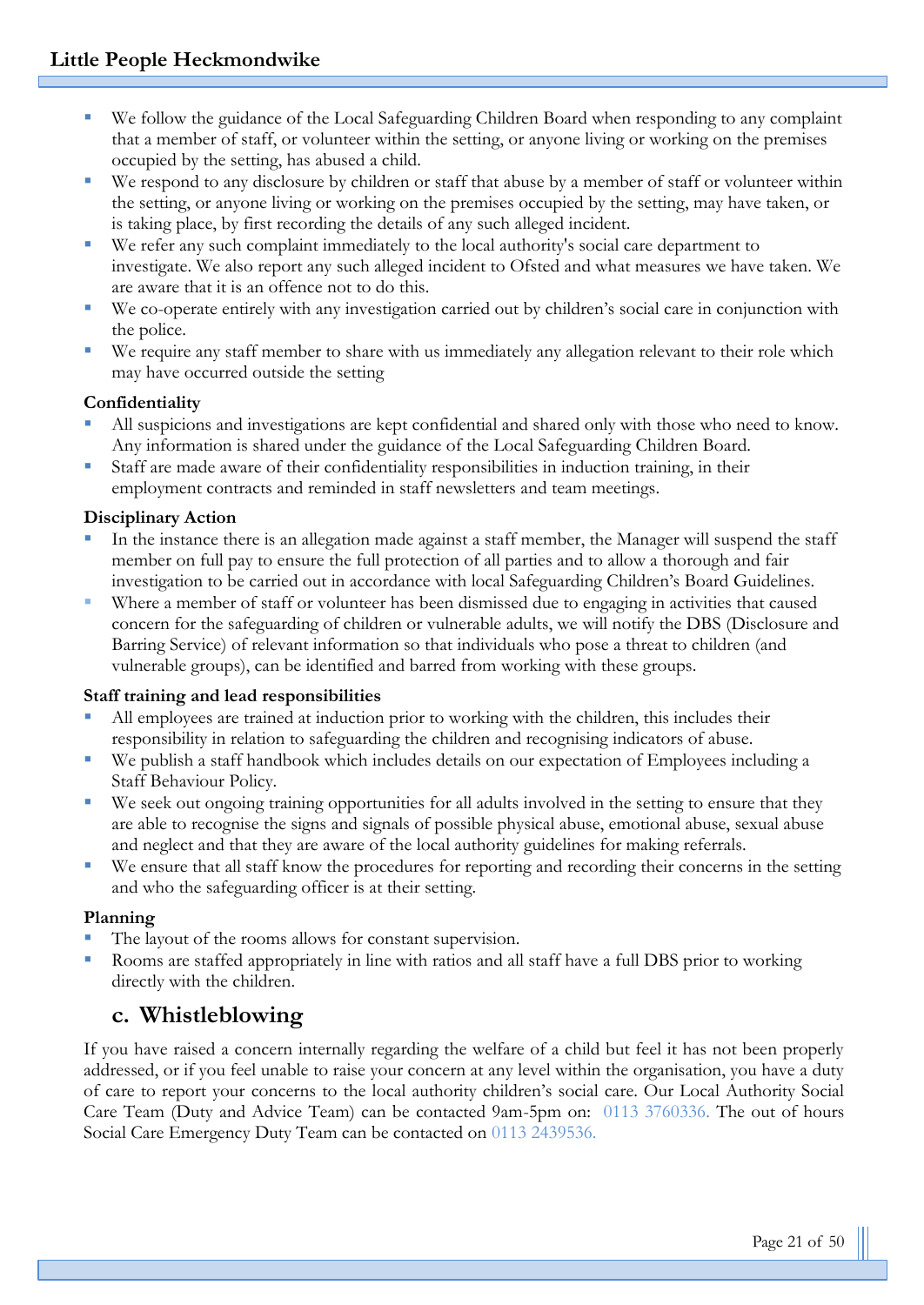Ofsted also offer a dedicated whistleblowing hotline - 0300 123 3155, or by email [whistleblowing@ofsted.gov.uk,](mailto:whistleblowing@ofsted.gov.uk) or by post: WBHL, Ofsted, Piccadilly Gate, Store Street, Manchester M1 2WD. The hotline can be used by anybody who has a whistleblowing concern.

# **d. Looked after children**

- Within the setting we remain aware of looked after children and work closely with the local authority to ensure their welfare is closely monitored and any concerns are raised at the earliest opportunity.
- Communication with Social care is clear and well documented and information is shared effectively with all parties

#### **e. Intimate care**

Principles of intimate care upon which are policy guidelines are based:

- Every child has a right to be safe
- Every child has the right to personal privacy
- Every child has the right to be valued as an individual
- Every child has the right to be treat with dignity and respect
- All children have the right to be involved and consulted in their own intimate care to the best of their abilities
- All children have the right to express their views on their intimate care and to have their views taken into account
- Every child has the right to have levels of intimate care that are appropriate and consistent

As part of your child's daily care routine in setting intimate care needs will be met with sensitivity by the key practitioner with whom your child will have a secure bond.

This ensures that your child feels confident, safe and comfortable during intimate times such as nappy changes and toileting.

As part of our intimate care procedure we:

- Train practitioners to be sensitive and compassionate and respect privacy and confidentiality of each individual child.
- Follow the settings Key Practitioner Policy to develop a comfortable and trusting relationship between child and carer.
- Follow the settings Safeguarding Procedure for recruiting suitable staff.
- Carry out a DBS check on each member of staff who will have unsupervised access to the children prior to them starting in employment with us.

As with all areas of learning and development children are encouraged to become independent and older children are closely supervised and supported in beginning to help manage their own personal hygiene routines in preparation for school.

Should a child have an additional need or medical intervention be required a personal care plan will be prepared and followed.

We seek to find out about religious and cultural views around intimate care.

Gloves and protective clothing are provided for practitioners to wear as appropriate.

# **f. Uncollected Child**

In the event of a parent/carer failing to collect a child at the appointed time the following actions will be taken:

The person in charge will contact the parents, and/or emergency contact details as given on the application form for information and details as to why the child has not been collected.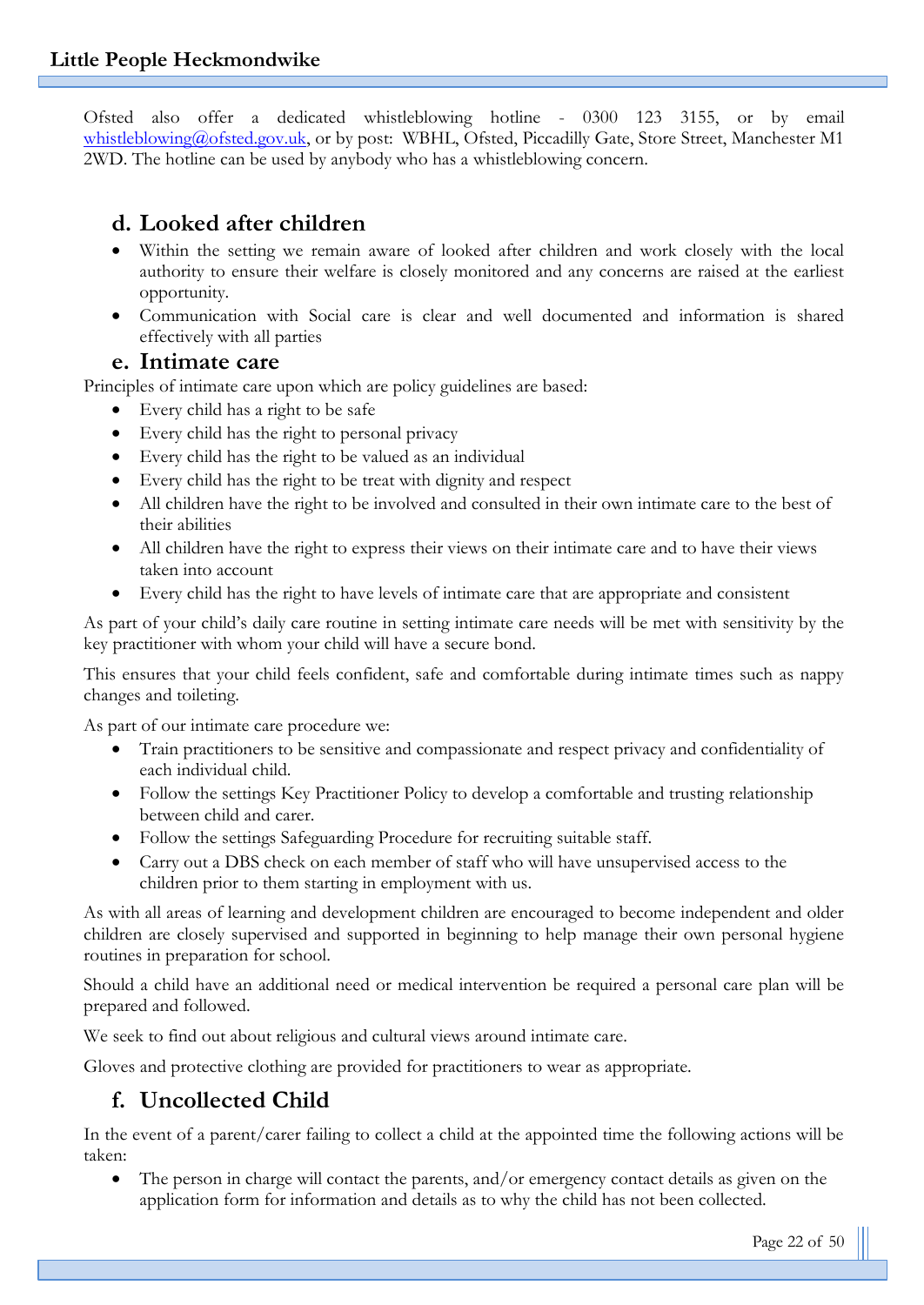- Where possible the child will continue to be cared for in the setting beyond their usual collection time, providing there is staff and availability. The person in charge will discuss this with the parent/carer and make clear the cost of additional care and what arrangements the parent/carer is putting in place for collection.
- Should a child remain uncollected after opening hours, and the person in charge has not been able to make contact with the parents/carers, we will contact social care to arrange an emergency care. In the event that Social Care is not contactable we will contact the Police. We will also inform Ofsted that we have done this.
- If a child is collected beyond their booked finishing time the parent will be issued with a 'Late Letter'. This will detail the charges incurred and consequences following a repeat occurrence.

# **g. Missing Child**

In the unlikely event that a child within our care becomes lost the following actions will be taken:

- If away from the premises the person in charge of the group must contact the setting immediately.
- The alarm will be raised ensuring all available management/staff are involved in locating the child.
- The person in charge will contact the child's parents.
- The person in charge will contact the local police station.
- We will also inform Ofsted

# **h. Use of Mobile Phones and Cameras in the Nursery Setting**

We aim to promote safe and appropriate practice through establishing clear and robust guidelines. This is achieved through ensuring protection against potential misuse with the recognition that mobile phones are effective communication tools – which in turn can contribute to safeguarding practice and protection.

When mobiles phones are misused it can impact on an individual's dignity, privacy and right to confidentiality. Such concerns are not exclusive to children and young people; hence there is a duty to protect the needs and vulnerabilities of all.

It is appreciated that it can be very difficult to detect when such devices are present or being used, particularly in relation to enhanced functions, such as cameras. The use of all mobile phones is therefore prohibited, regardless of their capabilities. The aim is to avoid distraction and disruption of the working day, and to minimise the opportunities for any individual to make any covert images or misuse functions in any other way, this also applies to the use of Smart Watches.

There are signs on the outer doors and on the notice boards clearly stating the setting is a mobile free zone.

#### **Personal Mobiles**

Effective guidance is in place to avoid the use of mobile phones causing unnecessary disruptions and distractions within the workplace, and to ensure effective safeguarding practice is promoted to protect against potential misuse. In the interests of equality, and to further promote safety, the guidance applies to any individual who has a mobile phone on site, including children, parents and visitors, as detailed below:

• **Practitioners** are not permitted to have their mobile phones about their person; however they can store them in the staffroom to use in this area only on allocated lunch and/or tea breaks. Practitioners are not permitted, in any circumstance to use their phones for taking, recording or sharing images. Practitioners are not permitted to use their own personal phones for contacting children, young people and their families within or outside of the setting. This is explained at induction.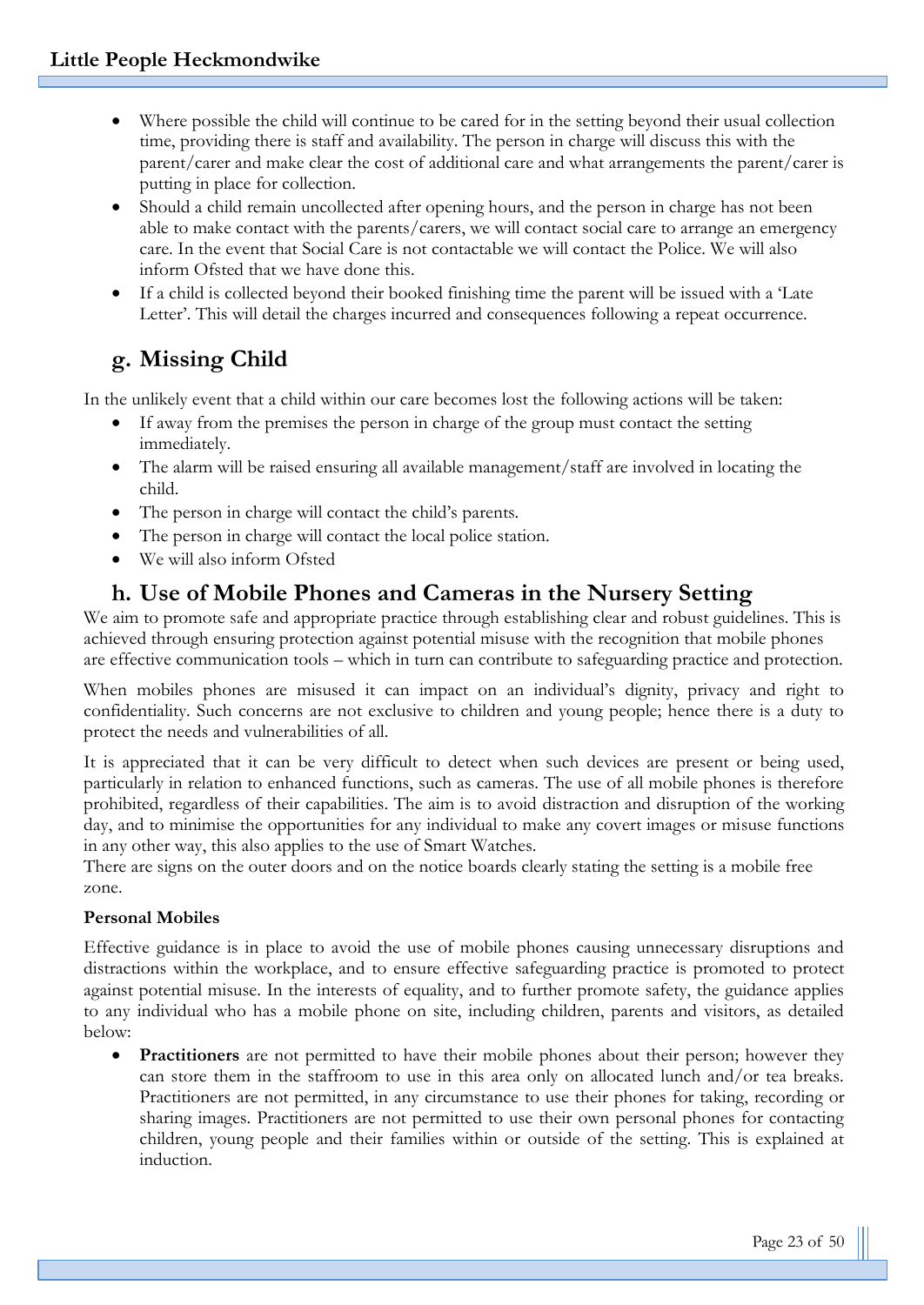**Parents, visitors and contractors** are respectfully requested not to use their mobile phones within the setting. Should phone calls and/or texts need to be taken or made these should be conducted outside the setting.

#### **Work Mobiles and Tablets**

The use of a designated work mobile is promoted as it is:

- An essential part of the emergency toolkit which is taken on off-site trips.
- An effective communication aid, enabling text, email messages and calls to be made and received.
- A back-up facility should problems be experienced with the landline or where contact needs to be made outside of work hours.
- An effective method of sharing events and functions with the parents via Tapestry which is secure and only accessible by the setting and parents/carers & Social Networking sites, providing the images have been approved by the parent. All images shared via our facebook page will be disguised to ensure children are unidentifiable.
- Through close monitoring and effective safety methods we ensure children in the nursery are not exposed to inappropriate information or materials. We also ensure that children know how to ask for help if they come across material that makes them feel uncomfortable through open discussion and information displayed for parents about E-Safety.

#### **Use of Nursery Cameras within the setting**

Company Cameras, including those on tablets, are regularly used within the setting to provide evidence of the children's achievements and share events

The cameras/tablets remain the property of Little People and do not leave the setting, unless as part of a trip/visit.

# **i. Child Attendance Policy**

#### **Monitoring children's attendance**

As part of our requirements under the statutory framework and guidance documents we are required to monitor children's attendance patterns to ensure they are consistent and no cause for concern.

Parents should please inform the nursery prior to their children taking holidays or days off, and all sickness should be called into the nursery on the day so the nursery management are able to account for a child's absence.

This should not stop parents taking precious time with their children, but enables children's attendance to be logged so we know the child is safe.

In the event of a child not attending a planned session, and no contact being made, the Nursery manager will try to contact the parents. If the manager is unable to gain contact, and has concerns for the safety of the child, or parents, they will attempt to contact the other people listed on the child's contract, and may contact the other professionals involved with the child if appropriate.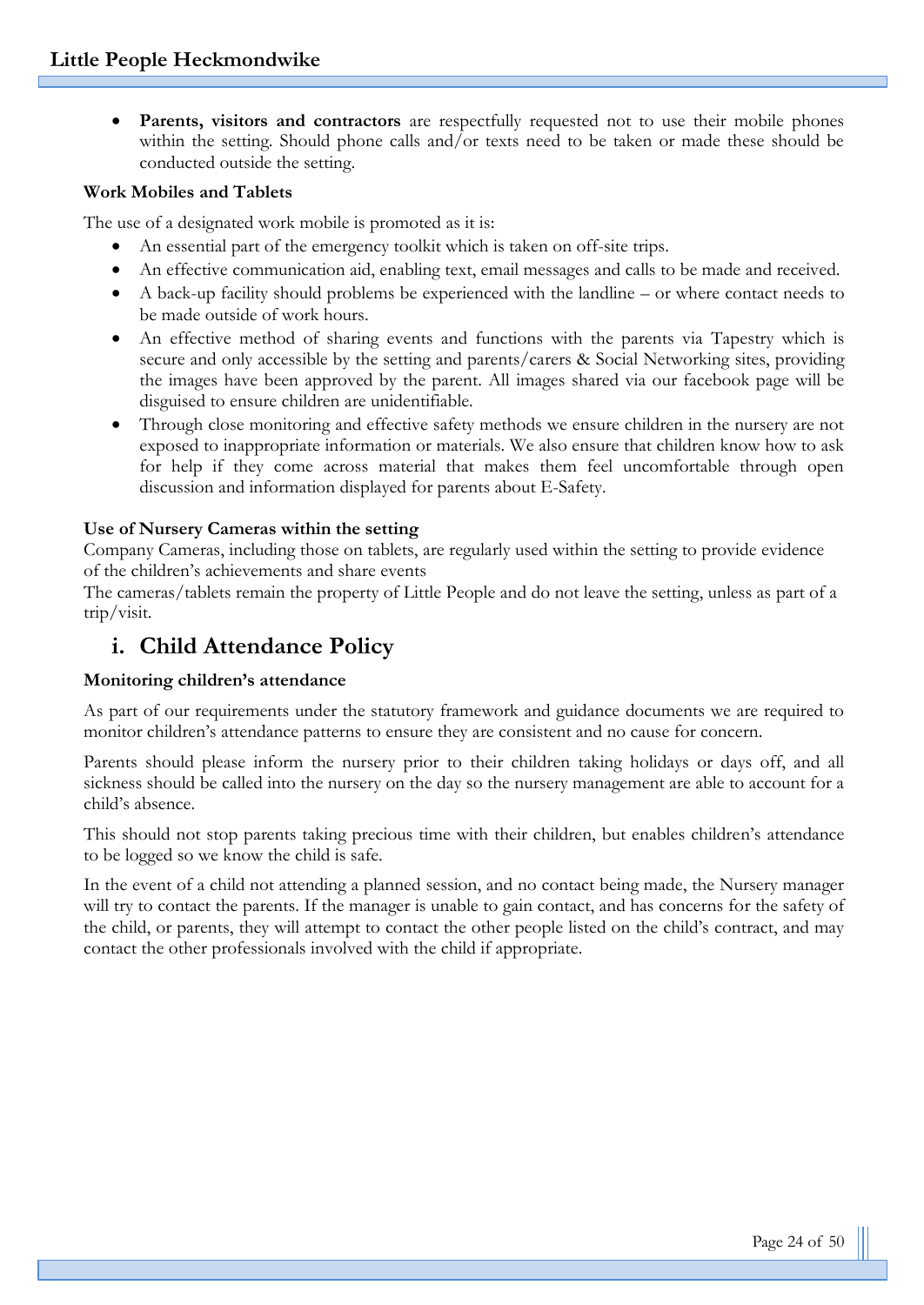# **4. Equal Opportunities**

Promoting Equality of Opportunity and Supporting Children with Special Educational Needs or Disabilities

#### **Statement of Intent**

Inclusion in this policy is meant in its widest sense. It considers the rights and needs of all children, as well as parents, carers, practitioners and students.

Inclusion and inclusive practice are guiding principles for all Childcare and Education settings.

The purpose of this policy is to reflect our underlying attitudes and ethos regarding inclusion and to detail the action taken to support and implement these.

- Every child has a right of full access to quality early years care and education guided and informed by the principles of the Early Years Foundation Stage Framework.
- All children have a right to expect to learn in a caring and considerate environment where practitioners and children are all valued for their contribution to the setting.
- We are committed to the early identification of children with Special Educational Needs or disabilities (SEND) and to adopting clear and open procedures, which are outlined in this policy.
- We are committed to working in partnership with parents regarding decisions which will support and encourage their child's progress.
- We will provide, within available resources, the highest possible quality support and inclusive education for children with SEND.

# **a. Valuing Diversity and Promoting Equality**

Staff in our setting believe in promoting equal opportunities for everyone and value diversity in children, parents/carers, visitors and citizens of our wider community.

We believe that all children have an entitlement to equal access to a broad, balanced, relevant and differentiated curriculum.

Staff strive to ensure that all children develop self-confidence and high self-esteem whilst recognising and valuing differences between themselves and others.

The diversity of individuals and communities is valued and respected, no person including children, families or staff members are discriminated against.

In our setting we ensure the above principles are embedded and implemented by:

- Working with families to ensure that individual information is gathered for each child about such things as their family customs and beliefs, home language and dietary requirements. Working with children to encourage recognition of their own unique qualities and the characteristics they share with other children.
- Promoting an anti-biased curriculum to actively challenge negative feelings towards and/or stereotyping of others through a wide range of learning opportunities, positive imagery and displaying notices in a variety of community languages which reflects the diversity of our society.
- Consistently observing and assessing children's progress, including specific groups of children to ensure we achieve educational equality and inclusion and every child has opportunity to reach their potential.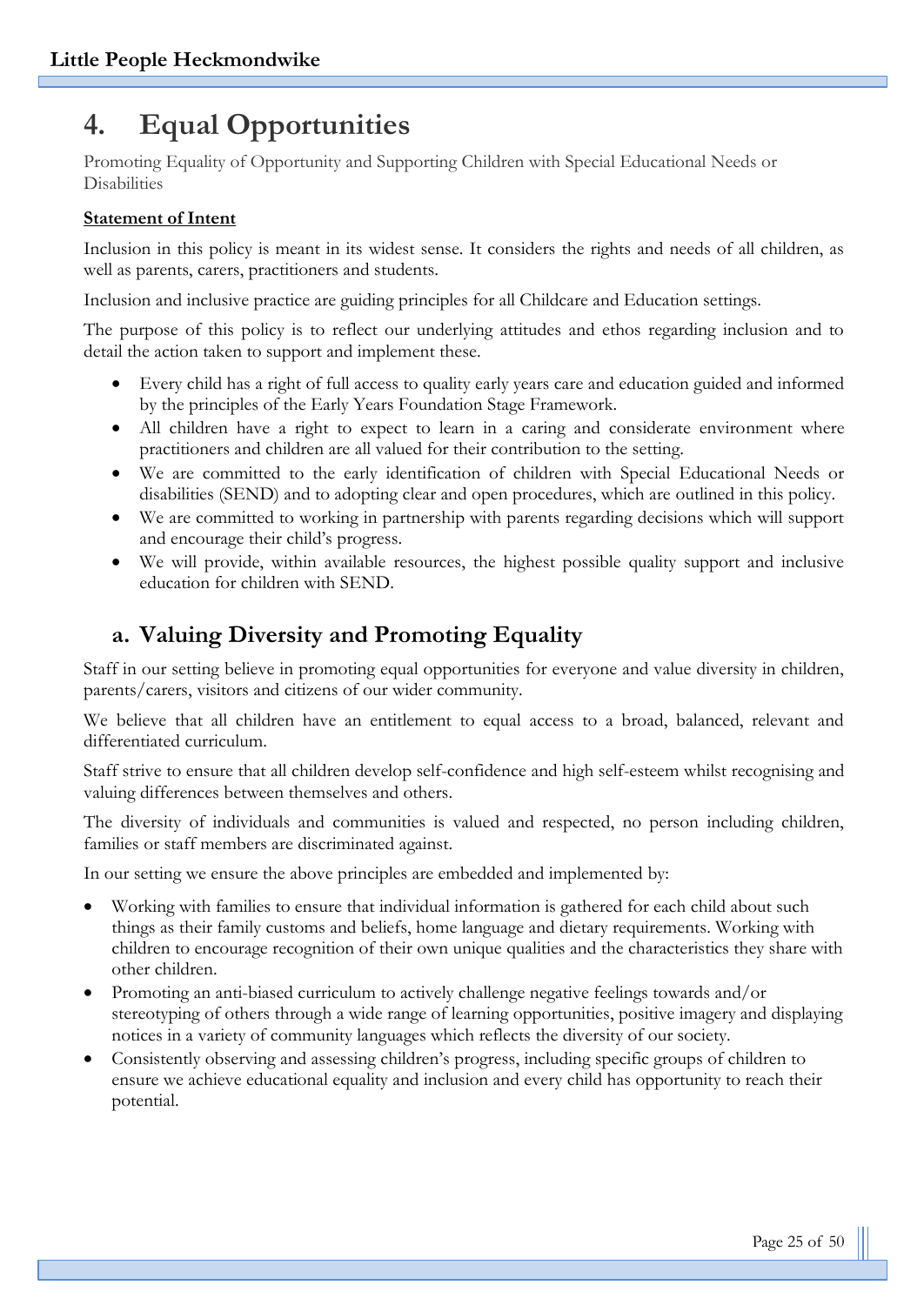# **b. Supporting children with SEND**

Our named Special Educational Needs & Disabilities Co-ordinator (SENCO) is:

# **Melissa Kennelly –Nursery Manager**

#### **The role of our Special Educational Needs & Disabilities Co-ordinator,** our setting-based SENCO:

- Works with other practitioners to agree and implement the Inclusion Policy.
- Co-ordinates the Special Educational Needs provision within our settings.
- Offers support for parents and encourages their full involvement
- Supports practitioner development.
- Liaises with other agencies.
- Keeps appropriate records.
- Assists practitioners in making observations and assessments.
- Assists Practitioners in planning for children with Special Educational Needs & Disabilities.
- Contacts our Early Years Advisor at an early stage for informal advice and support.

#### **Partnership with Parents**

Parents of children with Special Educational Needs & Disabilities are consulted at every level of intervention. Parents have a right to be involved in discussions about their child and procedures are explained to parents in order to develop a close working relationship and involve them in all targets being set for their child.

Parents will be consulted and supported with how they can work with their child at home to implement strategies. The effectiveness of any intervention will depend on the level of involvement with parents. Please see also **Parent Partnership Policy**.

#### **c. Identification and Assessment**

**Definition of SEND (from the SEND Code of Practice):** A child has SEND if she or he has a learning difficulty that calls for special educational provision to be made for her or him.

A child has a learning difficulty if she or he:

- Has a significantly greater difficulty in learning than the majority of children of the same age.
- Has a disability that either prevents or hinders the child from making use of the facilities of a kind provided for children of the same age.

A child must not be regarded as having a learning difficulty solely because the language or form of language of the home is different from the language in which she or he will be taught.

The need for early identification is paramount. It is made either by the key practitioner of the child, expressions of parental concern, information received from previous settings or from other external sources. When concerns are raised, we follow the stages set out in the revised SEND Code of Practice 0- 25 January 2015. This entails adopting a graduated approach to action and intervention to help children with SEND, identifying the stage the child is at and clarifying additional provision that is needed to support the child's progress.

By continued observation, assessment and consultation with parents, the child's needs and progress are monitored on an individual basis.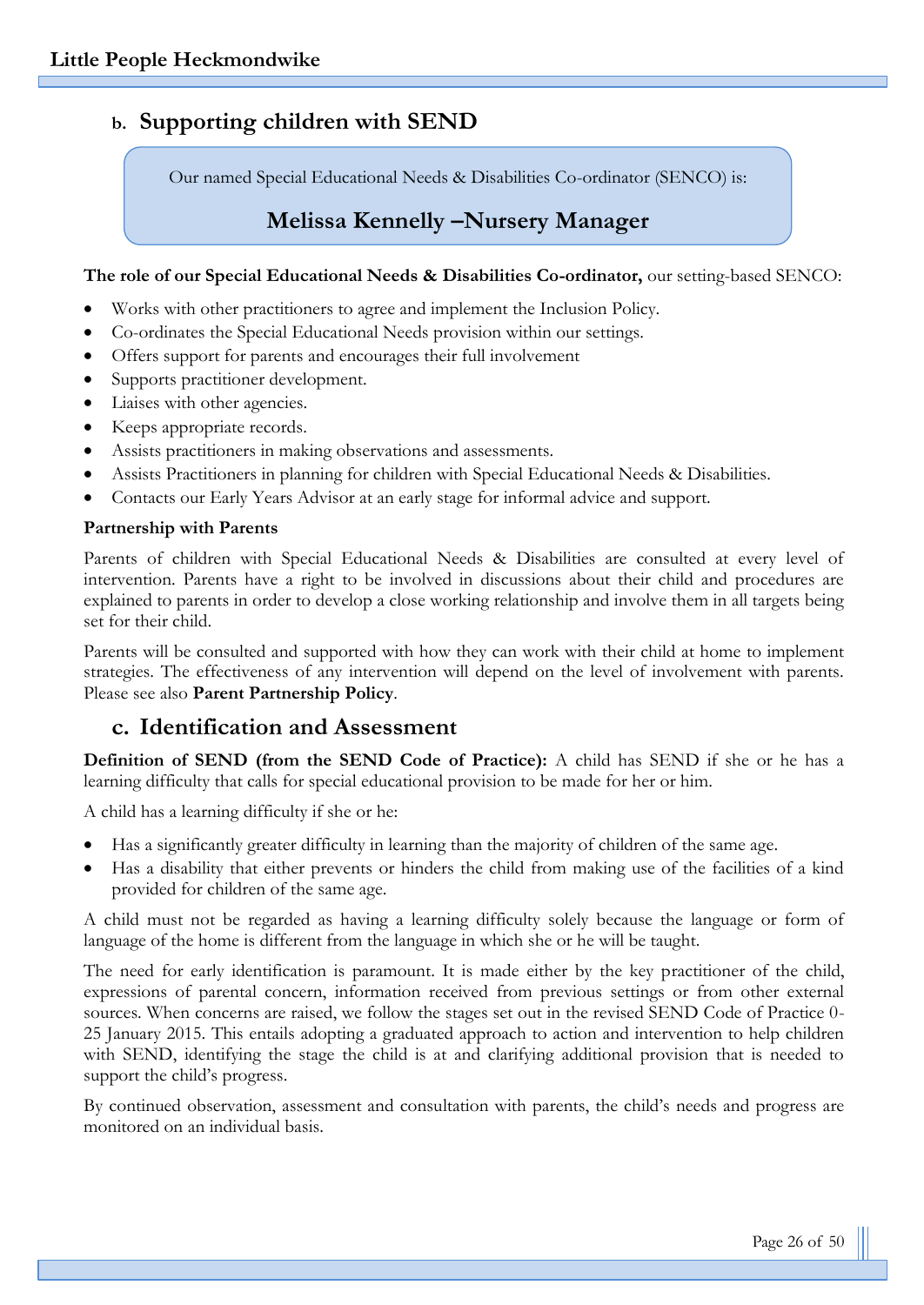# **d. Links with Support Services and other Agencies.**

We recognise the need for working closely with the full range of support services and external agencies when considering the needs of the children in our care. Two members of the management team are trained to take the Lead Professional role where a Common Assessment Framework (CAF) is needed for a child or family. Agencies are called upon when support is required for a specific need. We also work closely with agencies when information is requested to support a child, and effective sharing of information between all agencies involved is crucial to enable progress to be made.

# **e. Facilities, Staffing and Training**

**Facilities:** The SENDA (Special Educational Needs and Disability Act) 2001 requires Early

Years Care and Education, and Out of School Care providers, from September 2002 to:

- Not treat children with a disability less favourably for a reason related to their disability.
- Make reasonable adjustments to policies, practices and procedures in order to avoid disabled children being at a 'substantial disadvantage'.

We recognise that some areas of some of our settings might require certain adaptations and/or specific equipment to address individual needs. We are committed to making reasonable adjustments, which may include auxiliary aids and services, and making physical changes.

**Practitioners:** All practitioners employed by us are committed to inclusion and inclusive practice and are trained to meet the individual needs of all children. We have a key practitioner system to ensure consistency and continuity of care. Additional and/or specialist staff are deployed according to the identified needs of children.

**Training:** We have an on-going Training and Development Programme. Practitioner training needs are identified at least annually and all practitioners are offered statutory and vocational training opportunities. As part of this process the SENCO and Senior Managers assess training needs in respect of children with SEND and inclusion, and provide relevant training opportunities.

**Learning Environment:** Within our settings, the environment is organised to ensure available space is utilised to meet the identified needs of the children, to support learning and promote confidence and independence. Regular risk assessments of all areas are undertaken.

# **f. Transition into School**

Arrangements for transition into school are made in consultation with the child's parents and the school the child is to enter. Our role is to provide the feeder school with access to the child's developmental records. If a child has more complex needs this information will be provided at the earliest possible time to allow the school to make provision. If there are other agencies involved they will also need to be consulted about the provision for transition into school, for their input to be included. All information provided will comply with the principles of our policies.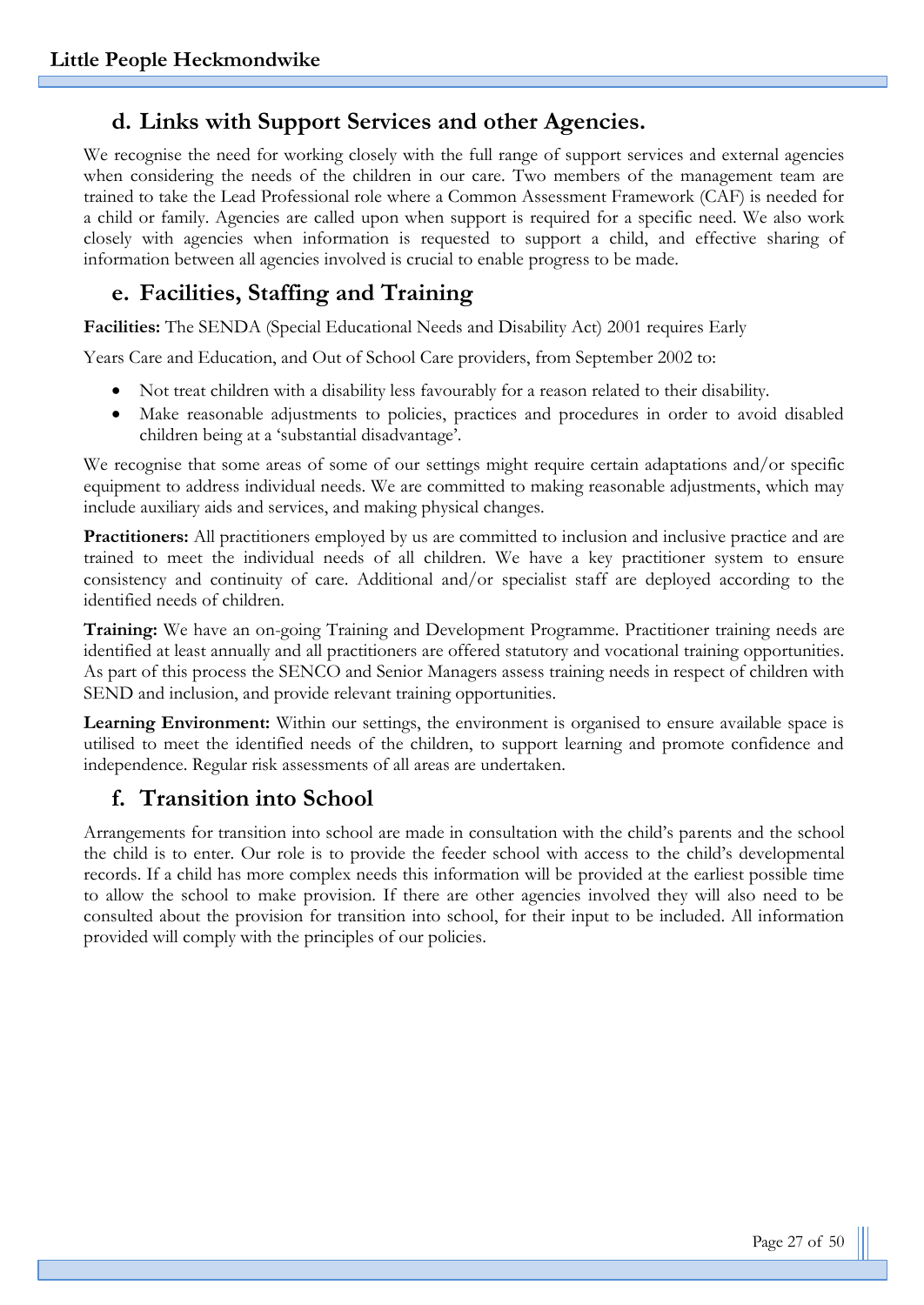# **5. Health Policies**

# **a. Breast feeding, Formula milk and progression to cow's milk**

We are a breast feeding friendly setting, we actively encourage breast feeding as the best way to feed baby. We can arrange a quiet area for breast feeding parent and welcome them into the setting.

- Each parent is required to bring to nursery an appropriate number of empty bottles for their baby's milk feed throughout the day.
- These bottles should be sterile, with lids on, and ready for use and labeled with baby's name.
- Nursery will follow advice from the Department of Health and Food Standards Agency which can be found at: [www.gov.uk/government/organisations/department-of-health](http://www.gov.uk/government/organisations/department-of-health) and [www.food.gov.uk](http://www.food.gov.uk/)
- Nursery will follow current guidelines on progression to Cows' milk. Currently this is introducing it to baby's diet from 6 months as part of a meal. Cows' milk will be given as a drink after 12 months, unless the parent requests otherwise.

Parents are to provide milk for babies as follows:

- Breast Milk
	- This is the best milk to give your baby, Human breast milk has an amazing ability to ward off bacteria and can be stored at room temperature for several hours. However, if you plan to use the milk in the next few days, weeks or months, you'll want to refrigerate or freeze your expressed milk.
	- Breast Milk can be brought to nursery in room temperature, chilled or frozen bottles for use later in the day and stored as follows:

Room temperature 77°F/25°C Up to 4 hours

Room temperature 59°F/15°C 24 hours in cooler box with 'freezer pack'

Refrigerator 3-5 days (best kept at the back of the fridge and not in the door) if milk will be stored longer than this freeze it within 48 hours

Previously frozen breast milk in the refrigerator 24-48 hours

Freezer Up to 12 months depending on the type of freezer

Freezer compartment within a fridge 2 weeks

Self-defrosting freezer 6 months

Deep freeze with no defrost cycle 12 months

- Ready to Use Liquid Formulas
	- They are sterile and recommended to be the safest option for storage of formula milk. The appropriate number of cartons can be brought to nursery daily with babies' name marked on.
- Powdered Formula Milk
	- We request that parents provide this daily in a suitable container of ready measured portions, clearly labeled with baby's name.
	- This will be prepared for baby prior to each feed and mixed with water heated to over 70° in order that the bacteria in the powder is killed.
- Prepared bottles of Powdered Formula Milk are not the safest option for your baby to drink at Nursery, therefore we recommend you use one of the above alternatives.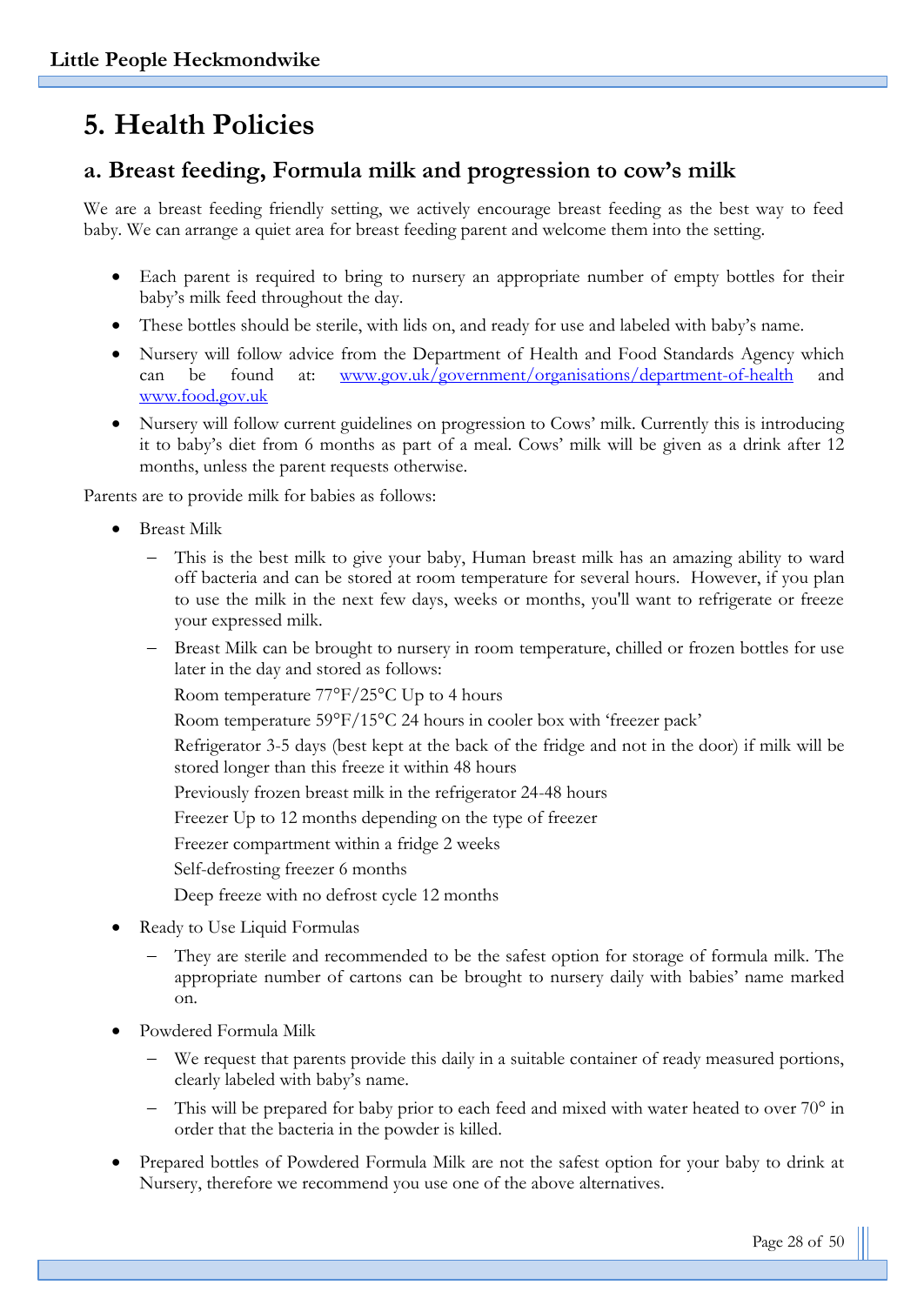**Frequent Question and Answers on feeding your baby are available in the Parent Area on our website or by clicking [here.](http://www.littlepeoplenurseries.co.uk/parent-area/why-choose-us-1)**

#### **b. Healthy Food and Drink**

We actively encourage the children to enjoy mealtimes and support them in making healthy choices. The children develop social and communication skills as they talk to their friends and key practitioners.

- During their time in our care children are offered breakfast, morning snack, lunch, afternoon snack and afternoon tea, if a child is present during a meal time, they will be offered the appropriate meal at **no additional cost**.
- During mealtimes the children will sit in small groups with team member who will sit and eat with the children demonstrating good table manners and healthy choices.
- When age appropriate children are encouraged to serve themselves, and pour their own drinks from a jug on the table and often enjoy helping their younger peers.
- Snack is offered both on a morning and in the afternoon. Snacks are healthy often consisting of fruit and vegetables with a choice of milk or water to drink. Diluted fruit juice is offered as an alternative at breakfast time only.
- Fresh drinking water is available within view of the children in each room. Practitioners will support children in accessing drinks throughout the day. When age appropriate children are encouraged to access and pour their own drinks.
- Menus are displayed on the parent notice boards and are on a rota basis. Menus are planned to ensure all children's nutritional requirements are met. The menus reflect meals and recipes from around the world and parents are periodically asked to contribute ideas to the menu through the parents' comments and suggestions box and questionnaires.
- Individual meals will be adjusted to cater for children with differing dietary requirements for reason of health or religion. These alternatives will look as similar to the usual nursery menu as possible.
- Menu reviews are discussed with the cook after feedback from staff on children's preferences.
- Our baby room practitioners liaise closely with parents of weaning babies, discussing baby led weaning and best practice for children as they progress onto the full nursey menu.
- Parents are kept up to date with healthy eating recommendations for their child via the notice boards with posters, leaflets and flyers from the local health centre.
- Additional food and treats brought in by others for celebrations, such as birthdays, are sent home with the children to allow parents to control intake.
- We follow the guidelines set out in the "Voluntary Food and Drink Guidelines for Early Years in England – a Practical Guide". The full guidelines can be found in the Parent Area on our website or by clicking [here.](http://littlepeople.sites.schooljotter2.com/parent-area/voluntaryguidelines)

# **c. Medication Policy**

From time to time your child may become unwell at Nursery. The key practitioner will give your child extra care and attention during these times and is able to administer medication as appropriate (by a qualified team member). On some occasions when your child is particularly unwell we may ask you to keep them at home or collect them from nursery to aid their recovery. This will be at the manager's discretion.

#### **Written Consent**

Nursery must receive written consent on the day from parents for **each and every** dose of medication that is given to your child.

If your child is prescribed medication from a doctor we will administer this in line with the doctor's instructions. When you bring your child in to nursery you should discuss with the key practitioner, or buddy, the medication that your child requires. You will then be asked to complete a 'Medication Form' which enables us to administer the medication.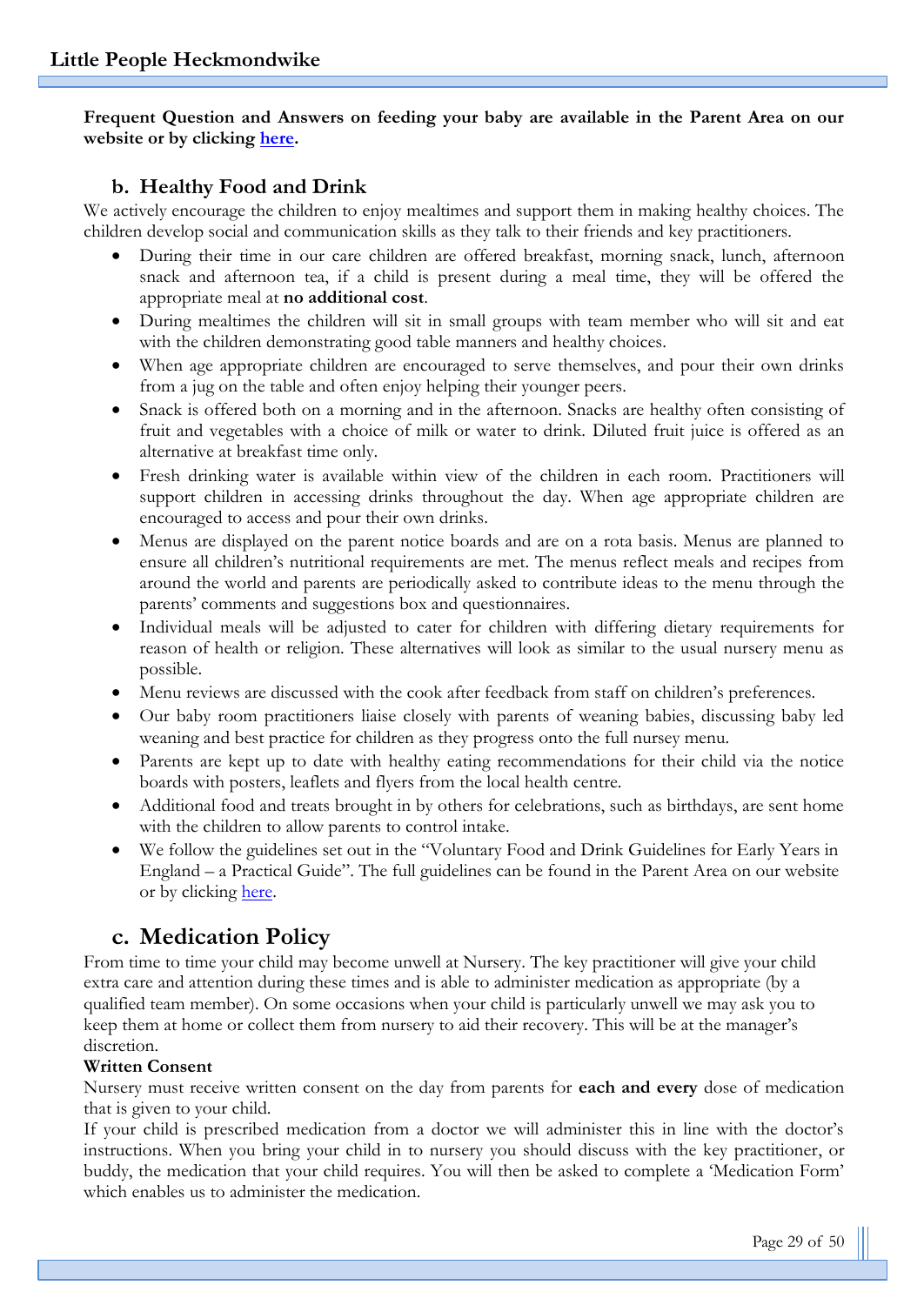If your child becomes unexpectedly unwell whilst in our care, we can administer paracetamol suspension. You must give your prior written authorisation, which on unexpected occasions may be communicated by e-mail.

We do not consider regular application of cream for dry skin, eczema, nappy rash, or sun protection cream as medication unless the cream is prescribed by a doctor with a prescribed time for use.

#### **Administering of Medication**

Staff will record any medication issued on a 'Medication Form'. This is completed to record the exact time, dosage and date of medication and is witnessed by a co-worker. The medicine is usually administered by the child's key practitioner, or buddy, provided they are qualified to Level 2, however **either** the person witnessing **or** administering must hold a Level 3 or higher qualification. Parents are asked to sign this upon collection of their child to confirm they have been informed of the medication given.

We aim to administer the minimum amount of prescribed medication within the setting. For example medication which is required three times daily will only be administered **once** by the nursery practitioner. As stated on the instructions, paracetamol can only be administered with four doses within a 24 hour period. Therefore the nursery setting will only administer one dose provided there has been a 6 hour interval since the last dose was administered.

It is the parent's responsibility to advise practitioners on the administration of prescription medicines which require technical/medical knowledge (i.e. inhalers etc.)

If the medication requires specific training in order to administer we welcome professionals or parents into the setting in order to advise our team on this.

Should children on medication be taken to hospital, the child's medication will be taken with them, clearly labelled and with the parent consent/medication form.

#### **Emergency Medication**

If your child has an ongoing illness/condition which requires immediate treatment, for example if they are prone to febrile convulsions as a result of a raised temperature, and a delay in this being administered may cause unnecessary pain and discomfort for your child, please let us know about this at the earliest opportunity. In cases such as these we can ask you to complete an Emergency Medication form which will be placed on your child's records. This will ensure that we can administer medication without delay in the best interest of your child.

#### **Children who have long term medical conditions and may require ongoing medication**

• A health care plan for the child is drawn up with the parent outlining the Key Person's role, and what information must be shared with other staff who care for their child. The Health Care Plan should include the measures to be taken in an emergency and shared with the parents and other contributors. The Health Care Plan is reviewed regularly and amended in light of changes to medication or the dosage, any side effects noted etc.

#### **Managing medicines on trips and outings**

• Medication for a child is taken in a sealed plastic box clearly labelled with the child's name and name of medication. Inside the box, with the medication, is a copy of the consent form/medication form with the details as given above, which the parent will sign in advance and on return. On no account may the medicine be decanted into other containers, packets or envelopes. The original pharmacy labelled medication should be within the box.

#### **Storage of Medication**

All medication will be stored safely in the nursery kitchen in line with the storage instructions.

We ask that parents hand all medication over to the key practitioner directly and not leave it in **their child's bag – we will then be able to store it appropriately for the day. All medication should be left in its original containers, and clearly labelled with your child's name.**

We are unable to administer medication which is out of date or prescribed for a different child (i.e. siblings).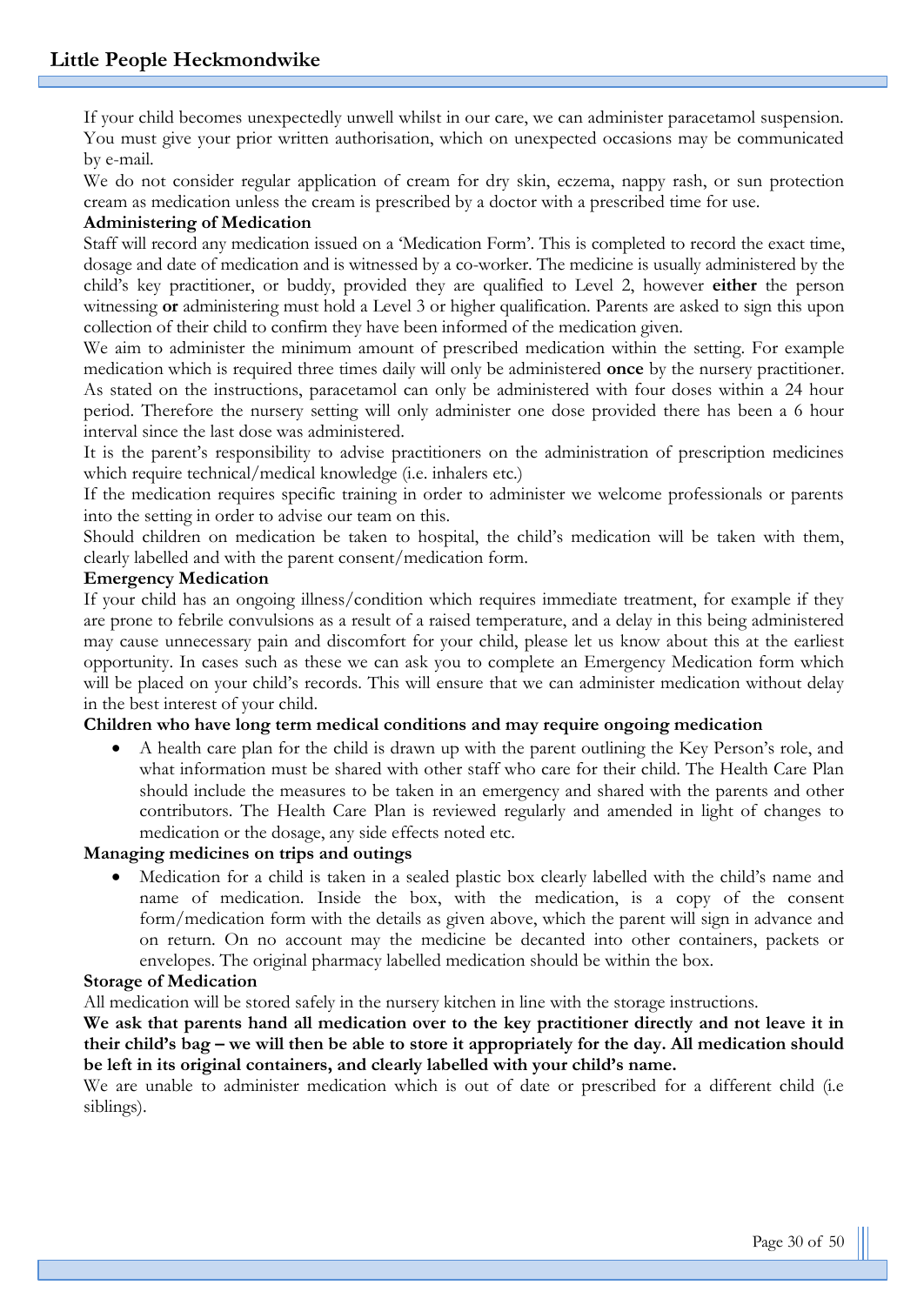# **d. Sun Safety Policy**

#### **Rational**

Too much exposure to ultraviolet light (UV) radiation from the sun causes sunburn, skin damage and increases the risk of skin cancer. Sun exposure in the first 15 years of life contributes significantly to the lifetime risk of skin cancer. There is potential for nurseries to help prevent skin cancer in future generations because:

• Nurseries can play a significant role in changing behaviours through role modelling and education from an early age.

• Children and staff are at risk of sunburn within 10-15 minutes of being exposed to strong sunlight. •

Skin cancer is largely preventable through behaviour modification and sun protection during early years. The main elements of this policy are:

• Partnership: working with parents/guardians, nursery staff and the wider community to reinforce awareness about sun safety and promote a healthy nursery.

• Education: learning about sun safety to increase knowledge and influence behaviour. • Protection: providing an environment that enables children and staff to stay safe in the sun.

#### **Partnership**

• Sun safety will be promoted through working with parents, staff and the wider community to improve our understanding and provision to avoid the harmful effects of too much exposure to ultraviolet light (UV).

• Staff should act as positive role models and set a good example by seeking out the shade whenever possible and wearing suitable clothing, hat and sunscreen.

#### **Education**

• Parents and guardians will be asked through letters/newsletters to support this policy by encouraging their children to adopt the Slip, Slop, Slap message and act as role models.

• Children will be taught the 'Slip, Slop, Slap' Song which will help them remember the basic Sun Safe message

• Children will be read 'George the Sun Safe Superstar', an illustrated, rhyming story that educates children on the importance of Sun Safety and staff will regularly reinforce the sun safe messaging through discussion.

#### **Protection**

Shade:

• The nursery playground has shade provided either by the school building, outdoor shelter(s), trees and/or we have temporary structures i.e. gazebos, etc for use during outdoor play.

• Children will be encouraged to use the shaded areas during playtimes when appropriate.

#### **Clothing**

• The children will be encouraged to wear clothes that provide good sun protection.

• Parents/guardians will be duly informed of the importance to provide the nursery with appropriate sun hats and Sunscreen as advised by the national skin cancer charity 'Skcin'.

• The nursery will provide spare appropriate sun hats and quality sunscreen on site at all times. Drinking Water:

• Children are encouraged to increase their water intake in hot weather and are encouraged to drink water during outdoor play times.

Parents should provide sun hats and sun cream to be used over the Summer months. It is nursery policy to protect **ALL** children from the sun.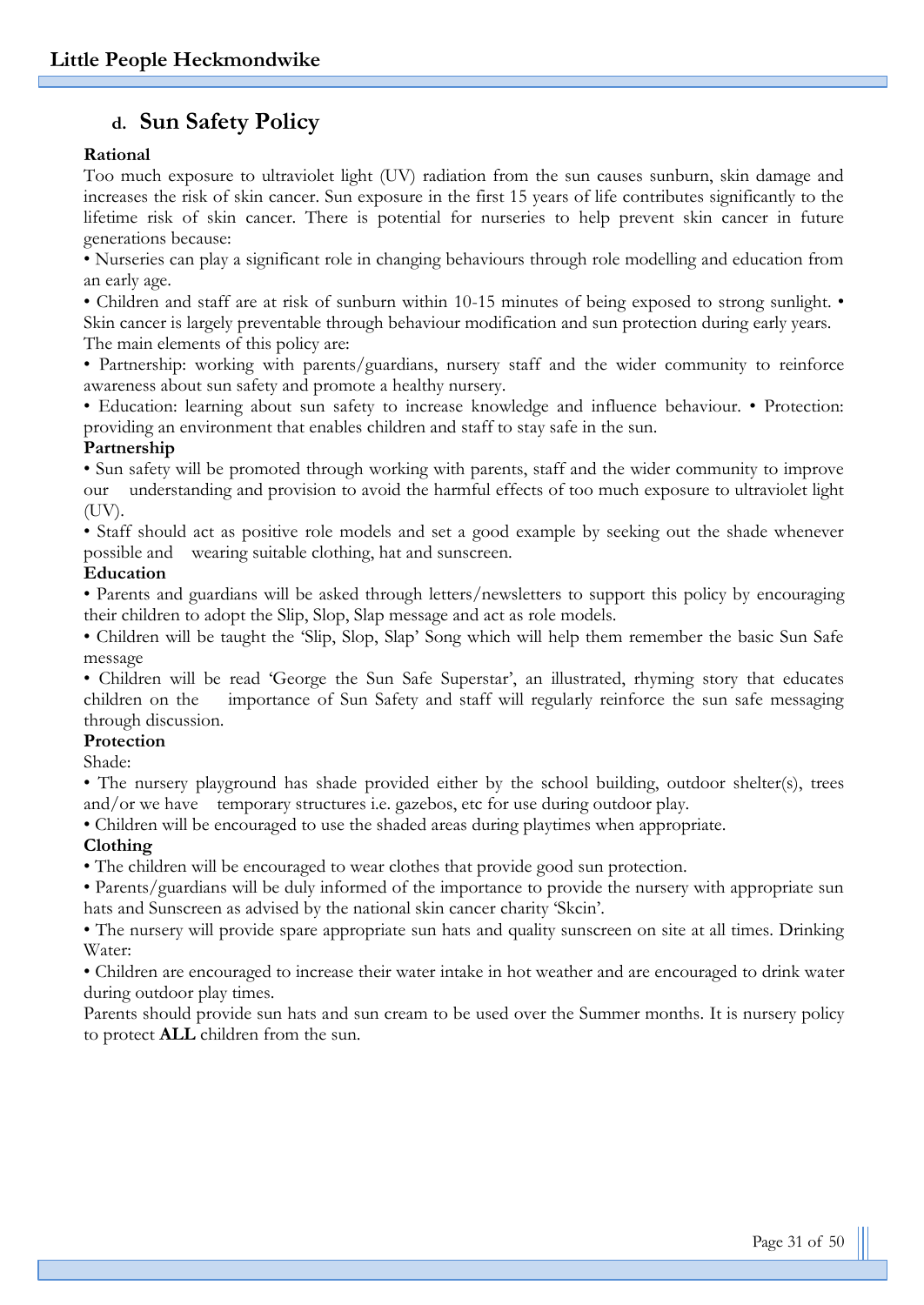# **e. Unwell Children**

**If your child becomes unwell at nursery the person in charge will contact you to discuss their condition. The nursery will administer medication in conjunction with the Medication Policy see above.**

#### **Infectious Diseases**

In order to prevent the spread of infectious diseases:

- The Nursery ensures that windows are open slightly at all times, ensuring air circulation and thus reducing contamination.
- Cross contamination is reduced by sterilization and stringent hygiene procedures, including.
- Please inform Nursery if your child has a confirmed infectious disease straight away to ensure that correct information is shared and good practice is maintained.
- There may be occasions when your child is too unwell to be in the setting on such occasions the manager may ask you to keep your child at home until they are recovered.
- The setting follows guidance on infection control from the Health Protection Agency and for some infectious illnesses such as Chicken Pox etc, exclusion periods are compulsory, these are available on the Health Protection Agency website, or your nursery manager can inform you of the relevant exclusion. The current recommended exclusion period for a Sickness and Diarrhea bug is 48 hours since the last occurrence of sickness or diarrhea.
- Notices will be displayed to inform other parents of any infectious illness within the setting and information shared regarding possible signs and symptoms. Expectant mums will be informed of any illness which could cause complications during the pregnancy.

You can access information regarding infectious illness direct from the Health Protection Agency website hpa@prolog.uk.com

#### **Allergy and Allergic Reaction**

When parents start their children at the setting they are asked if their child suffers from any known allergies. This is recorded on the registration form. Should a child develop an allergy during their time with us, up to date information will be added to their personal file as informed by the parent. If a child has a known allergy/intolerance:

- We will follow an individual care plan sharing information with the Nursery Cook, Manager and Childcare Practitioners within the room.
- Details of suitable and unsuitable foods are recorded on the dietary requirement sheet in the kitchen, along with the days and sessions the child attends. This information is further clarified on a morning when the Nursery Cook checks the mealtime numbers with the Childcare Practitioners.
- In the case of a **life threatening** allergy the parents or appropriate professionals train staff in how to administer special medication in the event of an allergic reaction, for example an Epipen.

In the event of a child suffering adverse effects from an unknown substance we will support parents in discovering the intolerance by completing a food diary and eliminating trigger foods so that the source can be found.

Generally, no nuts or nut products are used within the setting. Parents are advised of this should so that no nut or nut products are accidentally brought in, for example to a party. Where there is doubt over a product provided by a parent, for example a birthday cake, the product is sent home with the children rather than consumed at Nursery.

Should an allergic reaction occur Medication will be administered (if relevant – please refer to medication policy above), first aid carried out as required, an ambulance will be called if necessary, and the parents

informed. The child's key practitioner, or if not possible a familiar care giver, will accompany the child to hospital and await the parents arrival.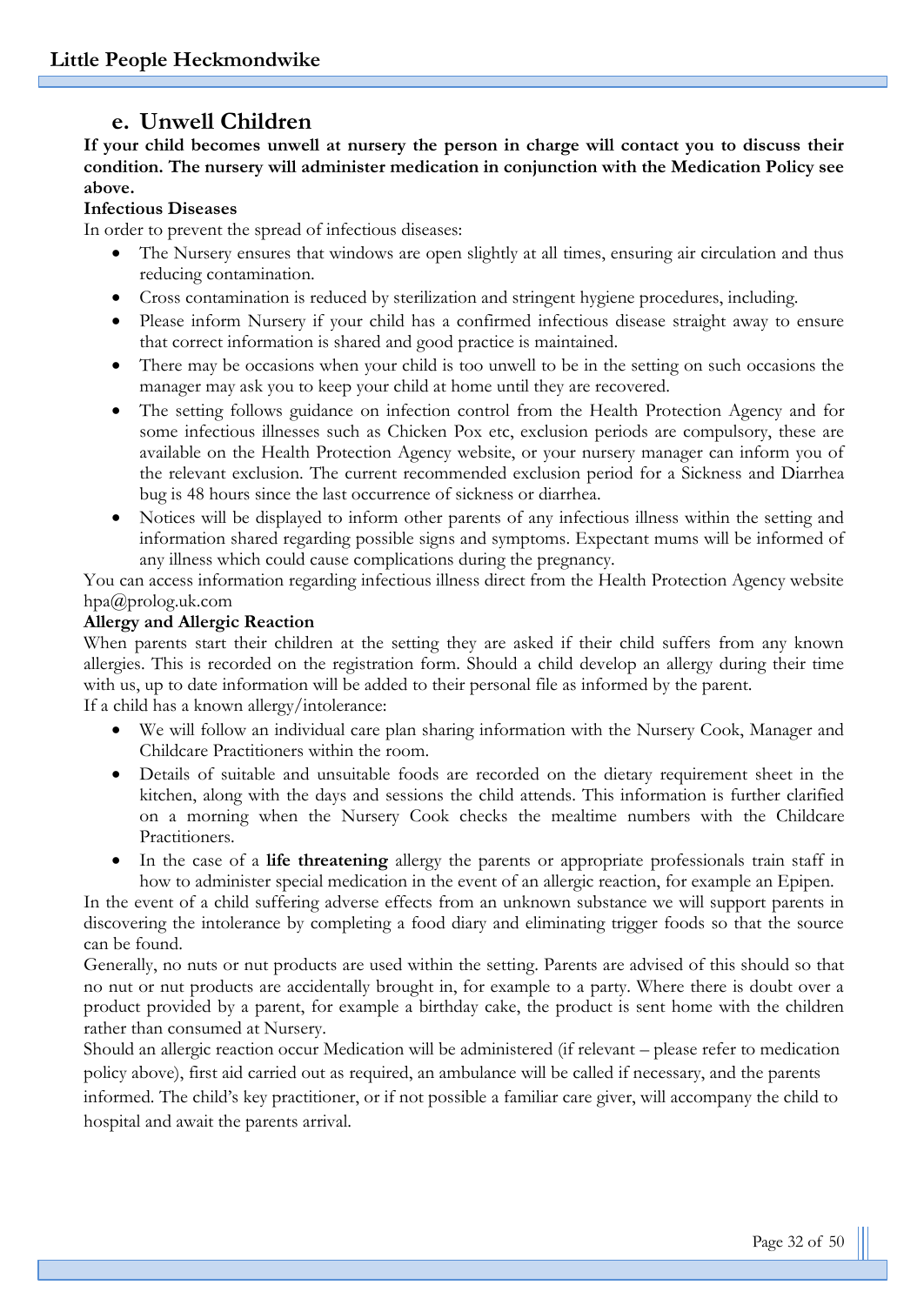## **f. Accident and First Aid Policy**

Little People will endeavour to ensure that ALL childcare staff receive training in Emergency Aid. This will ensure that we are compliant with government guidance. Emergency aid courses are run throughout the year to ensure continuous staff training.

In the event of a child having an accident the incident is recorded on an Accident form, with details of time, circumstances and action taken. The key practitioner will ensure that the parent is well informed of the incident when they arrive to collect the child and are asked to sign the form to acknowledge receipt of the information. The person in charge will be made aware of any accidents/incidents and will sign the Accident sheet alongside the practitioner. The person in charge will contact the parents immediately to make them aware of any serious bumps to the head or other injuries which may require medical attention. We will share health guidelines with parents where relevant, for example if a child suffers a head injury a 'Bumped Head Slip' will advise parents of warning signs to look for.

In the event of a staff member having an accident the incident is recorded in the staff accident log book. The person in charge will ensure that the correct procedures are followed and that any medical attention which may be required is sought including calling an ambulance if relevant. Again where possible the injured practitioner will sign the accident book alongside the person reporting the accident.

First aid will be issued to any person who is subject to an accident on our premises.

In the event of a serious incident we will primarily call the Ambulance service, and then contact the parent or next of kin.

## **g. Reporting of accidents and incidents**

In the event of an accident, staff or child, we will inform our Health and Safety officer Gary Hallas-Fawcett, [Gary@LittlePeopleNurseries.co.uk](mailto:Gary@LittlePeopleNurseries.co.uk)

Gary will ensure all relevant authorities are informed and appropriate action is taken to reduce future risk where possible, including RIDDOR.

We will inform Ofsted of a serious accident or injury on the premises in line with their guidance.

# **h. No-Smoking Policy**

Little People acknowledge that smoking and breathing other people's tobacco smoke is a health hazard and therefore smoking in public places is banned to protect both children and staff from the harmful effects of smoke. Smoke free legislation was introduced in England 2007 banning smoking in nearly all enclosed work places and public spaces.

We aim to:

- provide an environment where good health is promoted for all
- highlight to all who use the setting that is it a 'smoke free' environment within the perimeter of the grounds
- raise awareness of the dangers associated with exposure to tobacco smoke and reinforce the need to keep children safe the harmful effects of smoking in future life

Smoking is not permitted in Nursery or on Nursery grounds by parents, staff or visitors, signs are displayed stating this.

Persons seen to be smoking in inappropriate areas are asked politely by members of staff to please refrain from doing so whilst on Nursery premises.

#### **Staff**

All staff will be informed of this policy and new staff will be alerted to the existence of the smoke free environment at induction.

Should staff choose to smoke this must be in their own time, and away from nursery premises. They must be aware smoking among adults even outside of the Nursery premises, if seen by children, reinforces the idea that smoking is a normal adult activity.

Staff members must ensure that their uniform is protected from the smoke (whether they are on or off duty).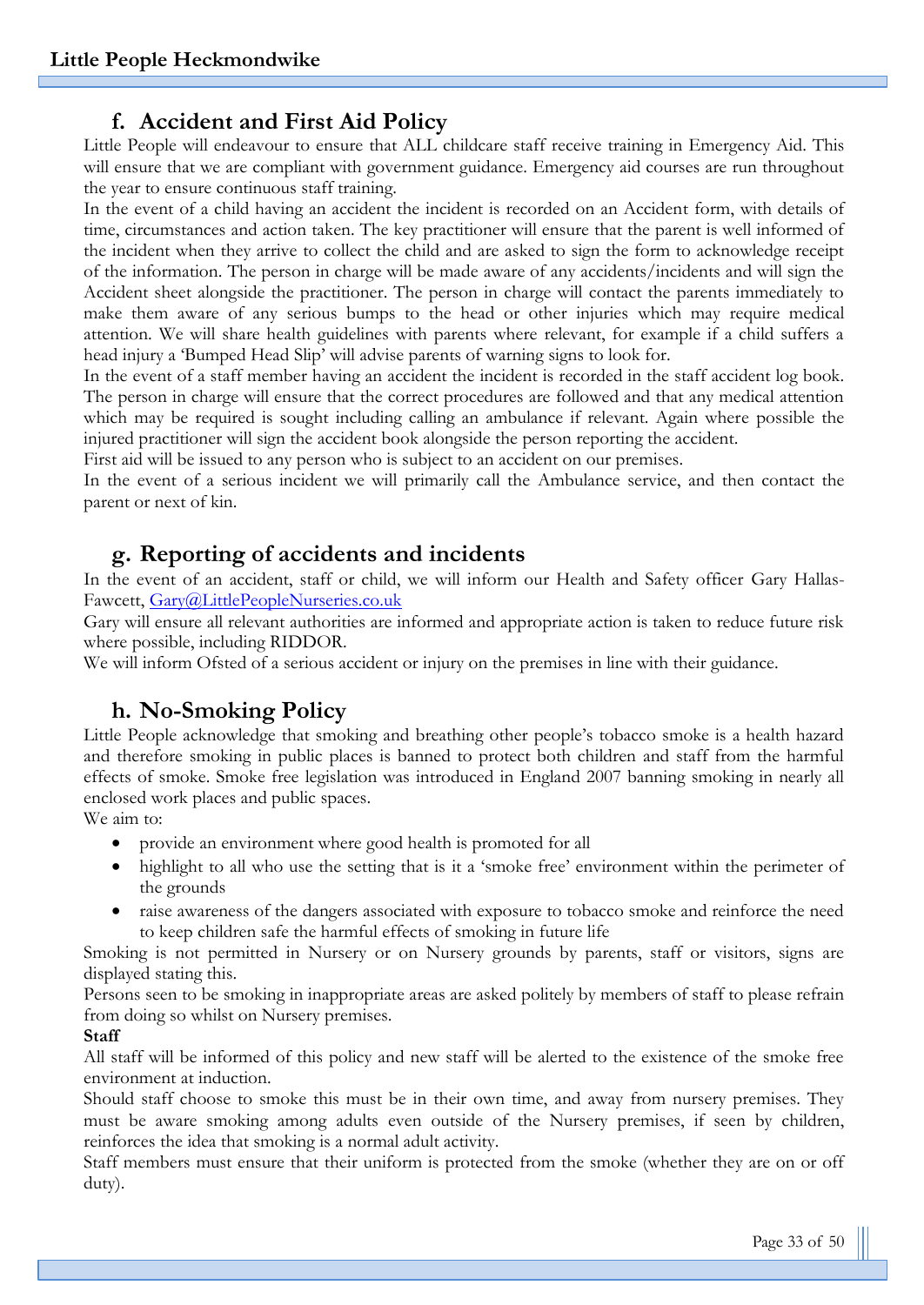Should a staff member share their desire to break the habit their manager will support them, helping them register their interest online and arranging support materials to come to the setting. Breaches of this policy will be subject to disciplinary procedures.

# **i. Food hygiene**

The setting is registered with the Food Standards Agency and agree to comply with their legislation around food hygiene, and food preparation procedures. We will endeavour to maintain our 5 Star rating in the setting.

Team members in charge of food preparation, for example the cook, manager, deputy, undergo a formal external qualification which is updated regularly.

Good practice in food hygiene is delivered as training for new team members as part of their induction process.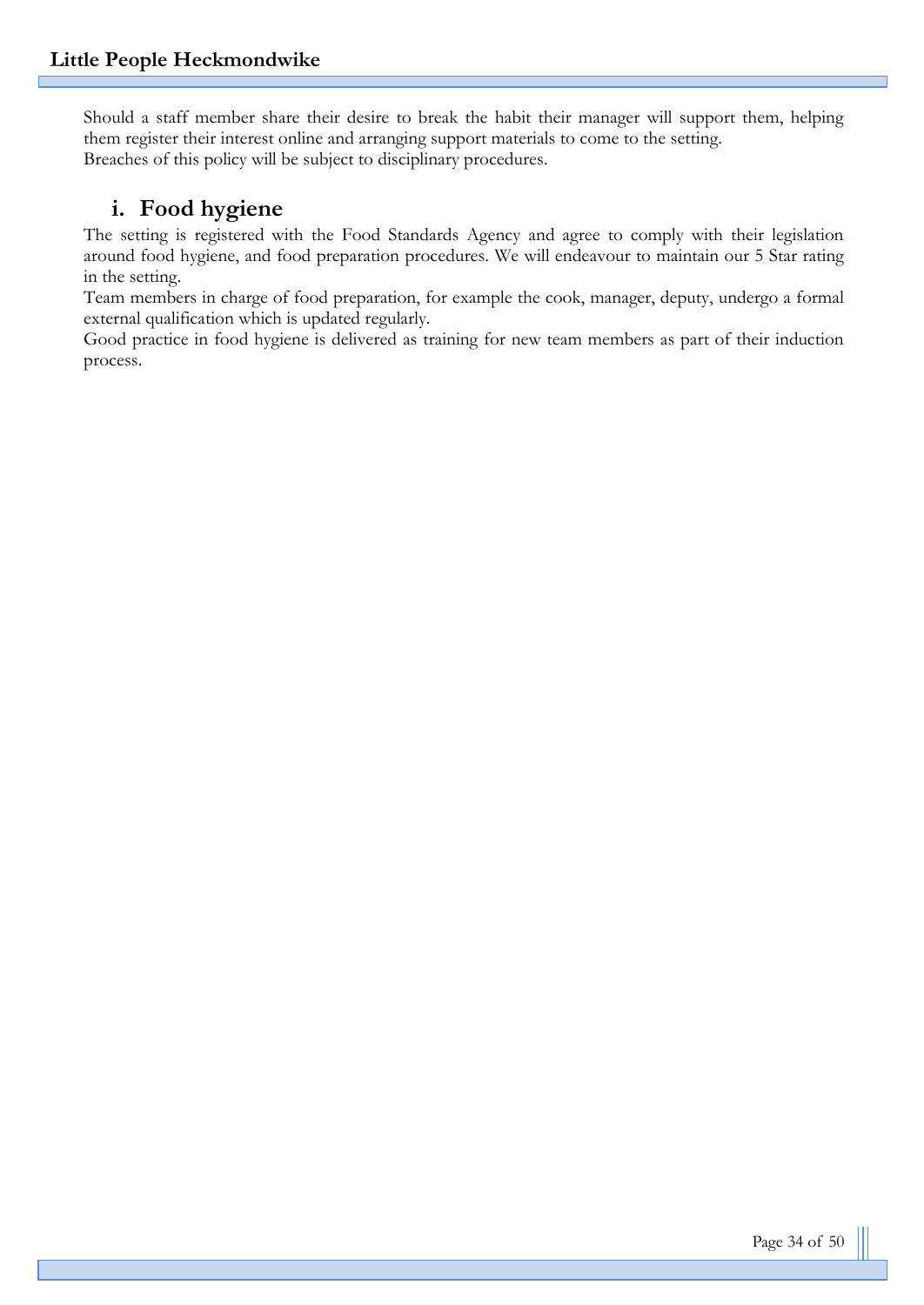# **6. Partnership Policy**

# **a. Admissions**

**Availability of places -** We are an inclusive setting. Where a child has additional needs we will ensure we work closely with the parents and professionals to support the child's needs. Places are booked on a first come first served basis and a strict waiting list is maintained when the setting is fully booked. Please be aware that a place at any of our settings does not guarantee entry to the school on site, school places are allocated by the local authority. Should you be unhappy with your designated school we will be happy to support you should you choose to appeal the decision.

**Visits -** We are happy to introduce your child however the parents feel best. Prior to a child starting with us we will arrange a home visit. Evidence shows this is useful for helping the child make a connection between the home and setting prior to them starting with us, more information of this is in the information pack. We do ask that the carer stays for some of their child's first session to allow a sharing of information. The child is welcomed for a series of visits prior to taking up their place. Up to 3 hours of visits are included in the booking fee, additional sessions are unlimited but charged on the usual Nursery rates.

# **b. Collection of Children**

We ask that you list on the application for the people who are authorised to collect your child from the setting. If there is an unplanned change, or somebody new needs to collect them, please telephone the Nursery to advise them. We will ask for a password to aid identification.

# **c. Key Person**

To ensure that your child feels secure, safe and well supported within the setting we have a strong key practitioner system. Within your child's room there is a key team of practitioners to ensure continuity and consistency of care. One of these practitioners will be your child's special person and will work closely with you and your child ensuring sharing of information and care, learning and development. Your key practitioner will be interested in your family and respectful of your cultures, beliefs and parenting styles. They will work in close partnership with you to support individual care learning and development and ensure an inclusive environment is maintained for your child and family at all times.

*The Early Years Foundation Stage 2012 (revised 2013) states:*

"The key person must seek to engage and support parents and/or carers in guiding their child's development at home. They should also help families engage with more specialist support if appropriate."

# **d. Parent Partnership**

Practitioners throughout the setting value and recognise that strong partnership and positive relationships between parents and those caring for their child in their absence is crucial to the overall well being and development of the child. Therefore we encourage parents to share as much information as possible with the key practitioner to promote continuity between home and the setting and ensure that everyone caring for the child is well informed and aware of their individual needs and working positively together to meet these.

- As child care practitioners we have a duty to maintain confidentiality at all times and we will always adopt a sensitive approach towards your child and your family. Please feel free to discuss with us any concerns or problems you may be experiencing. Our aim is to work closely with you to gain a holistic compilation of your child's abilities and also area's where further support is required.
- The key practitioner will ensure time to discuss your child with you on a daily basis and will work hard to ensure effective sharing of information and clear documentation is maintained. The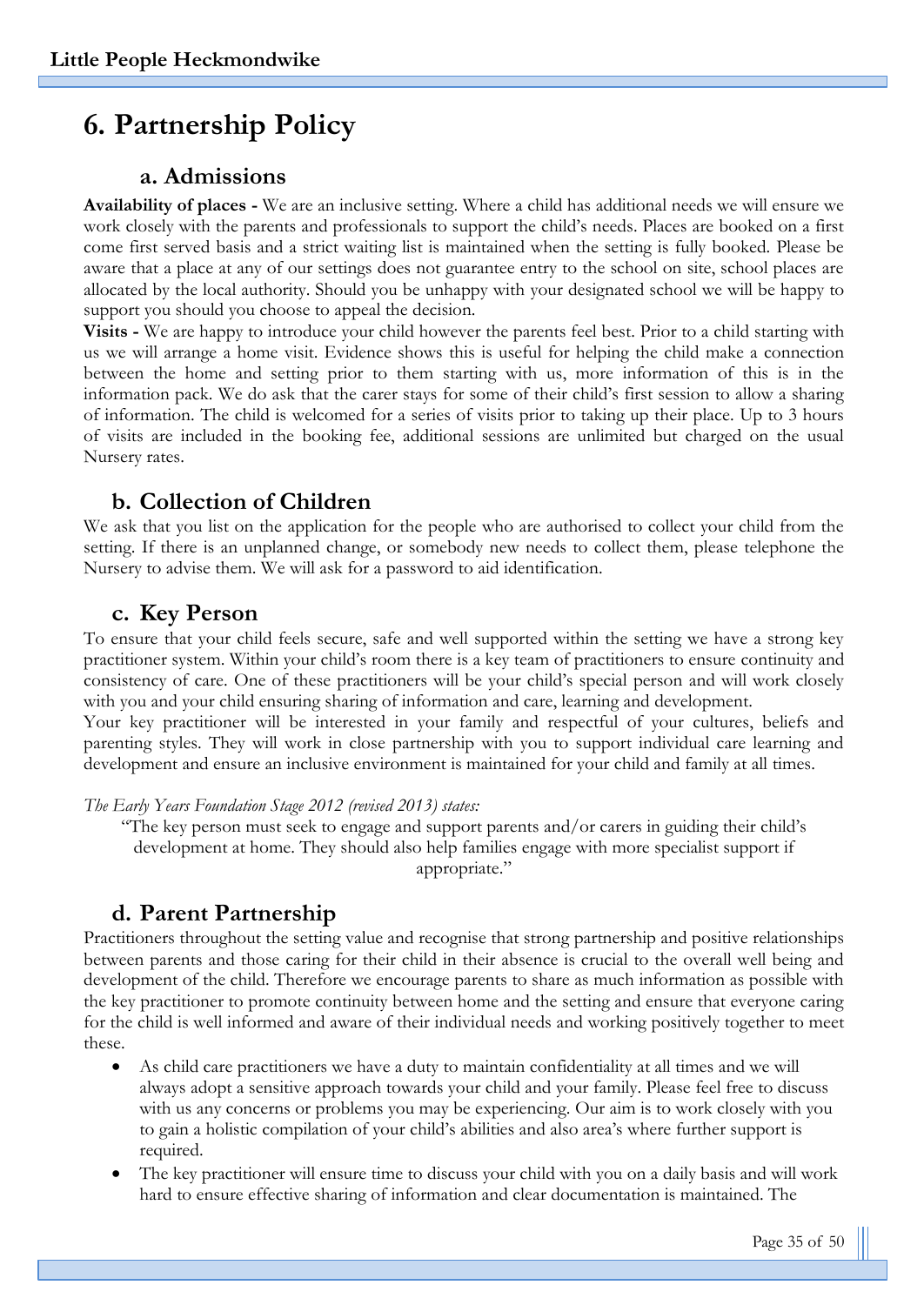setting operates an open door policy and parents/carers are invited to approach the office at any point and for any purpose.

- The setting frequently works alongside professionals from other agencies to support parents in identifying and meeting the individual needs of their child.
- Your child's time with us is precious and is documented in their individual profile. The key practitioner will make observations which reflect your child's learning styles, stages of learning, interests and achievements, these observations are shared with you instantly via our secure online system Tapestry, please comment on our posts and share your own observations of your child and their interests. We also share information in many other ways such as:

Parents notice boards are regularly updated and located outside your child's room Monthly Room newsletters inform you of activities the children are enjoying and how you can continue this at home

Bi-monthly whole Nursery newsletters informing parents of upcoming events and asking for input to shaping Policies and Procedures

Formal parents' evenings, planned 6 monthly, to discuss your child's development. Please feel free to arrange a meeting if you have anything particular you'd like to discuss at any time. Profile viewings: If you are unable to access the internet, your child's Key Person will share their observations with you any time you wish on the Nursery tablets. Please mention this your childs' Key Person

Our Website, Twitter feed and Facebook page

The opinions of our Parents, and Staff, are actively sight online and in paper form, for various projects throughout the year, for example Policy review, Voting for the Team in our Little People Pride Awards.

- Your child and family will be recognised as individuals and your needs will be met with compassion. Your thoughts feelings and ideas will be listened to and valued.
- Our aim is to support you in offering your child the very best start in life and prepare them with all the characteristics required for effective learning throughout their education.
- Parents are informed about the Early Years Foundation Stage via displays around the setting and the information leaflet "A Parents Guide to EYFS"
- More information on Child development and what to expect is shared on our website here:

#### **e. Partnership with Outside Agencies**

We welcome the opportunity to work alongside agencies in the best interest of the children in our care, their families and our staff team. These may be, although are not limited to:

Children's Centres, Early Years Support Teams, Social Services, Local Schools, Health Specialists such as speech therapists, physiotherapists, Inclusion specialists such as Scope, National Day Nurseries Association, and the Pre-School Learning alliance.

## **f. Comments, Concerns or Complaints**

We continually strive to improve the service provided and invite comments and suggestions from parents and practitioners, we have an open door policy, you do not need to make an appointment to call into the office and share your comments with the Nursery Manager directly. **We welcome your feedback.**

If you have directed a complaint to the Manager, or the person in charge – the concern will be dealt with promptly and they will feedback to the parent personally, arranging a further meeting if appropriate.

Should you feel an appropriate response has not been made you are welcome to contact our Head Office on: Tel (Admin team): 0113 2556394 or Email (Area Manager): Tracy@LittlePeopleNurseries.co.uk

In writing: Mrs Vicky Hallas-Fawcett (Company Director)

Little People Nurseries McLaren Fields, Lower Town Street Leeds LS13 3EN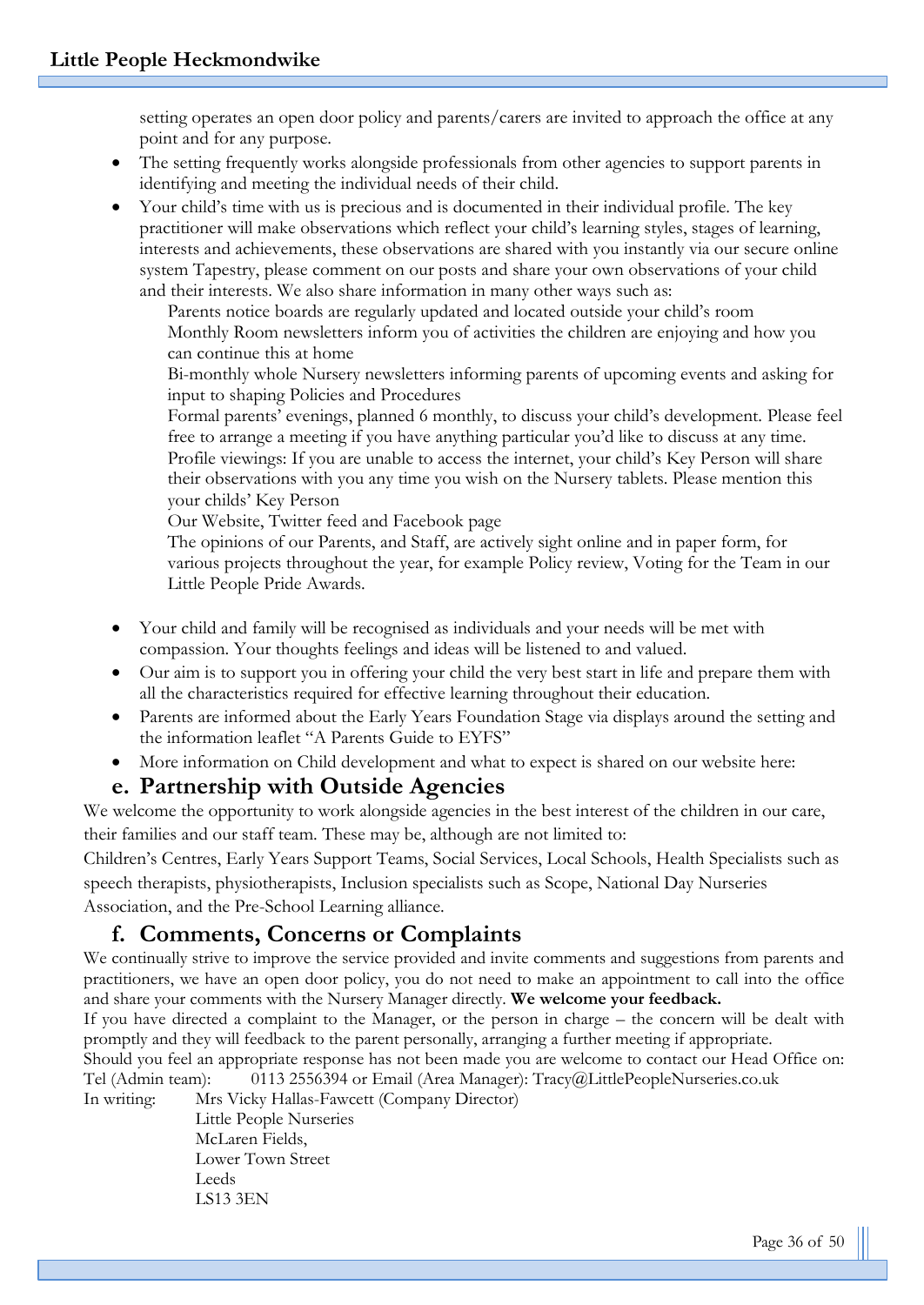A record of all written complaints is kept in the Nursery Office and is available to view on request. We will respond to any formal complaint in writing within 28 days of receiving the complaint. If you are unhappy with how your complaint has been handled and wish to take the matter further our Regulating body is: Ofsted National Business Unit, Piccadilly Gate, Store Street, Manchester M1 2WD, Tel: 0300 123 1231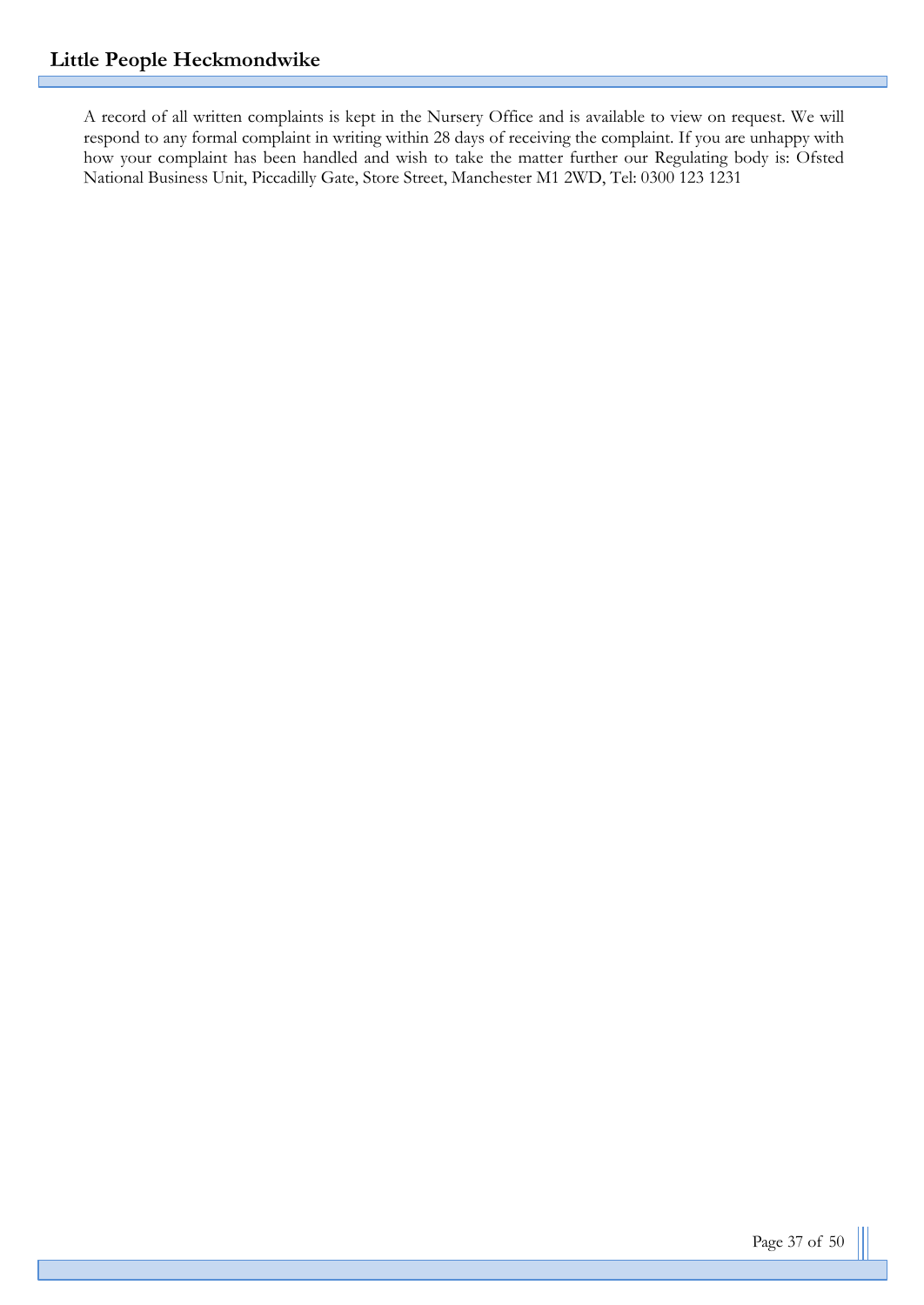# **7. Safety and Suitability of Premises, Environment and Equipment Policies**

# **a. Health and Safety Policy, general standards including maintaining children's safety and security on premises**

# **Our statement of general policy is:**

The nursery believes that the health and safety of all children, employees, parents, visitors and volunteers is of paramount importance and is committed to providing a safe and healthy environment for all.

This is achieved by;

- Providing adequate control of the health and safety risks arising from our work activities.
- Consulting with our employees on matters affecting their health and safety.
- Providing and maintaining safe equipment.
- Ensuring safe handling and use of substances.
- Providing information, instruction and supervision for employees.
- Ensuring all employees are competent to do their tasks, and giving them adequate training.
- Preventing accidents and cases of work related ill health.
- Maintaining safe and healthy working conditions.
- Reviewing and revising this policy as necessary at regular intervals.

# **Responsibilities**

The responsibility for Health and Safety in the setting falls equally amongst all employees.

All employees have the responsibility to;

- Co-operate with supervisors and managers on health and safety matters.
- Not interfere with anything provided to safeguard their health and safety.
- Take reasonable care of their own health and safety.
- Report all health and safety concerns to an appropriate person (as detailed below) as soon as possible.

The appropriate person to report any Health & Safety issues to is:

# **Melissa Kennelly – Nursery Manager**

Further support is given by **Tracy Windle – Area Manager**  Tracy@LittlePeopleNurseries.co.uk

Overall and final responsibility for health and safety is that of

# **Gary Hallas-Fawcett – Business Partner**

Gary@LittlePeopleNurseries.co.uk

# **b. The assessment of Health and Safety risks arising from work activities;**

• Risk assessments will be carried out as new work activities arise or as the details of an activity change sufficiently to merit a new assessment.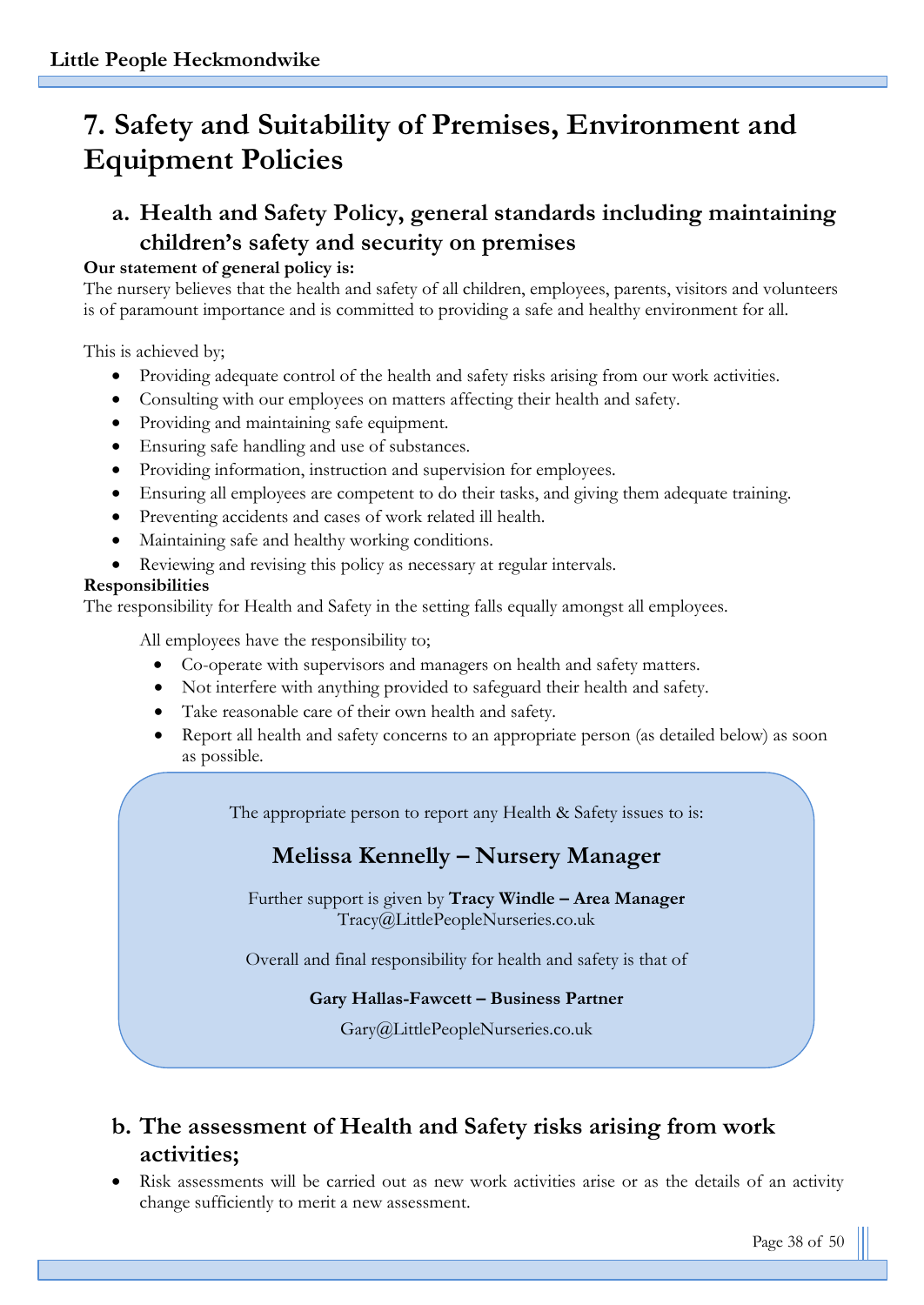- Risk assessments will be undertaken by the **whole staff team**, depending on the nature of the work activity in question. In the majority of cases, the person taking part in the activity is responsible for assessing the risk.
- Risk assessments for the whole setting, including general hazards relating to the premises, will be carried out.
- The findings of the risk assessments will be reported to **Room Leaders**, **Deputies** and **Managers**.
- Action required to remove/control risks will be approved by **Mangers**, **Area Manager** and **Directors**.
- **Managers** will be responsible for ensuring the action required is implemented.
- **Managers** will check that the implemented actions have removed/ reduced the risks
- Risk assessments will be review annually, or when the work activity changes, whichever is soonest.

#### **Consultation with Employees**

- Employee representatives are **Room Leaders**.
- Consultation with employees is provided by regular meetings and room leader meetings. Health and Safety issues are raised regularly at the management meeting.

#### **Safe equipment and the reporting of faulty equipment**

- **All employees** are responsible for identifying any equipment needing maintenance. Any faulty equipment, or equipment needing replacing, must be reported to the **Manager**, who will take the next steps in terms of removal, repair or replacement.
- The **Manager** will be responsible for ensuring all identified maintenance is implemented.
- Any problems found with the equipment should be reported to the **Manager**.
- **Managers and their Deputies**, **Area Manager** and **Directors** will check that new equipment meets health and safety standards before it is purchased.

#### **Safe Handling and use of Substances**

- The nursery will adhere to Control Of Substances Hazardous to Health Regulation (COSHH) to ensure all children, staff, parents and visitors are safe around any chemicals we may use on the premises
- COSHH assessments are carried out by the supplier of the substance.
- The **Manager** and **Deputy Manager** will be responsible for ensuring that all relevant employees are informed about the COSHH assessments.

• The **Area Manager** will check that new substances can be used safely before they are purchased. **Information, Instruction and Supervision**

- The "Health and Safety Law" poster is displayed in the Staff Room, or communal Staff Area
- Health and safety advice is available from **Managers**, **Area Managers** and **Directors**.
- Supervision of young workers/trainees will be arranged, undertaken and monitored by **Room Leaders** and **Deputy Managers**.
- **Managers** are responsible for ensuring that our employees working across sites are provided with relevant health and safety information.

#### **Competency for Tasks and Training**

- Induction training will be provided for all employees by **the Leadership team, Manager** or **Deputy Manager**.
- Job specific training will be provided by **Room Leaders**.
- Training records are kept by **Manager** in the Staff Development File in the Office.
- Training will be identified, arranged and monitored by the **Manager**.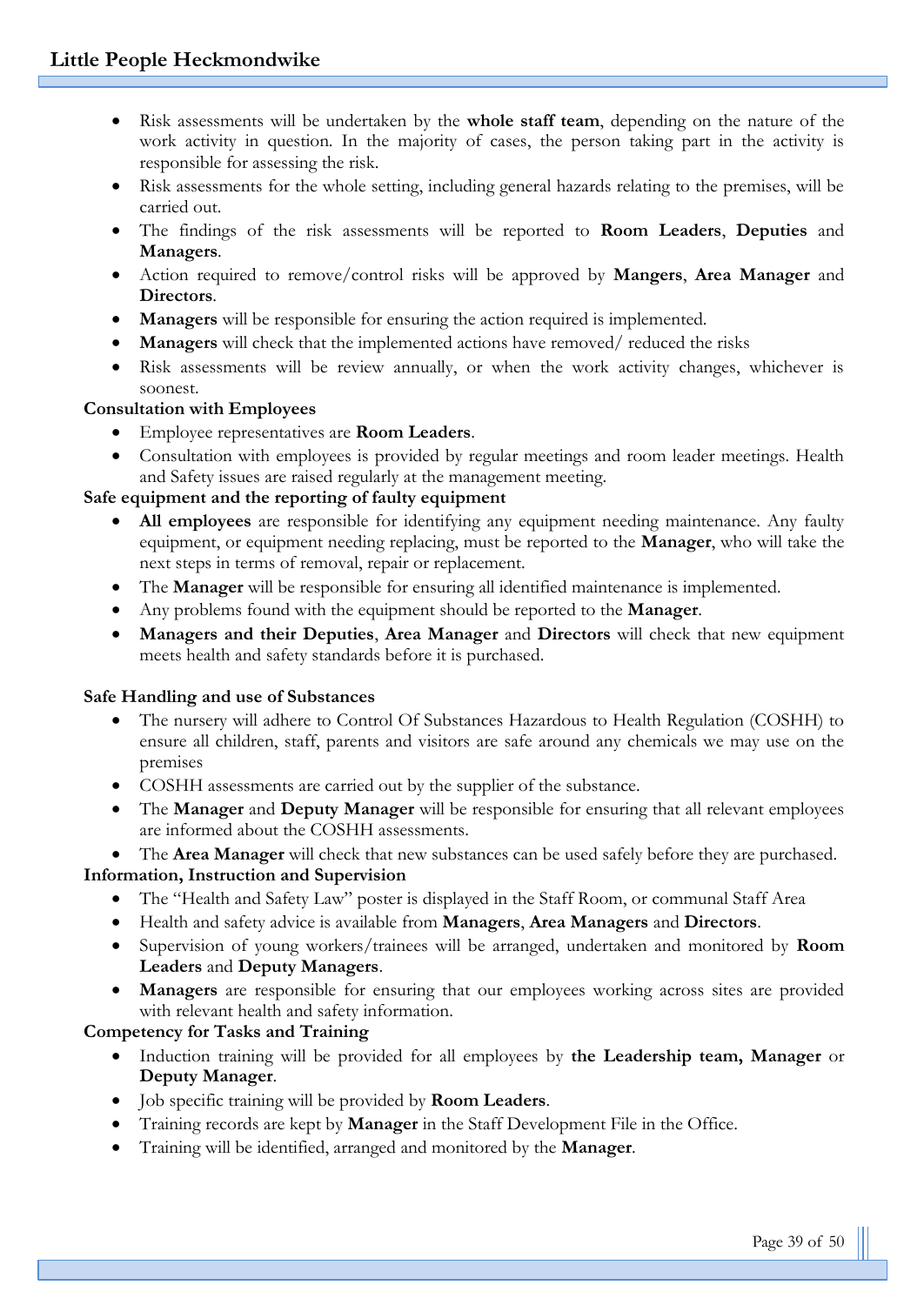#### **Accidents, first aid and work related ill health**

- The location of the first aid box(es) are in the Office and an additional location as stated on the First Aid posters detailing designated First Aiders.
- All accidents and cases of work related ill health are to be recorded in the accident book. The book is kept in the office.
- **Gary Hallas-Fawcett** is responsible for reporting accidents, diseases and dangerous occurrences to the enforcing authority (HSE) or the local authority.
- **The Nursery Manager** is responsible for reporting accidents and diseases to Ofsted in line with their policy

#### **Monitoring**

- To check our working conditions and ensure our safe working practices are being followed, we will review the settings policies and procedures regularly.
- Ensure the staff team are aware of their role in Health & Safety and they report and concerns.
- Raise and review Health and Safety issues in regular management meetings to ensure issues are dealt with or changes are implemented. The rest of the team is informed of this via room meetings, memos and the staff newsletter.
- **Gary Hallas-Fawcett** is responsible for investigating accidents.
- **Gary Hallas-Fawcett** is responsible for investigating work related causes of sickness absences.
- The **Manager** is responsible for acting on investigation findings to prevent a recurrence.

# **c. Supervision of Trips, Outings and Visits**

Where possible, children will have the opportunity to participate in local outings such as the library or park.

- The **Manager** is responsible for ensuring the risk assessment is undertaken and implemented for each separate outing
- The outings log will be completed to ensure all required information is logged
- Appropriate ratios will be maintained
- A first aid trained practitioner will accompany all visits outside the setting.

The outings log book includes information such as:

- An appropriate ratio of staff to children will be maintained and names of all those out of the setting will be recorded.
- There will be clear routes and destinations logged.
- There will be a named person who will remain in telephone contact with the setting, details will be logged.
- The names of the children, and details of their clothing will be recorded.
- Expected time of arrival back at the setting will be logged.
- When traveling offsite, we will make use of high-visibility jackets to improve the group's visibility and ID badges/cards can help aid identification.

Parents/carer give prior written consent for local trips off the premises e.g. to the park or library when signing their Parent Contract.

If a parent/carer does not want their child to participate in trips off the premises this should be clearly stated on the application form and the Manager will discuss this with parent.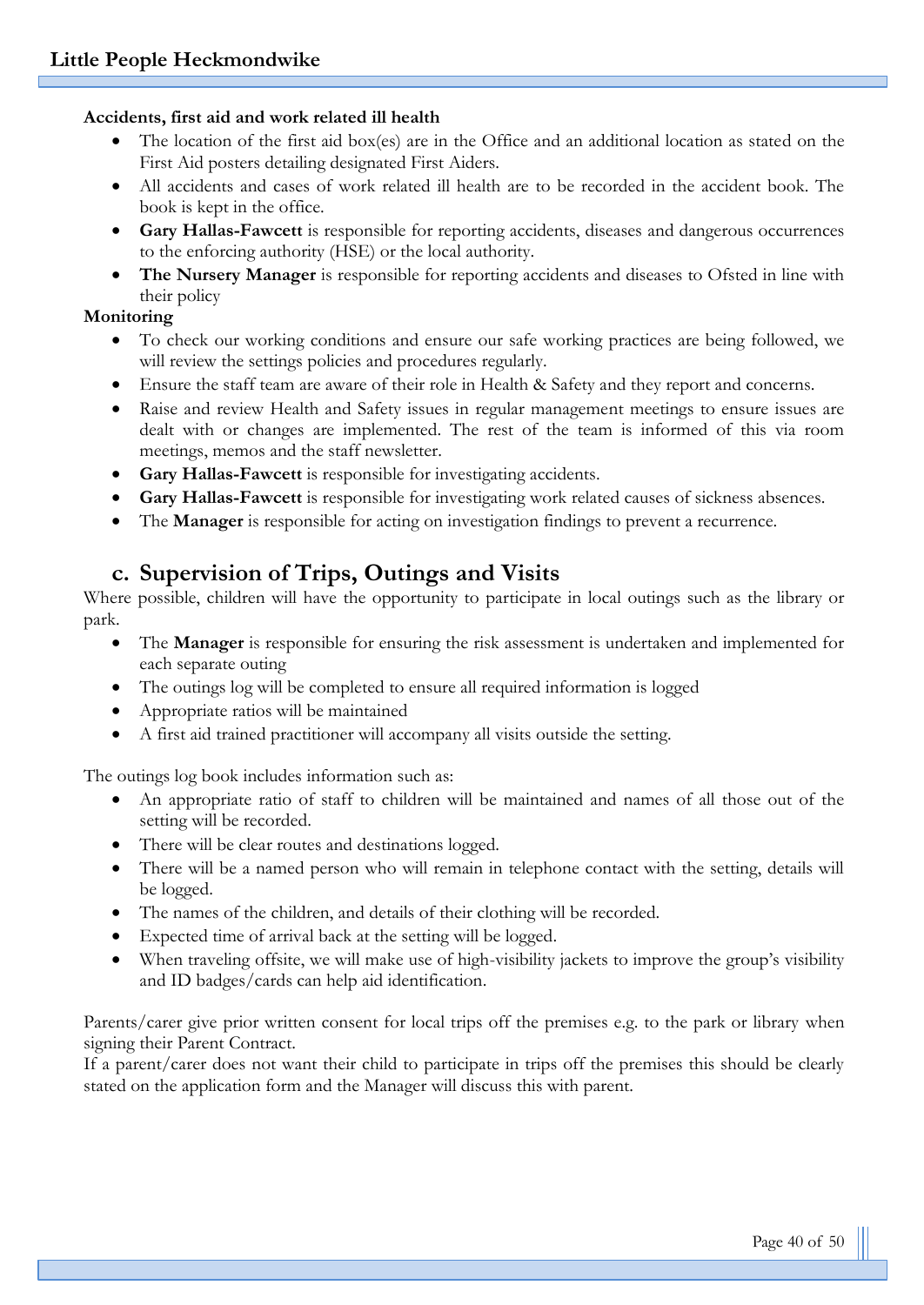## **Escort procedure for collection and drop off to School**

#### **Escort procedure for collection for Holy Spirit, Millbridge and Heckmondwike Primary Schools**

- Appropriate ratio is maintained
- Reception children and Nursery children are taken to the classroom door. Older children are dropped and collected at the appropriate areas designated by school.
- Staff carry a first aid box
- Staff are in telephone contact
- Children are escorted by staff ratio 1:8
- All staff are clearly identifiable, usually wearing uniform with the exception of special event days

# **d. Waste Management Policy**

- We seek to minimise waste of all kinds and to promote awareness amongst staff and children of environmental issues that we can influence or control.
- Stock of food and perishable items is rotated to ensure no wastage through deterioration.
- Re ordering of consumable items such as play materials and cleaning products is monitored by management to maximise efficiency and minimise cost, without compromising standards of care or safety.
- Our staff are made aware of how we can avoid wasting energy in whatever form, such as closing doors to conserve heat and turning out lights in unoccupied rooms.
- We use energy efficient products and procedures wherever possible and seek to replace equipment with the most environmentally friendly options available.
- Waste from rooms and Bathroom waste is taken daily to the waste bins provided and authorised contractors remove this waste periodically. Nappies are double bagged and appropriate facilities for the disposal of feminine hygienic products are provided.
- We recycle wherever possible, both within the nursery and by taking any recyclable items to the appropriate centres.
- We encourage recycling from parents by donating unwanted clothing in order that we can donate this to charity.

# **e. Emergency Evacuation Procedure**

- The **Manager** is responsible for ensuring the risk assessment is undertaken and implemented.
- Escape routes are checked by the0 **Person in Charge**, daily as part of the open up and shut down procedure.
- Fire extinguishers are maintained and checked regularly.
- Alarms are tested regularly by the **Person in Charge**, tests are recorded and will happen a minimum of once per half-term.
- Emergency evacuation will co-ordinated by the **Person in Charge** be practiced a minimum of once per term, and is recorded in the Evacuation log book.

In the event of an emergency, for example a fire, the following procedure will be followed to evacuate the premises as swiftly and safely as possible.

- 1) Alarm will be sounded.
- 2) Calmly collecting register, walk children and visitors through the nearest Emergency Exit.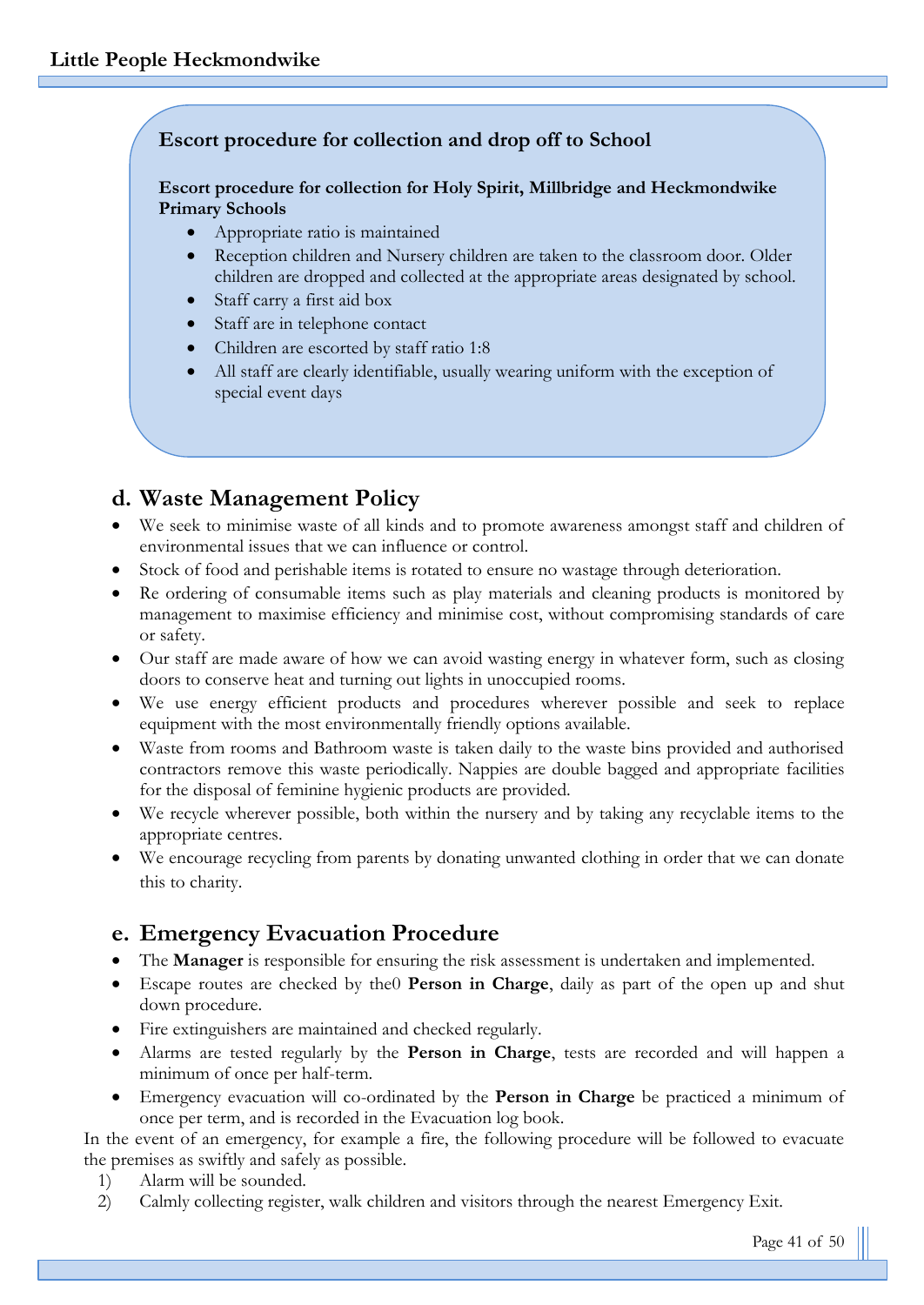- 3) The Person in Charge to collect day book and mobile phone.
- 4) Practitioners carry out a head count of the children and compare with the register.
- 5) Leave building closing all doors, and remain outside until a safe signal has been given.<br>6) Telephone for the Emergency Services using mobile phone outside the building.
- 6) Telephone for the Emergency Services using mobile phone outside the building.<br>
The Person in Charge will re-count children and staff and compare with day boo
- The Person in Charge will re-count children and staff and compare with day book.
- 8) Keep children safe and calm whilst arrangements are made to contact all parents.
- 9) Parent contact details are kept electronically and off site, in case of emergency.

# **OUR SAFE PLACE IS: Car Park**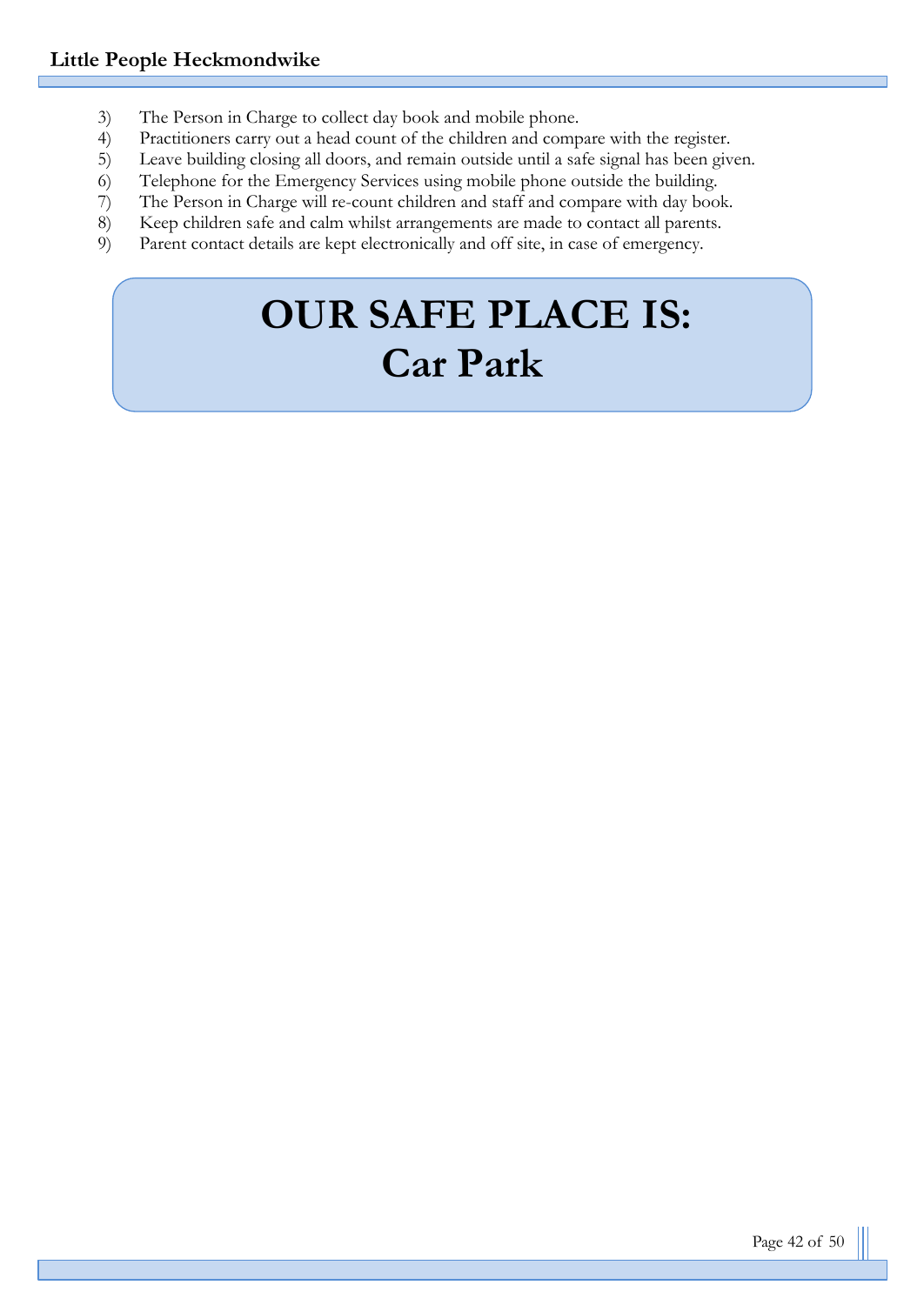# **f. Critical Incidents Policy /Adverse Weather Policy**

To ensure the health, safety and welfare of our staff team, customers and children we need to plan for all eventualities. With this in mind, we have a critical incident/Adverse weather policy in place to ensure our nursery is able to operate effectively in the case of a critical incident and where closure is necessary, communication is clear and effective. These include:

- Adverse Weather: Snow, High Winds, Extreme Heat
- Flood
- Fire
- Burglary
- Abduction or threatened abduction of a child
- Bomb threat/terrorism attack
- Any other incident that may affect the care of the children in the nursery.

If any of these incidents impact on the ability of the nursery to operate, we will contact parents via our usual communication methods of telephone, email, tapestry and social media pages. at the earliest opportunity, e.g. before the start of the nursery day. Parents are advised to check these regularly during adverse weather conditions. There will be no reduction in fees for times that the setting has been unable to operate.

**Extreme Weather (i.e Snow, Heat, High Winds)**: The decision to open during extreme weather will be guided by official Met Office data and the decisions of other Local Authority Establishments in the area. If it is safe to do so, we will always make our best efforts to open, however the safety of our staff team, and children and families travelling to the setting will be our priority.

Flood: There is always a danger of flooding from adverse weather conditions or through the water/central heating systems. We cannot anticipate adverse weather; however, we can ensure that we take care of all our water and heating systems through regular maintenance and checks to reduce the option of flooding in this way.

If flooding occurs during the nursery day, the nursery manager will make a decision based on the severity and location of this flooding, and it may be deemed necessary to follow the fire evacuation procedure. In this instance children will be kept safe and parents will be notified in the same way as the fire procedure.

Should the nursery be assessed as unsafe through flooding, fire or any other incident we will do our best to provide alternatives in one of our sister nurseries or local school premises where possible.

Fire: Please refer to the Emergency Evacuation Procedure.

**Burglary:** The management of the nursery follow a lock up procedure which ensures all doors and windows are closed and locked before vacating the premises.

The manager will always check the premises as they arrive in the morning. Should they discover that the nursery has been broken into they will follow the procedure below:

- Dial 999 with as many details as possible, i.e. name and location, details of what you have found and emphasise this is a nursery and children will be arriving soon
- Contain the area to ensure no-one enters until the police arrive. The staff will direct parents and children to a separate area as they arrive. If all areas have been disturbed staff will follow police advice, including following the relocation procedure under flood wherever necessary to ensure the safety of the children
- The manager on duty will help the police with enquiries, e.g. by identifying items missing, areas of entry etc.
- A manager will be available at all times during this time to speak to parents, reassure children and direct enquires
- Management will assess the situation following a theft and ensure parents are kept up to date with developments relating to the operation of the nursery.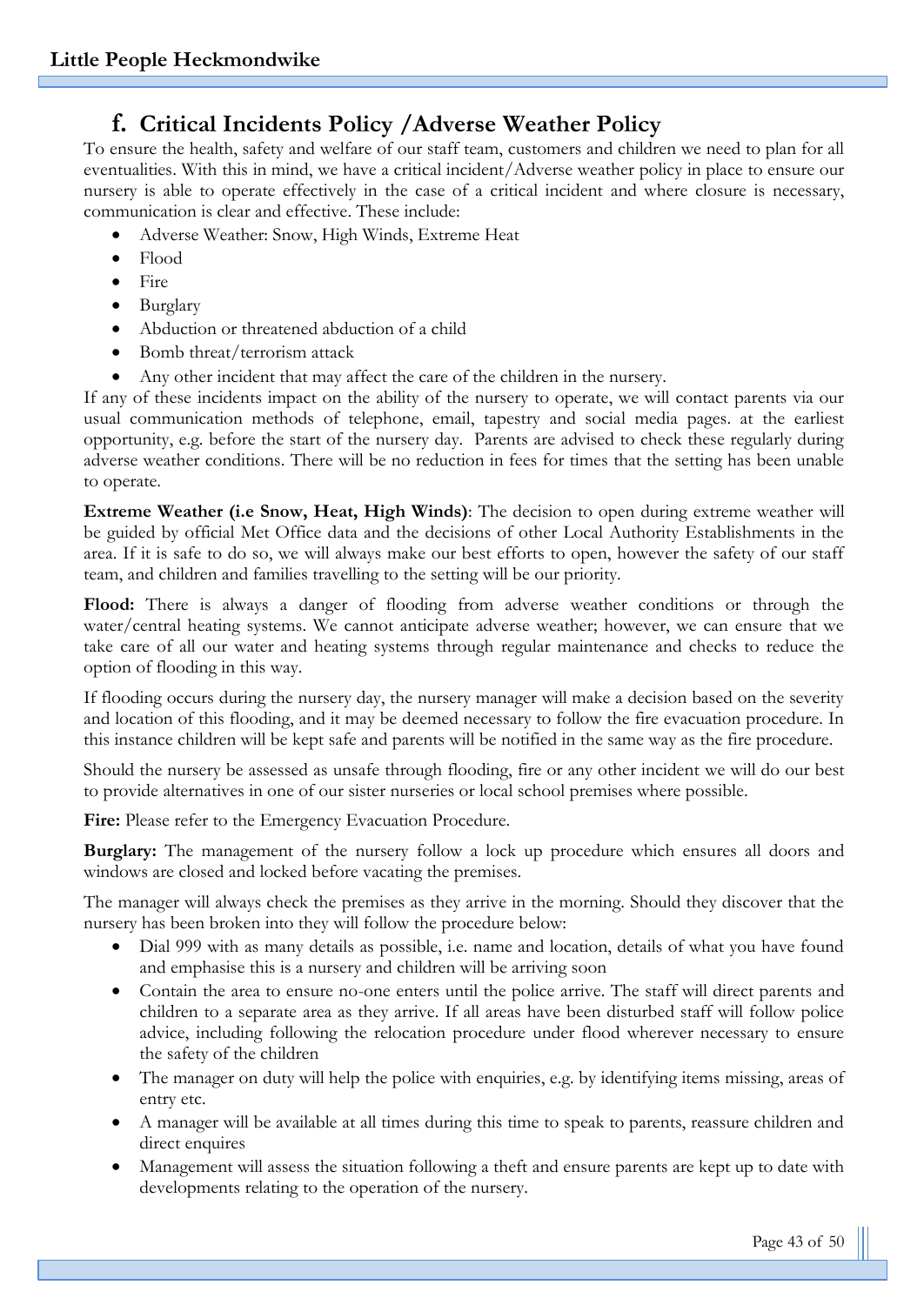**Abduction or threatened abduction of a child:** We have secure safety procedures in place to ensure children are safe while in our care, including safety from abduction. Staff must be vigilant at all times and report any persons lingering on nursery property immediately. All doors and gates to the nursery are locked and cannot be accessed unless staff members allow individuals in. Parents are reminded on a regular basis not to allow anyone into the building whether they are known to them or not. **Visitors and general security are covered in more detail in the supervision of visitor's policy**.

Children will only be released into the care of a designated adult. Parents are requested to inform the nursery of any potential custody battles or family concerns as soon as they arise so the nursery is able to support the child. The nursery will not take sides in relation to any custody battle and will remain neutral for the child. If an absent parent arrives to collect their child, the nursery will not restrict access **unless** a court order is in place. Parents are requested to issue the nursery with a copy of these documents should they be in place.

If a member of staff witnesses an actual or potential abduction from nursery we have the following procedures which are followed immediately:

- The police must be called immediately
- The staff member will notify management immediately and the manager will take control
- The parent(s) will be contacted
- All other children will be kept safe and secure and calmed down where necessary
- The police will be given as many details as possible including details of the child, description of the abductor, car registration number if used, time and direction of travel if seen and any family situations that may impact on this abduction.

**Bomb threat/terrorism attack:** If a bomb threat is received at the nursery, the person taking the call will record all details given over the phone as soon as possible and raise the alarm as soon as the phone call has ended. The management will follow the fire evacuation procedure to ensure the safety of all on the premises and will provide as much detail to the emergency services as possible.

**Other incidents:** All incidents will be managed by the manager on duty and all staff will co-operate with any emergency services on the scene. Any other incident that requires evacuation will follow the fire plan. Other incidents e.g. no water supply, failure to the heating will be dealt with on an individual basis taking into account the effect on the safety, health and welfare of the children and staff in the nursery.

The nursery manager will notify Ofsted in the event of a critical incident.

**Lock down procedure:** We will use the lock down procedure when the safety of the children and staff is at risk and we will be better placed inside the current building, with doors and windows locked and blinds/curtains drawn.

We will activate this emergency procedure in response to a number of situations, but some of the more typical might be:

- A report incident or disturbance in the local community (with potential to pose a risk to staff and children in the nursery)
- An intruder on the nursery site (with potential to pose a risk to staff and children in nursery)
- A warning being received regarding a risk locally, of air pollution (smoke plumes, gas cloud etc.)
- A major fire or explosion in the vicinity of the nursery as long as it is safer staying in the premises than leaving.

In this case the staff will be notified by the following action:

#### **The person in charge will notify each room of the lockdown.**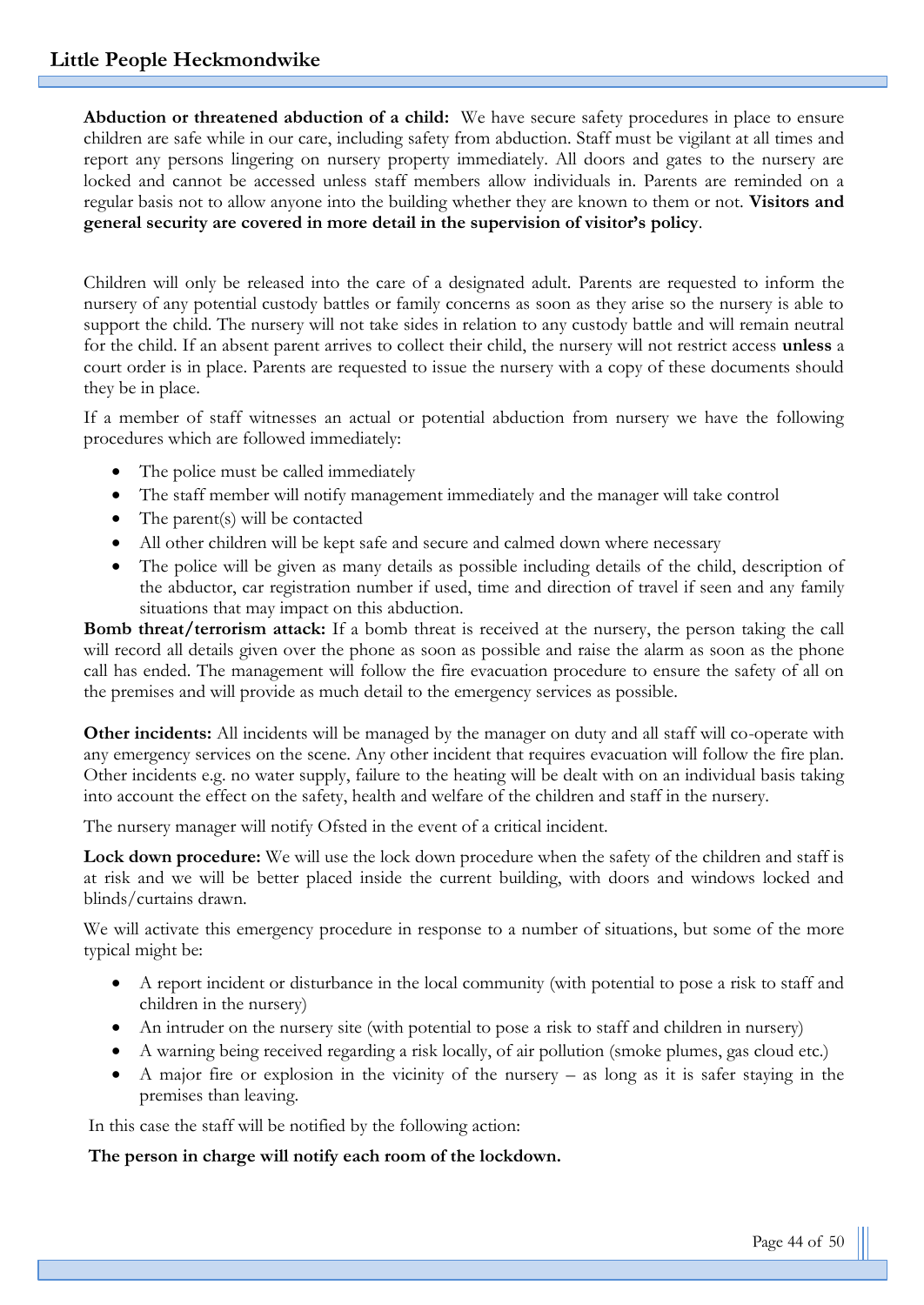All individuals (including children) will remain in the area they are in, if safe to do so. If the children are outside, staff are to promptly and calmly direct children into the building, if this will not endanger them. Staff will make efforts to close and lock doors, and close blinds or curtain wherever safe to do so.

If appropriate all individuals will be moved away from the windows and doors and children will be occupied in the centre of the room so they are not placed at risk or are able to see any situation developing outside where possible.

The manager will ensure all children, staff and visitors are accounted for and safe before returning to the office area to keep up to date with the current situation via updates.

The manager on duty will manage the situation dependant on the situation and the information available. If the nursery is in immediate danger of an intruder, the police will be called as a matter of urgency. In other cases where the situation has been called through by the police or local area authority then the nursery will await further instructions.

Once the all clear has been given externally the manager will issue the all clear internally. After this time the staff will try to return practice to normal to enable the children not to be disrupted or upset by the events.

Any children showing worries or concerns will have time with their key person to talk about these.

Parents will be informed about the situation at the earliest safest opportunity and will be kept updated when the information changes.

After the event a post-incident evaluation will be conducted to ensure that each child and staff member was supported fully and the procedure went as planned.

## **g. Environment Policy**

- The premises are safe and secure and access to the building is controlled.
- The Nursery is a smoke free zone.
- The setting is welcoming and clearly signposted within the building i.e. office, toilets etc.
- We aim to create a warm homely environment in which the children can feel comfortable, decorations are light in colour, the rooms are organised effectively to support all areas of care, learning and development.
- Each room will be kept at an appropriate temperature (ideally between  $18^{\circ}$ C and  $22^{\circ}$ C), where possible rooms shall have thermometers to measure this.
- In the case of unusual high or low temperatures additional heating or cooling devices may be used to regulate the temperatures. Fans will be properly guarded and emergency heaters will not be in place when children enter the room, unless properly guarded. As a last resort the room may be closed.
- We ensure that the children's rest areas are quiet by having children engaged in activities in separate rooms where possible. In rooms allocated for rest periods the lighting is dimmed and children remain supervised.
- Children's artwork is displayed in each room and in the halls wherever possible at their level.
- Each room has natural light and is clean and well maintained. Maintenance is the responsibility of the caretaker and health and safety officer.
- The outdoor area is well maintained, and checked prior to children accessing the area. There is an appropriate safe surface under climbing apparatus for the children's safety.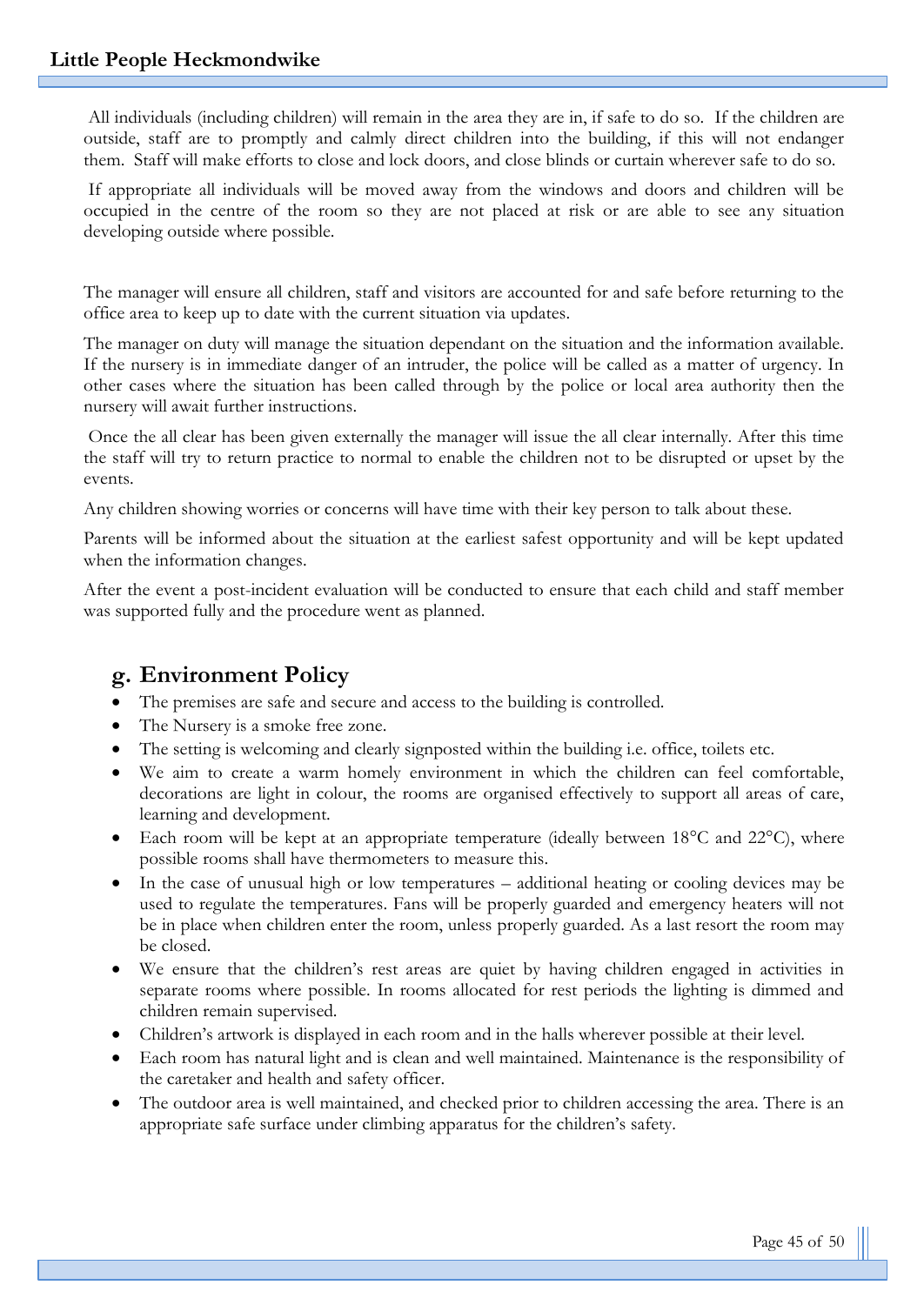## **h. Animals in Setting**

Children learn about the natural world, its animals and other living creatures, as part of the Early Years Foundation Stage curriculum. This may include contact with animals, or other living creatures, either in the nursery or in visits. We aim to ensure that this is in accordance with sensible hygiene and safety controls. Pets can help meet the emotional needs of children and adults.

#### **Procedures for keeping pets on the Nursery premises**

- Before buying any pets for the Nursery they must have permission from the Nursery Manager. The pets must be suitable and safe for the nursery setting.
- Parental permission is sought for children to observe and touch animals prior to them coming into contact with the pet.
- Allergies- Before any pets can be brought to the nursery playroom Senior Staff will ensure that there are no children within the nursery setting who may have an allergy to the animal being purchased. To help control any allergies the pets should be confined to a limited area, this helps with cleaning.
- An appointed member of staff should have overall responsibility for the care and welfare of the nursery pet.
- Pets are kept clean.
- Pets living quarters are cleaned regularly and waste disposed of in appropriate manner. The staff member responsible for cleaning pet quarters wears an apron and gloves. This should be recorded on the area hygiene record.
- Animals may carry infections so we always ensure that children and staff have thoroughly washed their hands using soap after touching animals or cleaning their quarters. Stocks of hand sanitisers are available in the Nursery and should also be used after touching any animals.
- We will always follow the Health and Safety Executive (HSE) guidelines for protecting health and safety of children and staff.
- Veterinary advice will always be sought on animal welfare or any animal health issues.
- Children are encouraged to handle all pets respectfully and not to poke or torment the pets. Strict supervision at all time and no child is left unsupervised with pets

#### **In the event of an emergency**

- Remove the animal to a secure setting away from the children.
- Keep children calm and safe.
- Notify parent/carers at once.
- Seek medical assistance immediately if needed.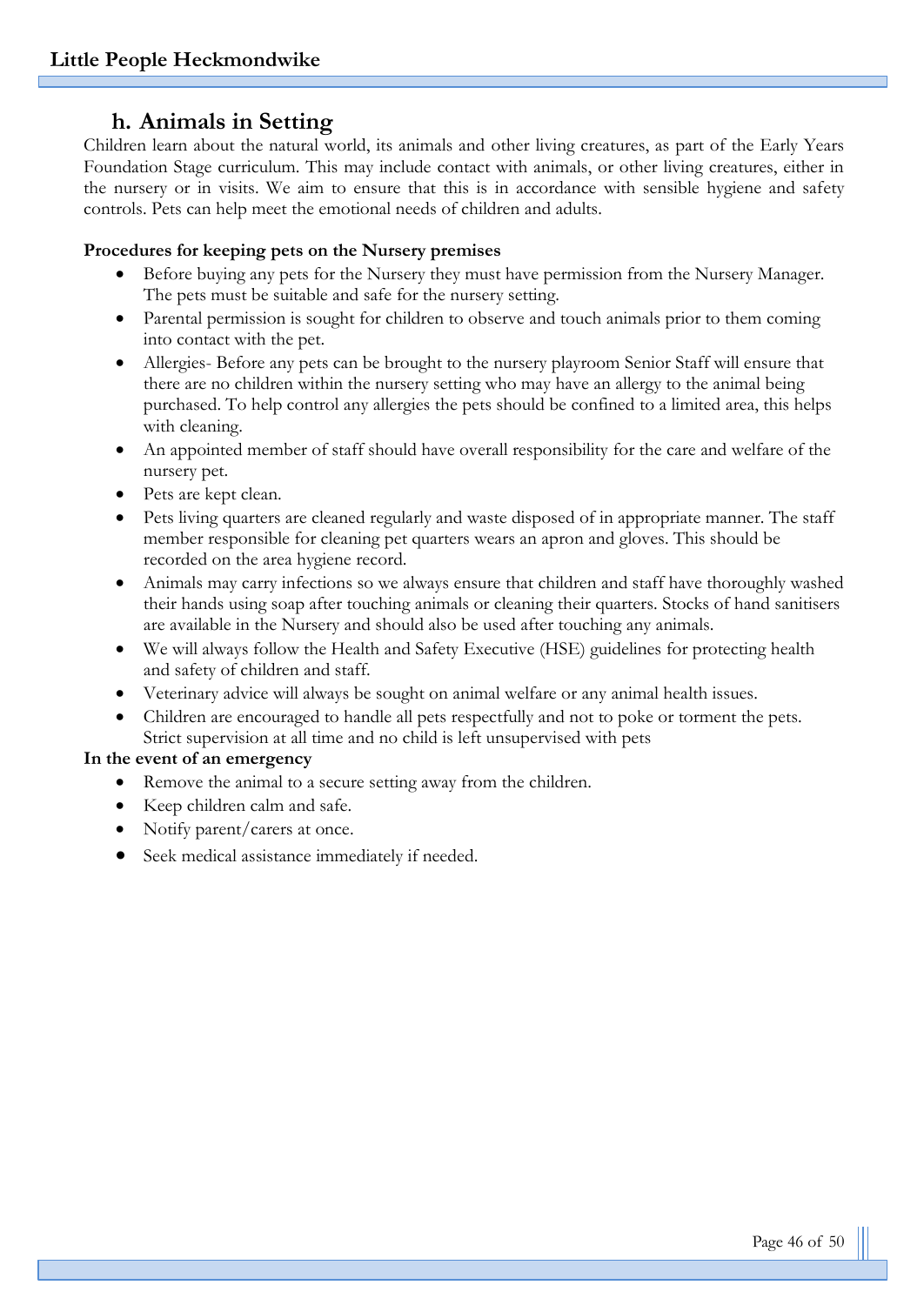# **8. Suitable People**

# **a. Recruitment & Staffing**

In the event of a staff vacancy arising positions may be advertised internally across the Nursery Settings, on Job Centre Plus, twitter, local collages/schools, in the local press, local post office, Early Years vacancy website or other job seeker websites. Applicants are requested to apply via our website www.LittlePeopleNurseries.co.uk/our-team/joining-our-team

Existing team members are reminded they may receive a cash incentive for introducing Team Members to the setting. Please contact [Vicky@LittlePeopleNurseries.co.uk](mailto:Vicky@LittlePeopleNurseries.co.uk) to ask if any current vacancies are eligible for the "Introductory bonus".

# **b. The Interview Process**

- Candidate is required to complete a Staff Application Form
- Candidate is required to read Pre Interview Information comprising of Job Description, Personal Specification, Equality and Inclusion Policy, Salary Scale etc. which are issued prior to interview
- Candidate attends a 1<sup>st</sup> interview which is "Knowledge and Experience Based"
	- o Each candidate will be interviewed by a panel of 2 people, One of whom will be a member of the management team
	- o Responses and discussion notes from the interview are logged and scored to enable short listing and feedback for candidate if requested.
	- o Candidates knowledge and experience is checked via formal questioning
	- o Gaps in employment are questioned
	- o The interview includes questions on the candidates health and interests relevant to the role
	- o Interview guidance notes will be followed to ensure consistency and equality for all applicants.
- Candidate attends a 2nd formal interview at the proposed Nursery Site "Observational Based"
- Candidates who are qualified to level 3 and above will be asked to prepare an activity for a specific age range to carry out during the observation.
	- o The candidate is met by the Manager or Deputy which offers opportunity for both parties to ask further questions.
	- o Candidate is observed interacting within the room with the children, they are expected to demonstrate excellent communication skills and a genuine affinity with the children as appropriate to the age range selected
	- o The observation is supervised by an experienced team member, who feeds back to the office verbally.
	- o References are initially taken up verbally, and followed up in writing by a member of the administration team.

# **c. New Staff Induction Procedure**

- Candidate is required to attend an induction session at Head Office lead by the Senior Management Team. This will be fully paid. This will include:
	- o Identity checks
	- o Evidence of qualifications and training (copied for file)
	- o Application for DBS Disclosure, or existing DBS checked on Update Service
	- o Safeguarding Training (Recognising the Indictors of Abuse & Whistleblowing)
	- o Discussion around the Key Policies and Procedures including:
		- Safeguarding (including use of Mobile Phones and Cameras in the setting)
		- **Positive Behaviour Management**
		- Social Networking
		- Appearance and Presentation (including the Smoking Policy)
	- o Discussion around Payroll, holiday entitlement, tax reporting and pension scheme etc
	- o Introduction to the Senior Management Team and how to ask for help/support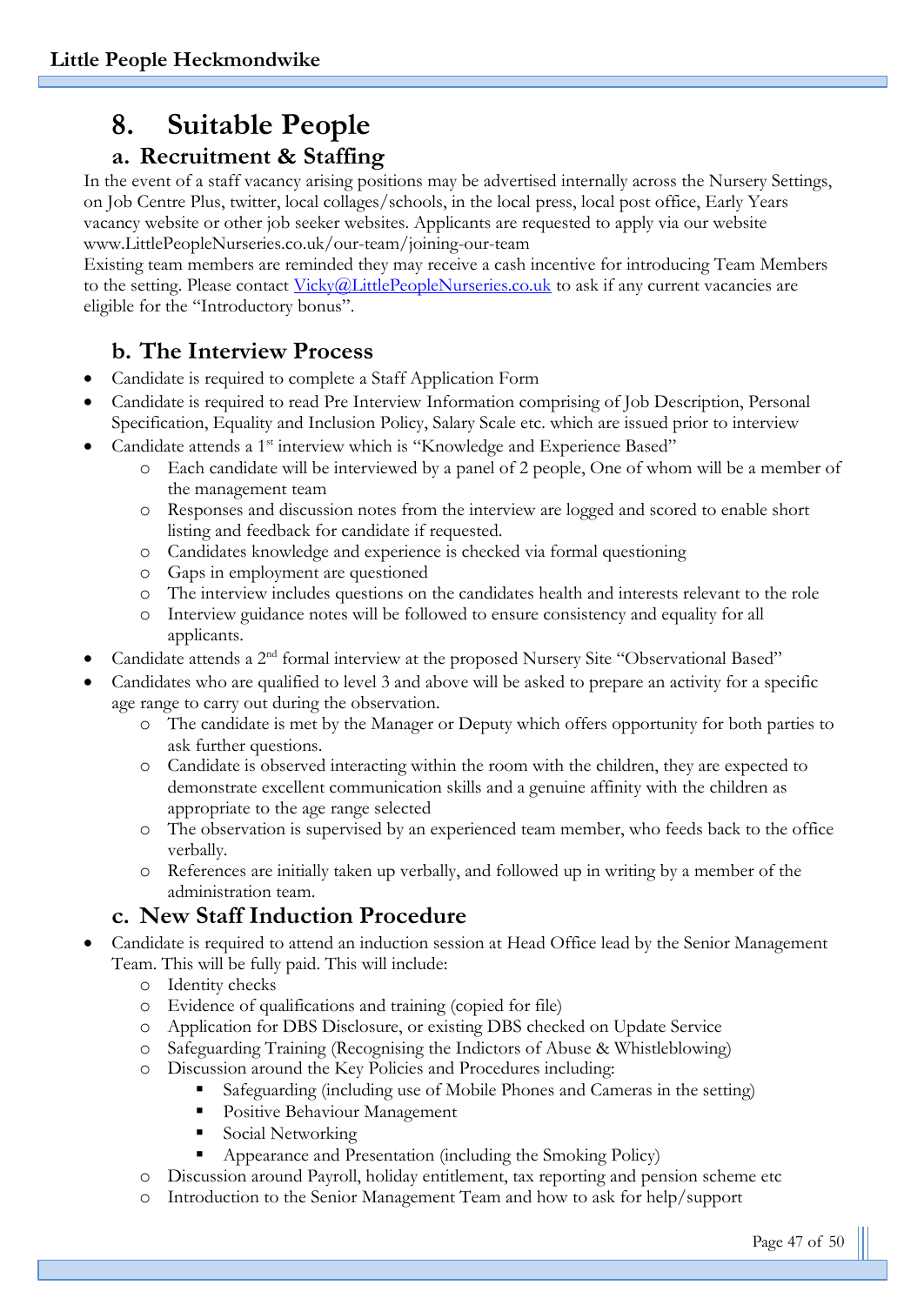#### **When Starting Employment**

- The new employee is nominated a Mentor, who will assist in their settling into the setting.
- A member of the management team carries out an on-site induction including Health & Safety and the expectations within the setting.
- The Manager/Deputy supervises the completion of the 'Staff Induction Handbook' which is a collection of training logs to be delivered by Key Practitioners within the setting. This details training on all the Key Areas within the setting.
- Appropriate training is arranged for any targeted gaps in knowledge

# **d. Staff Qualifications, Training, Support and Skills**

At Little People we are committed to staff training and continued professional development.

We work in partnership with a local training provider and offer opportunity for learners to complete a relevant Childcare Qualification at levels 2 & 3 within our setting.

Members of our management team are qualified assessors and provide support and guidance to learners as they progress through the NVQ.

All staff hold a record of their Continuous Professional Development file (CPD) and are offered regular training both in-house and external throughout the year.

All staff are first aid trained at the earliest opportunity and the company arranges full paediatric training is offered to all sites regularly to ensure this is maintained and updated.

# **e. Students and Volunteers**

We work closely with local training providers and offer work placements for Students enrolled in a formal Childcare Qualification with a college. The acceptance of volunteers in the Nursery Setting follow the same process.

- All students are invited for interview prior to the placement to allow them to fill in a student application with relevant contact details and to discuss the placement further.
- Written confirmation from the learning provider regarding placement details and evidence of a current DBS are checked at the interview.
- A student induction is carried out before placement begins which covers relevant information including health and safety in the workplace, and safeguarding children.
- Students are expected to work a variety of shifts, as discussed with the manager, to cover the beginning and end of the day to ensure they experience a true reflection of the role they are training to fulfil.
- Students are required to wear smart black trousers and shoes, and a plain black sleeved top/cardigan if required. The setting will provide a 'student' tabard to ensure clothing is protected. These will be kept and washed in setting and will be collected from and returned to the office daily.
- Each room has a lead practitioner who will mentor students supported by the Deputy Manager/Supervisor during their placement with us. Lead Practitioners will assist in filling out student progress reports etc as required.
- Students are encouraged to participate in all areas of care, play and learning with support from experienced practitioners and are able to carry out all duties under supervision (except for administering medication) Students are not left unsupervised with the children and are not included in the settings ratios.
- The setting accommodates a maximum of two students at any one time. The students are placed in different areas of the setting to allow sufficient support to be given.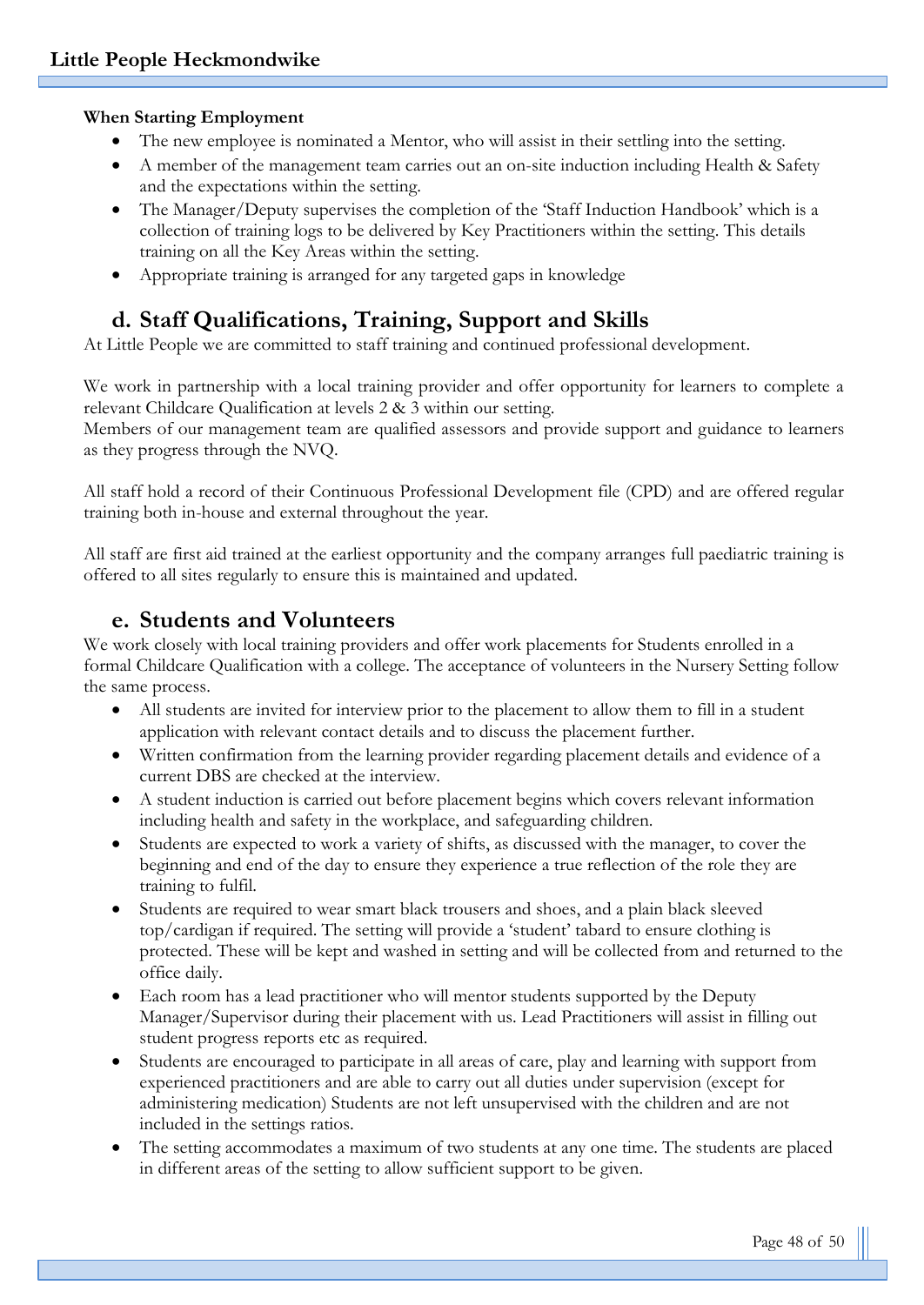## **f. Visitors**

Little People accept that visitors, both expected and unexpected, will visit the setting. We will prioritise the children in our care, over the needs of the visitor.

Procedure to follow when welcoming visitors

- Visitors are met at the door by a staff member who will ask for the purpose of their visit, and their identity.
- Visitors are asked to sign in to ensure their presence is recorded in case of an emergency evacuation.
- Visitors are given a "Visitors" badge and the relevant members of the staff team are informed that a visitor is on the premises, and the purpose of their visit.
- Visitors must not have unsupervised access to the children in our care.
- The parents are made aware of their role in our security arrangements by way of reminder notices. Should a parent allow an unknown visitor to the setting, they will be approached by a staff member and challenged.
- Whenever possible visitors should make an appointment to visit the setting.
- Visitors must be accompanied by a staff member at all time, with the exception of an Ofsted Inspector, or an Early Years Advisor who may need move around the setting unescorted, observing our staff team. They will not have unsupervised access to our children.

A visitor may be:

• A potential customer or parent who is new to the setting.

These appointments are usually booked in advance and the Person in Charge is expecting the visit, they remain with the visitor at all times. On occasion a potential customer will call at the setting to view, unannounced, in these circumstances it is at the Person in Charge's discretion as to whether they are happy to show them around, or ask if they may return at a more convenient time.

Professional Partners.

As a setting we pride ourselves on our partnership with other professionals in the community. We welcome visitors in the setting such as the Early Years Support Team, Speech Therapist, Children's Centre Manager, School teacher. The Professional is supervised by the relevant person in the setting, for example a Speech Therapist will be looked after by the child's key person.

• An Inspector (e.g. Ofsted, Environmental Health) From time to time we are subject to inspections. These are unannounced. The inspector will be asked for Identification at the door and will be lead to the person in charge, who will support them throughout their visit.

• An Educational Visitor

The setting welcomes visitors who will broaden the children's learning experiences and help introduce them to the local community. For example we may invite a parent who is a nurse, to come and talk to the children about the job. We may welcome the local church group to perform an Easter Puppet Show. The visitor will be supervised at all times.

• Repairs, Renewals and Deliveries Should tradesmen be required to visit the setting to quote on repairs/renewals, or deliver goods, they will be accompanied by a designated staff member. Wherever possible repairs and maintenance is performed out of opening hours.

This list is not exhaustive, and each visitor will be received by the Person in Charge and their needs established with the safety of the children being paramount.

# **g. Behaviour of Staff**